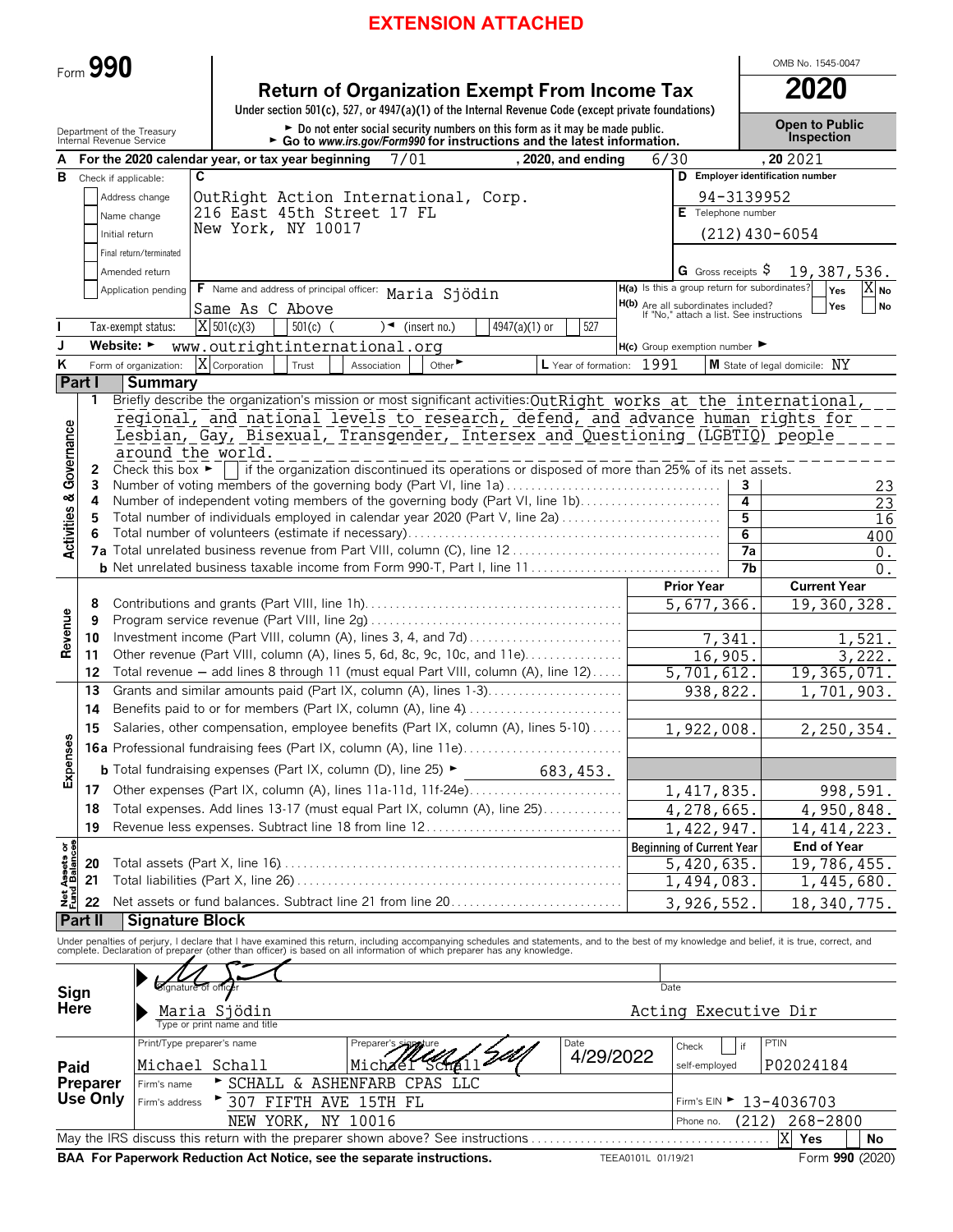|                               | Ю      | ₹Ψ.     |
|-------------------------------|--------|---------|
| $\mathsf{form} \; \mathbf{C}$ | ۱<br>O | 11<br>O |

# **Application for Automatic Extension of Time To File an Form B8668 Exempt Organization Return** CRET **EXEMPT ON B No. 1545-0047**

01

Grew January 2020)<br>Department of the Treasury<br>Internal Revenue Service<br>Internal Revenue Service<br>**Co to www.irs.gov/Form8868 for the latest inform** 

► Go to *www.irs.gov/Form8868* for the latest information.

**Electronic filing** *(e-file).* You can electronically file Form 8868 to request a 6-month automatic extension of time to file any of the forms listed below with the exception of Form 8870, Information Return for Transfers Associated With Certain Personal Benefit Contracts, for which an extension request must be sent to the IRS in paper format (see instructions). For more details on the electronic filing of this form, visit *www.irs.gov/e*-*file*-*providers/e-file-for-charities-and-non-profits*.

# **Automatic 6-Month Extension of Time.** Only submit original (no copies needed).

All corporations required to file an income tax return other than Form 990-T (including 1120-C filers), partnerships, REMICs, and trusts must use Form 7004 to request an extension of time to file income tax returns.

|                             | Name of exempt organization or other filer, see instructions.                            | Taxpayer identification number (TIN) |
|-----------------------------|------------------------------------------------------------------------------------------|--------------------------------------|
| Type or<br>print            | OutRight Action International, Corp.                                                     | 94-3139952                           |
| File by the                 | Number, street, and room or suite number. If a P.O. box, see instructions.               |                                      |
| due date for<br>filing your | 216 East 45th Street 17 FL                                                               |                                      |
| return. See                 | City, town or post office, state, and ZIP code. For a foreign address, see instructions. |                                      |
| instructions.               | York, NY 10017<br>New                                                                    |                                      |

Enter the Return Code for the return that this application is for (file a separate application for each return). . . . . . . . . . . . . . . . . . . . . . . . . . .

| Application<br>Is For                               | Code | Return Application<br>lls For     | Return<br>Code  |
|-----------------------------------------------------|------|-----------------------------------|-----------------|
| Form 990 or Form 990-EZ                             | 01   | Form 990-T (corporation)          | 07              |
| Form 990-BL                                         | 02   | Form 1041-A                       | 08              |
| Form 4720 (individual)                              | 03   | Form 4720 (other than individual) | 09              |
| Form 990-PF                                         | 04   | Form 5227                         | 10 <sup>1</sup> |
| Form $990 - T$ (section $401(a)$ or $408(a)$ trust) | 05   | Form 6069                         |                 |
| Form 990-T (trust other than above)                 | 06   | Form 8870                         | 12              |

 $\bullet$  The books are in the care of  $\blacktriangleright$ Jessica Stern

Telephone No. ►  $212-785-0100$  \_ \_ \_ \_ \_ \_ \_ \_ \_ Fax No. ►

|              | ________________                                                                                 | ________________ |  |
|--------------|--------------------------------------------------------------------------------------------------|------------------|--|
| $\bullet$ If | a organization does not have an office or place of business in the United States, check this box |                  |  |
|              |                                                                                                  |                  |  |

| $\bullet$ If this is for a Group Return, enter the organization's four digit Group Exemption Number (GEN)                                                                |  |  |  | . If this is for the whole group, |
|--------------------------------------------------------------------------------------------------------------------------------------------------------------------------|--|--|--|-----------------------------------|
| check this box $\blacktriangleright$   . If it is for part of the group, check this box $\blacktriangleright$   and attach a list with the names and TINs of all members |  |  |  |                                   |
| the extension is for.                                                                                                                                                    |  |  |  |                                   |

| 1 I request an automatic 6-month extension of time until                              | 5/15 | , 20 22 , to file the exempt organization return |
|---------------------------------------------------------------------------------------|------|--------------------------------------------------|
| for the organization named above. The extension is for the organization's return for: |      |                                                  |

| calendar year 20 |  |
|------------------|--|
|------------------|--|

| $\overline{X}$ tax year beginning $\overline{2/01}$ $\overline{20}$ , and ending<br>$6/30$ _ _ _ , 20 _ 21 _ .<br>2 If the tax year entered in line 1 is for less than 12 months, check reason: $\Box$ Initial return<br>Change in accounting period | Final return   |  |
|------------------------------------------------------------------------------------------------------------------------------------------------------------------------------------------------------------------------------------------------------|----------------|--|
| 3a If this application is for Forms 990-BL, 990-PF, 990-T, 4720, or 6069, enter the tentative tax, less any                                                                                                                                          | 3alS           |  |
|                                                                                                                                                                                                                                                      | $3b$ $\dot{S}$ |  |

**c Balance due.** Subtract line 3b from line 3a. Include your payment with this form, if required, by using EFTPS (Electronic Federal Tax Payment System). See instructions . . . . . . . . . . . . . . . . . . . . . . . . . . . . . . . . . . . . . **3 c** \$

**Caution:** If you are going to make an electronic funds withdrawal (direct debit) with this Form 8868, see Form 8453-EO and Form 8879-EO for payment instructions.

**BAA For Privacy Act and Paperwork Reduction Act Notice, see instructions. Form 8868 (Rev. 1-2020)** 

 $0$  .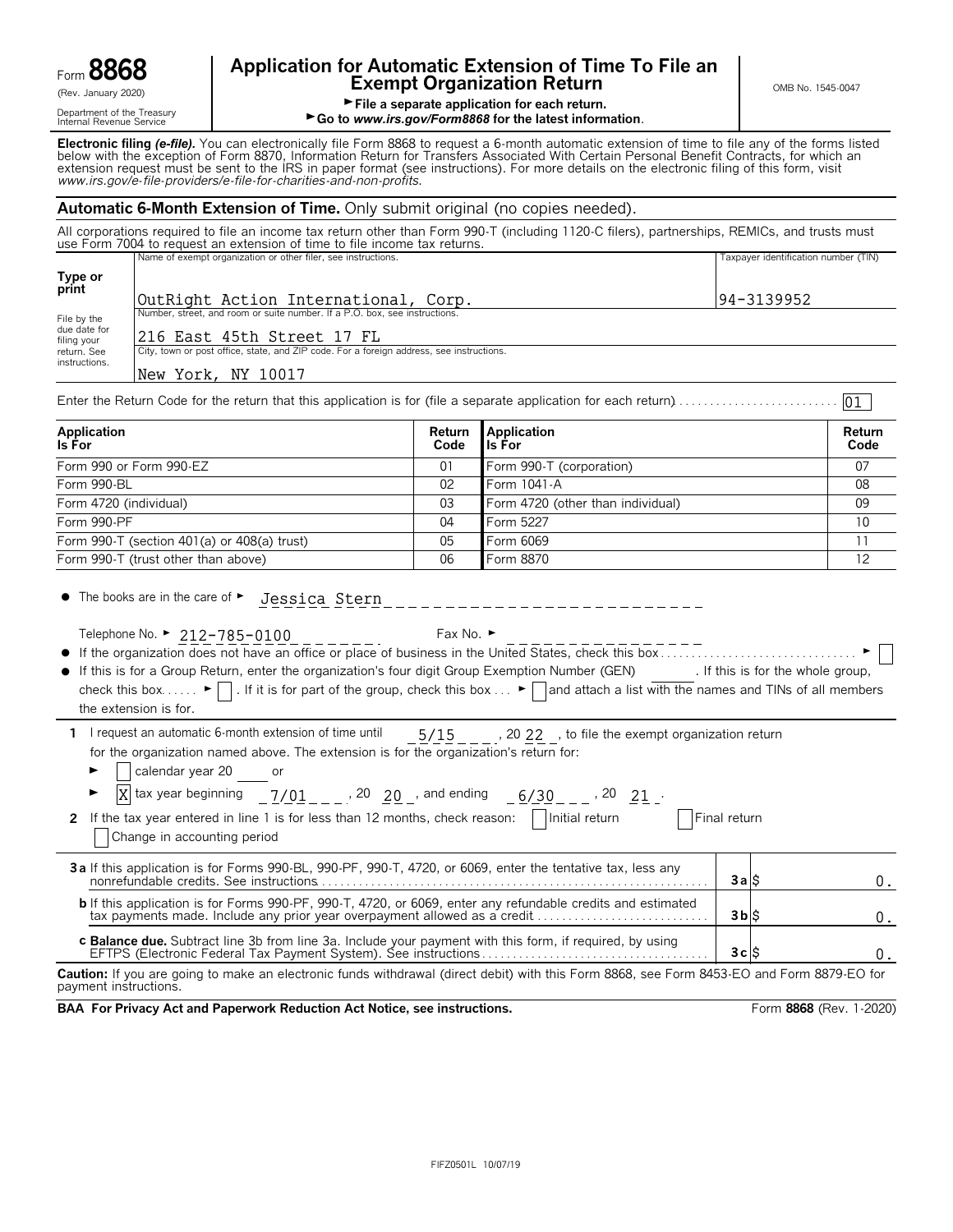|              | Form 990 (2020)                                                                                                                                                                                     | OutRight Action International, Corp.                                         |                                                                                                                | Page 2<br>94-3139952 |
|--------------|-----------------------------------------------------------------------------------------------------------------------------------------------------------------------------------------------------|------------------------------------------------------------------------------|----------------------------------------------------------------------------------------------------------------|----------------------|
| Part III     |                                                                                                                                                                                                     | <b>Statement of Program Service Accomplishments</b>                          |                                                                                                                |                      |
|              | Briefly describe the organization's mission:                                                                                                                                                        | Check if Schedule O contains a response or note to any line in this Part III |                                                                                                                |                      |
| $\mathbf{1}$ | OutRight works at the international, regional, and national levels to research,                                                                                                                     |                                                                              |                                                                                                                |                      |
|              | document, defend, and advance human rights for LGBTIQ people around the world.                                                                                                                      |                                                                              |                                                                                                                |                      |
|              |                                                                                                                                                                                                     |                                                                              |                                                                                                                |                      |
|              |                                                                                                                                                                                                     |                                                                              |                                                                                                                |                      |
|              | 2 Did the organization undertake any significant program services during the year which were not listed on the prior                                                                                |                                                                              |                                                                                                                |                      |
|              | If "Yes," describe these new services on Schedule O.                                                                                                                                                |                                                                              |                                                                                                                | ΙX<br>No<br>Yes      |
|              | 3 Did the organization cease conducting, or make significant changes in how it conducts, any program services?                                                                                      |                                                                              |                                                                                                                | Yes<br>No            |
|              | If "Yes," describe these changes on Schedule O.                                                                                                                                                     |                                                                              |                                                                                                                |                      |
| 4            | Describe the organization's program service accomplishments for each of its three largest program services, as measured by expenses.                                                                |                                                                              |                                                                                                                |                      |
|              | Section 501(c)(3) and 501(c)(4) organizations are required to report the amount of grants and allocations to others, the total expenses,<br>and revenue, if any, for each program service reported. |                                                                              |                                                                                                                |                      |
|              |                                                                                                                                                                                                     |                                                                              |                                                                                                                |                      |
|              | 4a (Code:                                                                                                                                                                                           |                                                                              | ) (Expenses $\frac{1}{5}$ 3, 795, 425. including grants of $\frac{1}{5}$ 1, 709, 058. ) (Revenue $\frac{1}{5}$ |                      |
|              | We fill research gaps, provide trainings to community members and allies to develop                                                                                                                 |                                                                              |                                                                                                                |                      |
|              | their expertise, and convene key stakeholders to exchange information on best                                                                                                                       |                                                                              |                                                                                                                |                      |
|              | practices related to ending violence based on sexual orientation, gender identity or                                                                                                                |                                                                              |                                                                                                                |                      |
|              | gender expression, or sex characteristics. We vigilantly monitor and document the<br>discriminatory and life-threatening conditions LGBTIQ people face in order to spur                             |                                                                              |                                                                                                                |                      |
|              | action to stop human rights violations when they occur.                                                                                                                                             |                                                                              |                                                                                                                |                      |
|              |                                                                                                                                                                                                     |                                                                              |                                                                                                                |                      |
|              |                                                                                                                                                                                                     |                                                                              |                                                                                                                |                      |
|              |                                                                                                                                                                                                     |                                                                              |                                                                                                                |                      |
|              |                                                                                                                                                                                                     |                                                                              |                                                                                                                |                      |
|              |                                                                                                                                                                                                     |                                                                              |                                                                                                                |                      |
|              | ) (Expenses $\sqrt{5}$<br>$4b$ (Code:                                                                                                                                                               | including grants of $\sqrt{5}$                                               | ) (Revenue $\frac{1}{2}$                                                                                       |                      |
|              |                                                                                                                                                                                                     |                                                                              |                                                                                                                |                      |
|              |                                                                                                                                                                                                     |                                                                              |                                                                                                                |                      |
|              |                                                                                                                                                                                                     |                                                                              |                                                                                                                |                      |
|              |                                                                                                                                                                                                     |                                                                              |                                                                                                                |                      |
|              |                                                                                                                                                                                                     |                                                                              |                                                                                                                |                      |
|              |                                                                                                                                                                                                     |                                                                              |                                                                                                                |                      |
|              |                                                                                                                                                                                                     |                                                                              |                                                                                                                |                      |
|              |                                                                                                                                                                                                     |                                                                              |                                                                                                                |                      |
|              |                                                                                                                                                                                                     |                                                                              |                                                                                                                |                      |
|              |                                                                                                                                                                                                     |                                                                              |                                                                                                                |                      |
|              |                                                                                                                                                                                                     |                                                                              |                                                                                                                |                      |
|              | $4c$ (Code:<br>) (Expenses \$                                                                                                                                                                       | including grants of $\ddot{\mathsf{s}}$                                      | ) (Revenue \$                                                                                                  |                      |
|              |                                                                                                                                                                                                     |                                                                              |                                                                                                                |                      |
|              |                                                                                                                                                                                                     |                                                                              |                                                                                                                |                      |
|              |                                                                                                                                                                                                     |                                                                              |                                                                                                                |                      |
|              |                                                                                                                                                                                                     |                                                                              |                                                                                                                |                      |
|              |                                                                                                                                                                                                     |                                                                              |                                                                                                                |                      |
|              |                                                                                                                                                                                                     |                                                                              |                                                                                                                |                      |
|              |                                                                                                                                                                                                     |                                                                              |                                                                                                                |                      |
|              |                                                                                                                                                                                                     |                                                                              |                                                                                                                |                      |
|              |                                                                                                                                                                                                     |                                                                              |                                                                                                                |                      |
|              |                                                                                                                                                                                                     |                                                                              |                                                                                                                |                      |
|              | 4d Other program services (Describe on Schedule O.)                                                                                                                                                 |                                                                              |                                                                                                                |                      |
|              | \$<br>(Expenses                                                                                                                                                                                     | including grants of<br>-Ş                                                    | ) (Revenue $\frac{1}{2}$                                                                                       |                      |
| <b>BAA</b>   | <b>4e</b> Total program service expenses                                                                                                                                                            | 3,795,425.<br>TEEA0102L 10/07/20                                             |                                                                                                                | Form 990 (2020)      |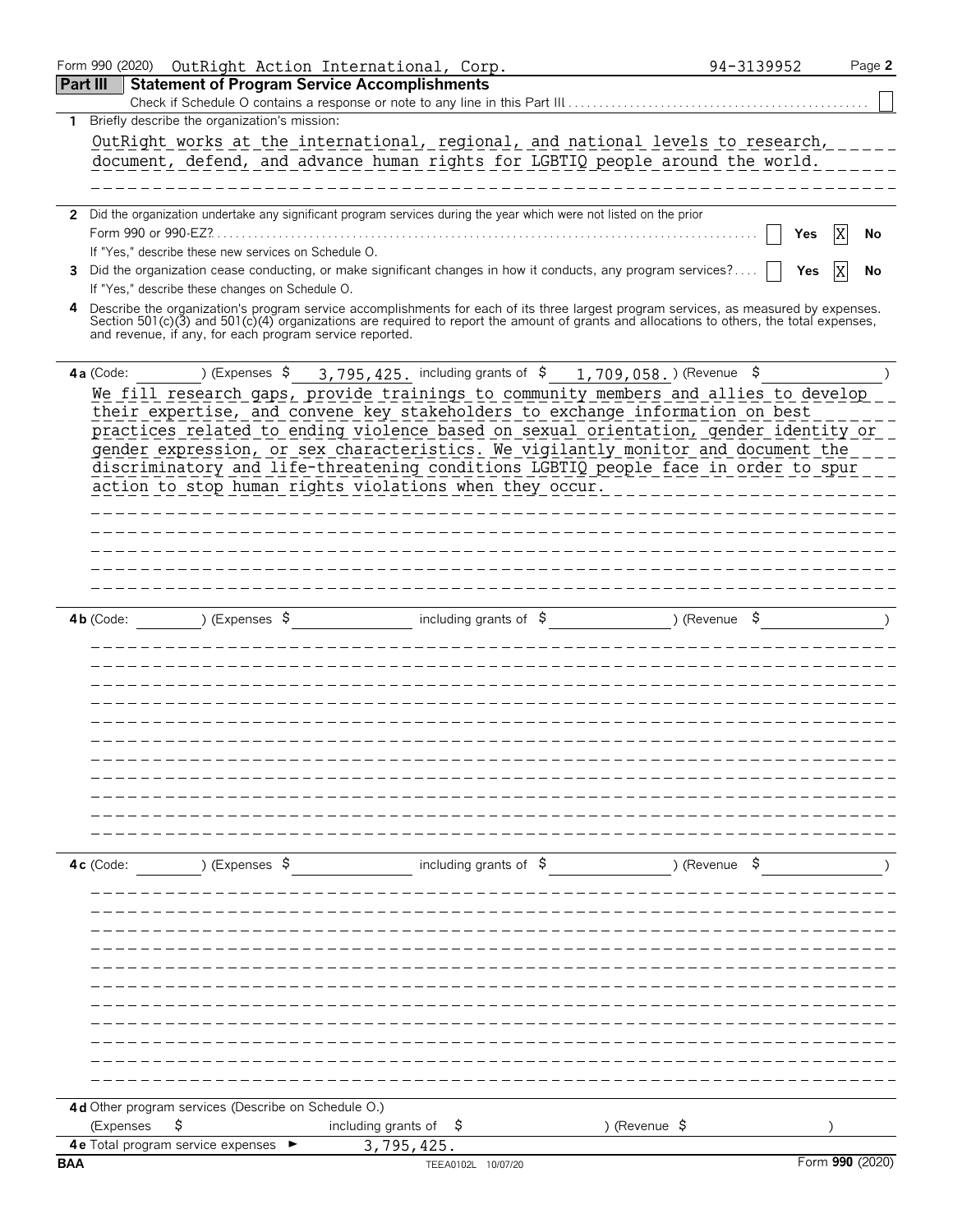Form 990 (2020) Page **3** OutRight Action International, Corp. 94-3139952

|            | <b>Checklist of Required Schedules</b><br><b>Part IV</b>                                                                                                                                                                                            |                 |             |                 |
|------------|-----------------------------------------------------------------------------------------------------------------------------------------------------------------------------------------------------------------------------------------------------|-----------------|-------------|-----------------|
| 1.         | Is the organization described in section 501(c)(3) or 4947(a)(1) (other than a private foundation)? If 'Yes,' complete                                                                                                                              |                 | Yes         | No              |
|            |                                                                                                                                                                                                                                                     | $\mathbf{1}$    | X           |                 |
| 2<br>3     | Is the organization required to complete Schedule B, Schedule of Contributors See instructions?<br>Did the organization engage in direct or indirect political campaign activities on behalf of or in opposition to candidates                      | $\overline{2}$  | $\mathbf X$ |                 |
|            |                                                                                                                                                                                                                                                     | 3               |             | Χ               |
|            | Section 501(c)(3) organizations. Did the organization engage in lobbying activities, or have a section 501(h) election in effect during the tax year? If 'Yes,' complete Schedule C, Part II.                                                       | 4               |             | Χ               |
| 5          | Is the organization a section 501(c)(4), 501(c)(5), or 501(c)(6) organization that receives membership dues, assessments, or similar amounts as defined in Revenue Procedure 98-19? If 'Yes,' complete Schedule C, Part III                         | 5               |             | Χ               |
| 6          | Did the organization maintain any donor advised funds or any similar funds or accounts for which donors have the right<br>to provide advice on the distribution or investment of amounts in such funds or accounts? If 'Yes,' complete Schedule D,  | 6               |             | Χ               |
| 7          | Did the organization receive or hold a conservation easement, including easements to preserve open space, the                                                                                                                                       | $\overline{7}$  |             | Χ               |
| 8          | Did the organization maintain collections of works of art, historical treasures, or other similar assets? If 'Yes,'                                                                                                                                 | 8               |             | X               |
| 9          | Did the organization report an amount in Part X, line 21, for escrow or custodial account liability, serve as a custodian<br>for amounts not listed in Part X; or provide credit counseling, debt management, credit repair, or debt negotiation    | 9               |             | X               |
| 10         | Did the organization, directly or through a related organization, hold assets in donor-restricted endowments                                                                                                                                        | 10              | X           |                 |
| 11         | If the organization's answer to any of the following questions is 'Yes', then complete Schedule D, Parts VI, VII, VIII, IX,<br>or X as applicable.                                                                                                  |                 |             |                 |
|            | a Did the organization report an amount for land, buildings, and equipment in Part X, line 10? If 'Yes,' complete Schedule                                                                                                                          | 11 a            | Χ           |                 |
|            | <b>b</b> Did the organization report an amount for investments – other securities in Part X, line 12, that is 5% or more of its total                                                                                                               | 11 <sub>b</sub> |             | X               |
|            | c Did the organization report an amount for investments - program related in Part X, line 13, that is 5% or more of its total                                                                                                                       | 11c             |             | Χ               |
|            | d Did the organization report an amount for other assets in Part X, line 15, that is 5% or more of its total assets reported                                                                                                                        | 11d             |             | Χ               |
|            | e Did the organization report an amount for other liabilities in Part X, line 25? If 'Yes,' complete Schedule D, Part X                                                                                                                             | 11 e            |             | X               |
|            | f Did the organization's separate or consolidated financial statements for the tax year include a footnote that addresses<br>the organization's liability for uncertain tax positions under FIN 48 (ASC 740)? If 'Yes,' complete Schedule D, Part X | 11 f            | X           |                 |
|            |                                                                                                                                                                                                                                                     | 12a             | X           |                 |
|            | <b>b</b> Was the organization included in consolidated, independent audited financial statements for the tax year? If 'Yes,' and<br>if the organization answered 'No' to line 12a, then completing Schedule D, Parts XI and XII is optional         | 12 <sub>b</sub> |             | Χ               |
|            |                                                                                                                                                                                                                                                     | 13              |             | X               |
|            | 14a Did the organization maintain an office, employees, or agents outside of the United States?                                                                                                                                                     | 14a             | X           |                 |
|            | <b>b</b> Did the organization have aggregate revenues or expenses of more than \$10,000 from grantmaking, fundraising,<br>business, investment, and program service activities outside the United States, or aggregate foreign investments valued   | 14b             | X           |                 |
|            | 15 Did the organization report on Part IX, column (A), line 3, more than \$5,000 of grants or other assistance to or for any foreign organization? If 'Yes,' complete Schedule F, Parts II and IV                                                   | 15              | X           |                 |
|            | 16 Did the organization report on Part IX, column (A), line 3, more than \$5,000 of aggregate grants or other assistance to or for foreign individuals? If 'Yes,' complete Schedule F, Parts III and IV                                             | 16              |             | Χ               |
|            | 17 Did the organization report a total of more than \$15,000 of expenses for professional fundraising services on Part IX,<br>column (A), lines 6 and 11e? If 'Yes,' complete Schedule G, Part I See instructions                                   | 17              |             | Χ               |
|            | 18 Did the organization report more than \$15,000 total of fundraising event gross income and contributions on Part VIII,                                                                                                                           | 18              |             | X               |
|            | 19 Did the organization report more than \$15,000 of gross income from gaming activities on Part VIII, line 9a? If 'Yes,'                                                                                                                           | 19              |             | Χ               |
|            |                                                                                                                                                                                                                                                     | 20a             |             | Χ               |
|            | <b>b</b> If 'Yes' to line 20a, did the organization attach a copy of its audited financial statements to this return?                                                                                                                               | 20 <sub>b</sub> |             |                 |
|            | 21 Did the organization report more than \$5,000 of grants or other assistance to any domestic organization or                                                                                                                                      | 21              |             | X               |
| <b>BAA</b> | TEEA0103L 10/07/20                                                                                                                                                                                                                                  |                 |             | Form 990 (2020) |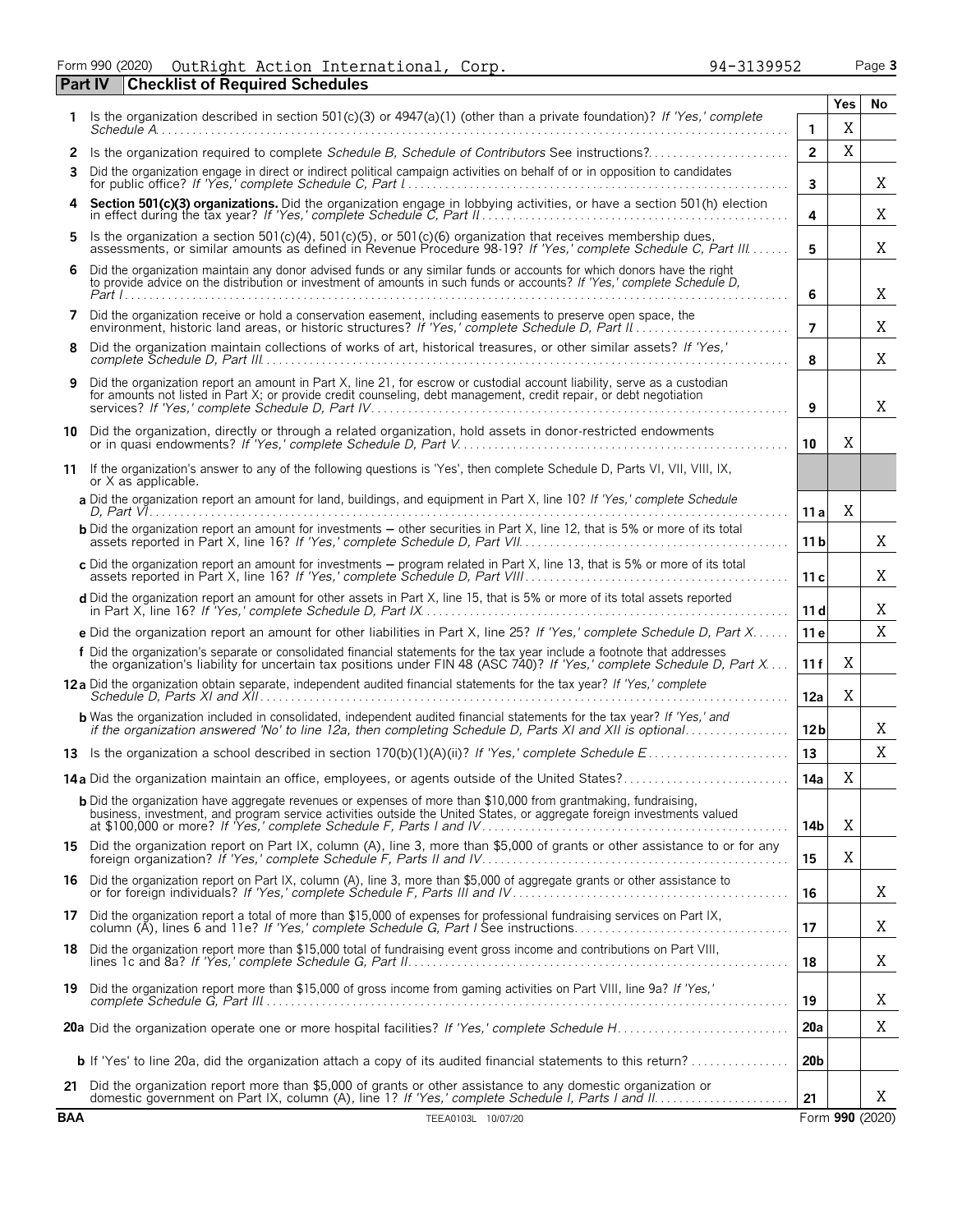Form 990 (2020) Page **4** OutRight Action International, Corp. 94-3139952

|            | <b>Checklist of Required Schedules</b> (continued)<br>  Part IV                                                                                                                                                                                                                                                                       |                 |                                   |                |
|------------|---------------------------------------------------------------------------------------------------------------------------------------------------------------------------------------------------------------------------------------------------------------------------------------------------------------------------------------|-----------------|-----------------------------------|----------------|
|            | 22 Did the organization report more than \$5,000 of grants or other assistance to or for domestic individuals on Part IX,                                                                                                                                                                                                             |                 | <b>Yes</b>                        | No             |
|            |                                                                                                                                                                                                                                                                                                                                       | 22              |                                   | X              |
|            | 23 Did the organization answer 'Yes' to Part VII, Section A, line 3, 4, or 5 about compensation of the organization's current<br>and former officers, directors, trustees, key employees, and highest compensated employees? If 'Yes,' complete                                                                                       | 23              | X                                 |                |
|            | 24 a Did the organization have a tax-exempt bond issue with an outstanding principal amount of more than \$100,000 as of the last day of the year, that was issued after December 31, 2002? If 'Yes,' answer lines 24b through                                                                                                        | 24a             |                                   | X              |
|            | <b>b</b> Did the organization invest any proceeds of tax-exempt bonds beyond a temporary period exception?                                                                                                                                                                                                                            | 24 <sub>b</sub> |                                   |                |
|            | c Did the organization maintain an escrow account other than a refunding escrow at any time during the year to defease                                                                                                                                                                                                                | 24c             |                                   |                |
|            | d Did the organization act as an 'on behalf of' issuer for bonds outstanding at any time during the year?                                                                                                                                                                                                                             | 24d             |                                   |                |
|            | 25 a Section 501(c)(3), 501(c)(4), and 501(c)(29) organizations. Did the organization engage in an excess benefit                                                                                                                                                                                                                     | 25a             |                                   | X              |
|            | b Is the organization aware that it engaged in an excess benefit transaction with a disqualified person in a prior year, and<br>that the transaction has not been reported on any of the organization's prior Forms 990 or 990-EZ? If 'Yes,' complete                                                                                 | 25 <sub>b</sub> |                                   | X              |
|            | 26 Did the organization report any amount on Part X, line 5 or 22, for receivables from or payables to any current or<br>former officer, director, trustee, key employee, creator or founder, substantial contributor, or 35% controlled entity<br>or family member of any of these persons? If 'Yes,' complete Schedule L, Part II   | 26              |                                   | Χ              |
| 27         | Did the organization provide a grant or other assistance to any current or former officer, director, trustee, key<br>employee, creator or founder, substantial contributor or employee thereof, a grant selection committee<br>member, or to a 35% controlled entity (including an employee thereof) or family member of any of these | 27              |                                   | X              |
| 28         | Was the organization a party to a business transaction with one of the following parties (see Schedule L, Part IV<br>instructions, for applicable filing thresholds, conditions, and exceptions):                                                                                                                                     |                 |                                   |                |
|            | a A current or former officer, director, trustee, key employee, creator or founder, or substantial contributor? If                                                                                                                                                                                                                    | 28a             |                                   | Χ              |
|            | <b>b</b> A family member of any individual described in line 28a? If 'Yes,' complete Schedule L, Part IV                                                                                                                                                                                                                              | 28 <sub>b</sub> |                                   | X              |
|            | c A 35% controlled entity of one or more individuals and/or organizations described in lines 28a or 28b? If                                                                                                                                                                                                                           | 28c             |                                   | Χ              |
| 29         | Did the organization receive more than \$25,000 in non-cash contributions? If 'Yes,' complete Schedule M                                                                                                                                                                                                                              | 29              |                                   | $\overline{X}$ |
| 30         | Did the organization receive contributions of art, historical treasures, or other similar assets, or qualified conservation                                                                                                                                                                                                           | 30              |                                   | Χ              |
| 31         | Did the organization liquidate, terminate, or dissolve and cease operations? If 'Yes,' complete Schedule N, Part I                                                                                                                                                                                                                    | 31              |                                   | $\overline{X}$ |
| 32         | Did the organization sell, exchange, dispose of, or transfer more than 25% of its net assets? If 'Yes,' complete                                                                                                                                                                                                                      | 32              |                                   | Χ              |
| 33         | Did the organization own 100% of an entity disregarded as separate from the organization under Regulations sections                                                                                                                                                                                                                   | 33              |                                   | Χ              |
|            | 34 Was the organization related to any tax-exempt or taxable entity? If 'Yes,' complete Schedule R, Part II, III, or IV,                                                                                                                                                                                                              | 34              |                                   | Χ              |
|            |                                                                                                                                                                                                                                                                                                                                       | 35a             |                                   | $\overline{X}$ |
|            | b If 'Yes' to line 35a, did the organization receive any payment from or engage in any transaction with a controlled<br>entity within the meaning of section 512(b)(13)? If 'Yes,' complete Schedule R, Part V, line 2                                                                                                                | 35 <sub>b</sub> |                                   |                |
|            |                                                                                                                                                                                                                                                                                                                                       | 36              |                                   | X              |
|            | 37 Did the organization conduct more than 5% of its activities through an entity that is not a related organization and that is treated as a partnership for federal income tax purposes? If 'Yes,' complete Schedule R, Part                                                                                                         | 37              |                                   | Χ              |
| 38         | Did the organization complete Schedule O and provide explanations in Schedule O for Part VI, lines 11b and 19?                                                                                                                                                                                                                        | 38              | Χ                                 |                |
|            | Part V Statements Regarding Other IRS Filings and Tax Compliance                                                                                                                                                                                                                                                                      |                 |                                   |                |
|            |                                                                                                                                                                                                                                                                                                                                       |                 | Yes                               | No             |
|            |                                                                                                                                                                                                                                                                                                                                       | 22              |                                   |                |
|            | <b>b</b> Enter the number of Forms W-2G included in line 1a. Enter -0- if not applicable<br>1 <sub>b</sub>                                                                                                                                                                                                                            | $\Omega$        |                                   |                |
|            |                                                                                                                                                                                                                                                                                                                                       |                 |                                   |                |
| <b>BAA</b> | C Did the organization comply with backup withholding rules for reportable payments to vendors and reportable gaming<br>(gambling) winnings to prize winners?<br>TEEA0104L 10/07/20                                                                                                                                                   | 1 <sub>c</sub>  | $\overline{X}$<br>Form 990 (2020) |                |
|            |                                                                                                                                                                                                                                                                                                                                       |                 |                                   |                |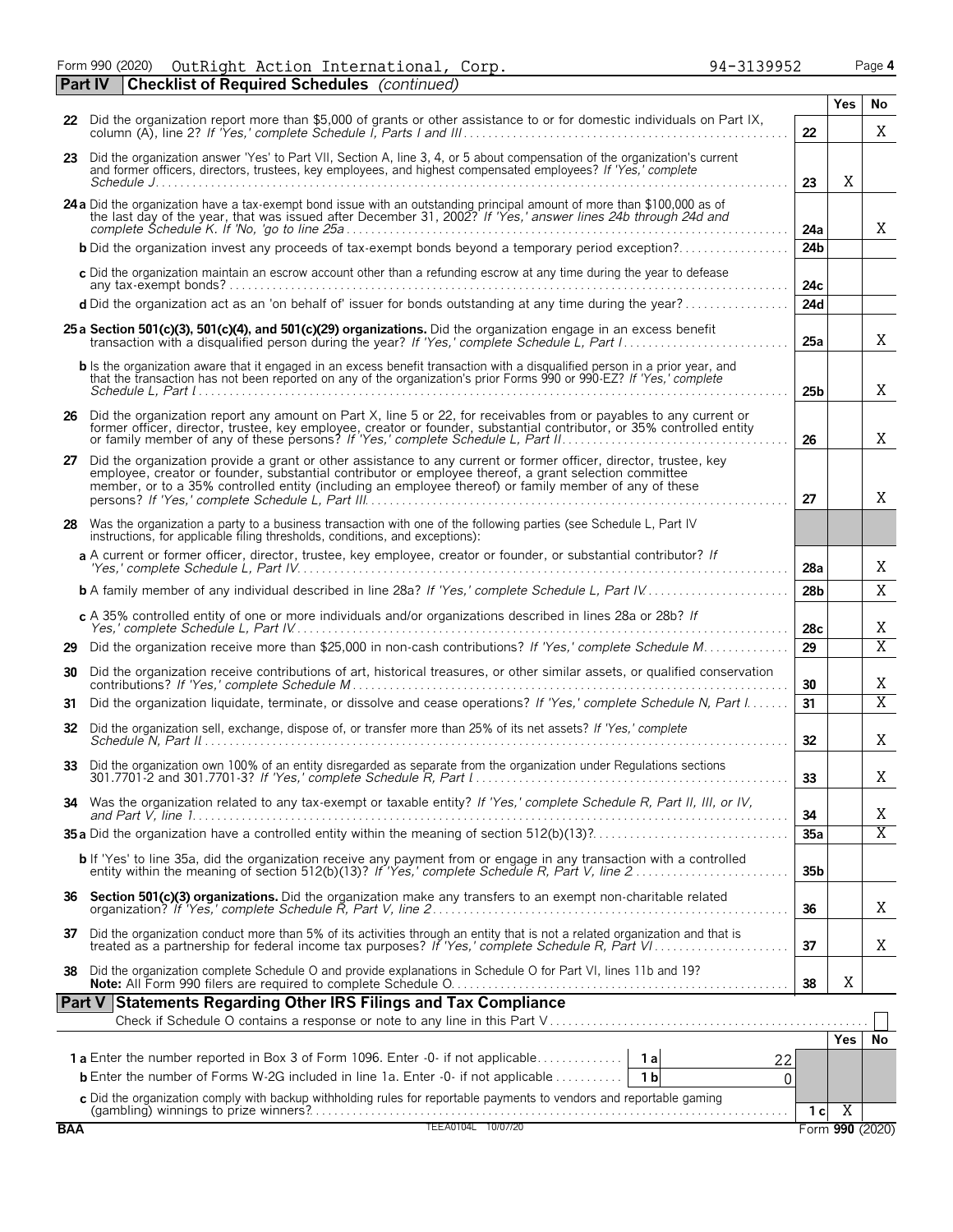|               | Form 990 (2020)<br>94-3139952<br>OutRight Action International, Corp.                                                                                                                                                          |                |     | Page 5          |
|---------------|--------------------------------------------------------------------------------------------------------------------------------------------------------------------------------------------------------------------------------|----------------|-----|-----------------|
| <b>Part V</b> | Statements Regarding Other IRS Filings and Tax Compliance (continued)                                                                                                                                                          |                |     |                 |
|               |                                                                                                                                                                                                                                |                | Yes | No.             |
|               |                                                                                                                                                                                                                                |                |     |                 |
|               | 2a Enter the number of employees reported on Form W-3, Transmittal of Wage and Tax State-<br>ments, filed for the calendar year ending with or within the year covered by this return<br>2a                                    |                |     |                 |
|               | 16<br><b>b</b> If at least one is reported on line 2a, did the organization file all required federal employment tax returns?                                                                                                  | 2 <sub>b</sub> | Χ   |                 |
|               |                                                                                                                                                                                                                                |                |     |                 |
|               | Note: If the sum of lines 1a and 2a is greater than 250, you may be required to e-file (see instructions)                                                                                                                      |                |     | X               |
|               | 3a Did the organization have unrelated business gross income of \$1,000 or more during the year?                                                                                                                               | 3a             |     |                 |
|               |                                                                                                                                                                                                                                | 3 <sub>b</sub> |     |                 |
|               | 4a At any time during the calendar year, did the organization have an interest in, or a signature or other authority over, a financial account in a foreign country (such as a bank account, securities account, or other fina | 4 a            | Χ   |                 |
|               | b If 'Yes,' enter the name of the foreign country > South Africa                                                                                                                                                               |                |     |                 |
|               | See instructions for filing requirements for FinCEN Form 114, Report of Foreign Bank and Financial Accounts (FBAR).                                                                                                            |                |     |                 |
|               | <b>5a</b> Was the organization a party to a prohibited tax shelter transaction at any time during the tax year?                                                                                                                | 5a             |     | Χ               |
|               | <b>b</b> Did any taxable party notify the organization that it was or is a party to a prohibited tax shelter transaction?                                                                                                      | 5 b            |     | X               |
|               |                                                                                                                                                                                                                                | 5c             |     |                 |
|               |                                                                                                                                                                                                                                |                |     |                 |
|               | 6 a Does the organization have annual gross receipts that are normally greater than \$100,000, and did the organization solicit any contributions that were not tax deductible as charitable contributions?                    | 6a             |     | X               |
|               | b If 'Yes,' did the organization include with every solicitation an express statement that such contributions or gifts were                                                                                                    | 6b             |     |                 |
|               | 7 Organizations that may receive deductible contributions under section 170(c).                                                                                                                                                |                |     |                 |
|               |                                                                                                                                                                                                                                |                |     |                 |
|               | a Did the organization receive a payment in excess of \$75 made partly as a contribution and partly for goods and                                                                                                              | <b>7a</b>      |     | X               |
|               |                                                                                                                                                                                                                                | 7 <sub>b</sub> |     |                 |
|               | c Did the organization sell, exchange, or otherwise dispose of tangible personal property for which it was required to file                                                                                                    |                |     |                 |
|               |                                                                                                                                                                                                                                | 7 с            |     | X               |
|               |                                                                                                                                                                                                                                |                |     |                 |
|               | e Did the organization receive any funds, directly or indirectly, to pay premiums on a personal benefit contract?                                                                                                              | 7e             |     | Χ               |
|               | f Did the organization, during the year, pay premiums, directly or indirectly, on a personal benefit contract?                                                                                                                 | 7f             |     | Χ               |
|               | g If the organization received a contribution of qualified intellectual property, did the organization file Form 8899                                                                                                          |                |     |                 |
|               |                                                                                                                                                                                                                                | 7g             |     |                 |
|               | h If the organization received a contribution of cars, boats, airplanes, or other vehicles, did the organization file a                                                                                                        |                |     |                 |
|               |                                                                                                                                                                                                                                | 7 h            |     |                 |
|               | Sponsoring organizations maintaining donor advised funds. Did a donor advised fund maintained by the sponsoring                                                                                                                |                |     |                 |
|               |                                                                                                                                                                                                                                | 8              |     |                 |
| 9             | Sponsoring organizations maintaining donor advised funds.                                                                                                                                                                      |                |     |                 |
|               |                                                                                                                                                                                                                                | 9a             |     |                 |
|               |                                                                                                                                                                                                                                | 9 b            |     |                 |
|               | 10 Section 501(c)(7) organizations. Enter:                                                                                                                                                                                     |                |     |                 |
|               | 10 a                                                                                                                                                                                                                           |                |     |                 |
|               | <b>b</b> Gross receipts, included on Form 990, Part VIII, line 12, for public use of club facilities<br>10 <sub>b</sub>                                                                                                        |                |     |                 |
|               | 11 Section 501(c)(12) organizations. Enter:                                                                                                                                                                                    |                |     |                 |
|               | 11a                                                                                                                                                                                                                            |                |     |                 |
|               |                                                                                                                                                                                                                                |                |     |                 |
|               | <b>b</b> Gross income from other sources (Do not net amounts due or paid to other sources<br>11 b                                                                                                                              |                |     |                 |
|               | 12a Section 4947(a)(1) non-exempt charitable trusts. Is the organization filing Form 990 in lieu of Form 1041?                                                                                                                 | 12a            |     |                 |
|               | <b>b</b> If 'Yes,' enter the amount of tax-exempt interest received or accrued during the year   12b                                                                                                                           |                |     |                 |
|               | 13 Section 501(c)(29) qualified nonprofit health insurance issuers.                                                                                                                                                            |                |     |                 |
|               |                                                                                                                                                                                                                                | 13a            |     |                 |
|               | <b>Note:</b> See the instructions for additional information the organization must report on Schedule O.                                                                                                                       |                |     |                 |
|               |                                                                                                                                                                                                                                |                |     |                 |
|               | <b>b</b> Enter the amount of reserves the organization is required to maintain by the states in<br>which the organization is licensed to issue qualified health plans<br>13 <sub>b</sub>                                       |                |     |                 |
|               | 13c                                                                                                                                                                                                                            |                |     |                 |
|               |                                                                                                                                                                                                                                | 14 a           |     | Χ               |
|               | b If 'Yes,' has it filed a Form 720 to report these payments? If 'No,' provide an explanation on Schedule O                                                                                                                    | 14 b           |     |                 |
|               | 15 Is the organization subject to the section 4960 tax on payment(s) of more than \$1,000,000 in remuneration or                                                                                                               |                |     |                 |
|               |                                                                                                                                                                                                                                | 15             |     | Χ               |
|               | If 'Yes,' see instructions and file Form 4720, Schedule N.                                                                                                                                                                     |                |     |                 |
|               | 16 Is the organization an educational institution subject to the section 4968 excise tax on net investment income?                                                                                                             | 16             |     | Χ               |
|               | If 'Yes,' complete Form 4720, Schedule O.                                                                                                                                                                                      |                |     |                 |
| <b>BAA</b>    | TEEA0105L 10/07/20                                                                                                                                                                                                             |                |     | Form 990 (2020) |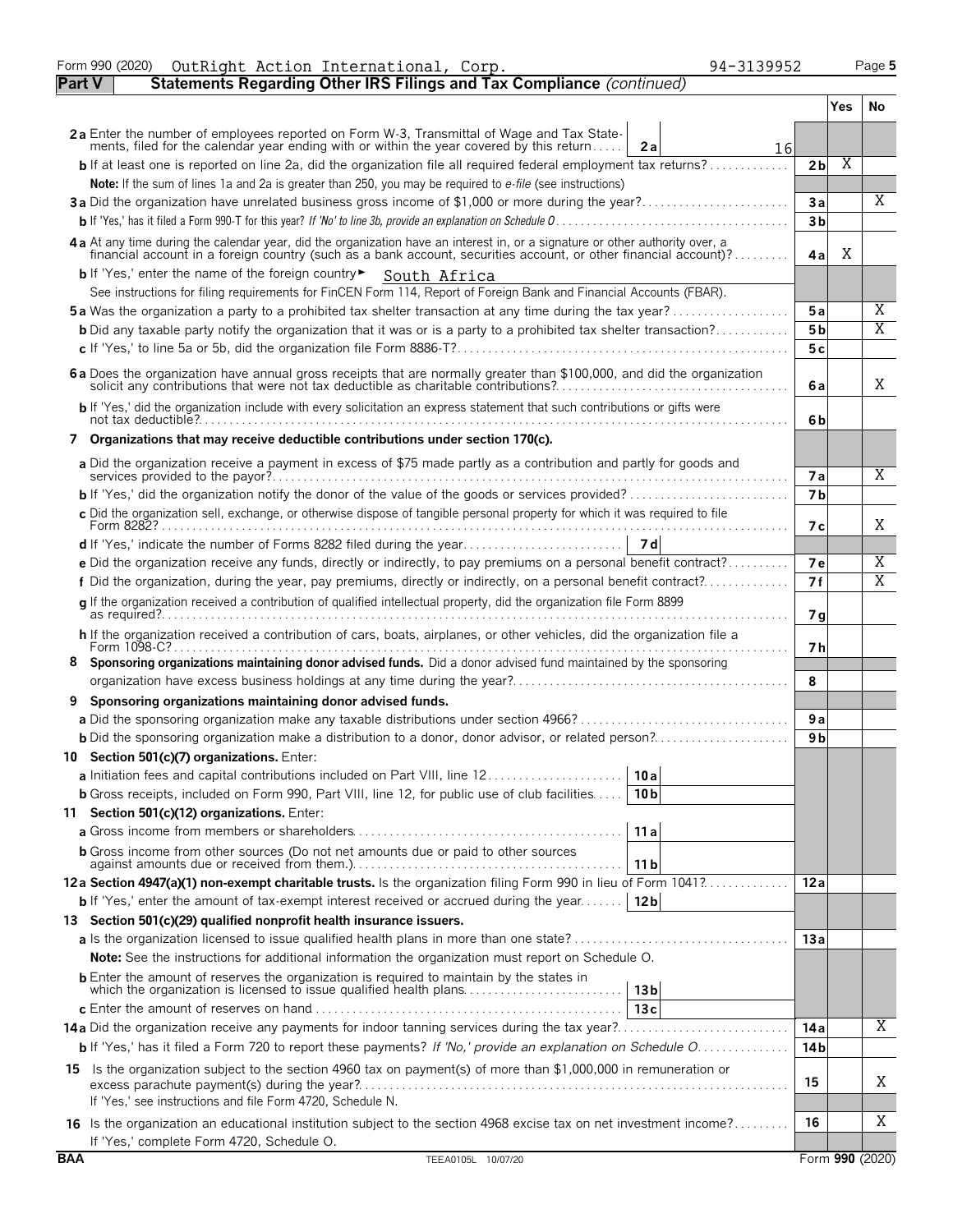**Part VI Governance, Management, and Disclosure** *For each 'Yes' response to lines 2 through 7b below, and for a 'No' response to line 8a, 8b, or 10b below, describe the circumstances, processes, or changes on Schedule O. See instructions.*

|--|

|     | <b>Section A. Governing Body and Management</b>                                                                                                                                                                                          |       |                                          |                 |                       |                |
|-----|------------------------------------------------------------------------------------------------------------------------------------------------------------------------------------------------------------------------------------------|-------|------------------------------------------|-----------------|-----------------------|----------------|
|     |                                                                                                                                                                                                                                          |       |                                          |                 | Yes                   | No             |
|     | <b>1a</b> Enter the number of voting members of the governing body at the end of the tax year                                                                                                                                            | 1 a l | 23                                       |                 |                       |                |
|     | If there are material differences in voting rights among members<br>of the governing body, or if the governing body delegated broad                                                                                                      |       |                                          |                 |                       |                |
|     | authority to an executive committee or similar committee, explain on Schedule O.                                                                                                                                                         |       |                                          |                 |                       |                |
|     | <b>b</b> Enter the number of voting members included on line 1a, above, who are independent   1b                                                                                                                                         |       | 23                                       |                 |                       |                |
|     | 2 Did any officer, director, trustee, or key employee have a family relationship or a business relationship with any other                                                                                                               |       |                                          | $\overline{2}$  |                       | $\overline{X}$ |
|     | 3 Did the organization delegate control over management duties customarily performed by or under the direct supervision                                                                                                                  |       |                                          |                 |                       |                |
|     | of officers, directors, trustees, or key employees to a management company or other person?                                                                                                                                              |       |                                          | $\mathbf{3}$    |                       | Χ              |
|     | 4 Did the organization make any significant changes to its governing documents                                                                                                                                                           |       |                                          |                 |                       |                |
|     |                                                                                                                                                                                                                                          |       |                                          | 4               |                       | Χ              |
| 5.  | Did the organization become aware during the year of a significant diversion of the organization's assets?                                                                                                                               |       |                                          | 5               |                       | $\overline{X}$ |
| 6   |                                                                                                                                                                                                                                          |       |                                          | 6               |                       | $\overline{X}$ |
|     | 7a Did the organization have members, stockholders, or other persons who had the power to elect or appoint one or more                                                                                                                   |       |                                          | 7а              |                       | X              |
|     | <b>b</b> Are any governance decisions of the organization reserved to (or subject to approval by) members,                                                                                                                               |       |                                          | 7 b             |                       | Χ              |
|     | 8 Did the organization contemporaneously document the meetings held or written actions undertaken during the year by                                                                                                                     |       |                                          |                 |                       |                |
|     | the following:                                                                                                                                                                                                                           |       |                                          |                 |                       |                |
|     |                                                                                                                                                                                                                                          |       |                                          | 8 a             | Χ                     |                |
|     |                                                                                                                                                                                                                                          |       |                                          | 8b              | $\overline{X}$        |                |
|     | 9 Is there any officer, director, trustee, or key employee listed in Part VII, Section A, who cannot be reached at the                                                                                                                   |       |                                          |                 |                       |                |
|     | <b>Section B. Policies</b> (This Section B requests information about policies not required by the Internal Revenue Code.)                                                                                                               |       |                                          | 9               |                       | X              |
|     |                                                                                                                                                                                                                                          |       |                                          |                 | Yes                   |                |
|     |                                                                                                                                                                                                                                          |       |                                          | 10a             |                       | No.<br>X       |
|     | b If 'Yes,' did the organization have written policies and procedures governing the activities of such chapters, affiliates, and branches to ensure their                                                                                |       |                                          |                 |                       |                |
|     |                                                                                                                                                                                                                                          |       |                                          | 10 <sub>b</sub> |                       |                |
|     |                                                                                                                                                                                                                                          |       |                                          | 11a             | $\overline{X}$        |                |
|     | <b>b</b> Describe in Schedule O the process, if any, used by the organization to review this Form 990. See Schedule O                                                                                                                    |       |                                          |                 |                       |                |
|     |                                                                                                                                                                                                                                          |       |                                          | 12a             | X                     |                |
|     | <b>b</b> Were officers, directors, or trustees, and key employees required to disclose annually interests that could give rise                                                                                                           |       |                                          | 12 <sub>b</sub> | Χ                     |                |
|     | c Did the organization regularly and consistently monitor and enforce compliance with the policy? If 'Yes,' describe in                                                                                                                  |       |                                          |                 |                       |                |
|     |                                                                                                                                                                                                                                          |       |                                          | 12c             | X                     |                |
|     |                                                                                                                                                                                                                                          |       |                                          | 13              | $\overline{\text{X}}$ |                |
|     |                                                                                                                                                                                                                                          |       |                                          | 14              | $\overline{\text{X}}$ |                |
|     | 15 Did the process for determining compensation of the following persons include a review and approval by independent<br>persons, comparability data, and contemporaneous substantiation of the deliberation and decision?               |       |                                          |                 |                       |                |
|     | a The organization's CEO, Executive Director, or top management official. See Schedule. 0                                                                                                                                                |       |                                          | 15 a            | X                     |                |
|     | <b>b</b> Other officers or key employees of the organization See Schedule 0.                                                                                                                                                             |       |                                          | 15 b            | $\overline{X}$        |                |
|     | If 'Yes' to line 15a or 15b, describe the process in Schedule O (see instructions).                                                                                                                                                      |       |                                          |                 |                       |                |
|     | <b>16a</b> Did the organization invest in, contribute assets to, or participate in a joint venture or similar arrangement with a<br>taxable entity during the year?                                                                      |       |                                          | 16 a            |                       | X              |
|     | <b>b</b> If 'Yes,' did the organization follow a written policy or procedure requiring the organization to evaluate its<br>participation in joint venture arrangements under applicable federal tax law, and take steps to safeguard the |       |                                          | 16 b            |                       |                |
|     | <b>Section C. Disclosure</b>                                                                                                                                                                                                             |       |                                          |                 |                       |                |
| 17  | List the states with which a copy of this Form 990 is required to be filed ►<br>NY CA                                                                                                                                                    |       |                                          |                 |                       |                |
| 18. | Section 6104 requires an organization to make its Forms 1023 (1024 or 1024-A, if applicable), 990, and 990-T (Section 501(c)(3)s only)                                                                                                   |       |                                          |                 |                       |                |
|     | available for public inspection. Indicate how you made these available. Check all that apply.                                                                                                                                            |       |                                          |                 |                       |                |
|     | Own website<br>X Another's website<br>Upon request<br>X                                                                                                                                                                                  |       | Other (explain on Schedule O) See Sch. O |                 |                       |                |
| 19  | Describe on Schedule O whether (and if so, how) the organization made its governing documents, conflict of interest policy, and financial statements available to<br>the public during the tax year.<br>See Schedule O                   |       |                                          |                 |                       |                |
|     | 20 State the name address and telephone number of the person who possesses the organization's books and records                                                                                                                          |       |                                          |                 |                       |                |

**20** State the name, address, and telephone number of the person who possesses the organization's books and records ▶ Jessica Stern PO Box 3220 Astoria NY 11103 212-785-0100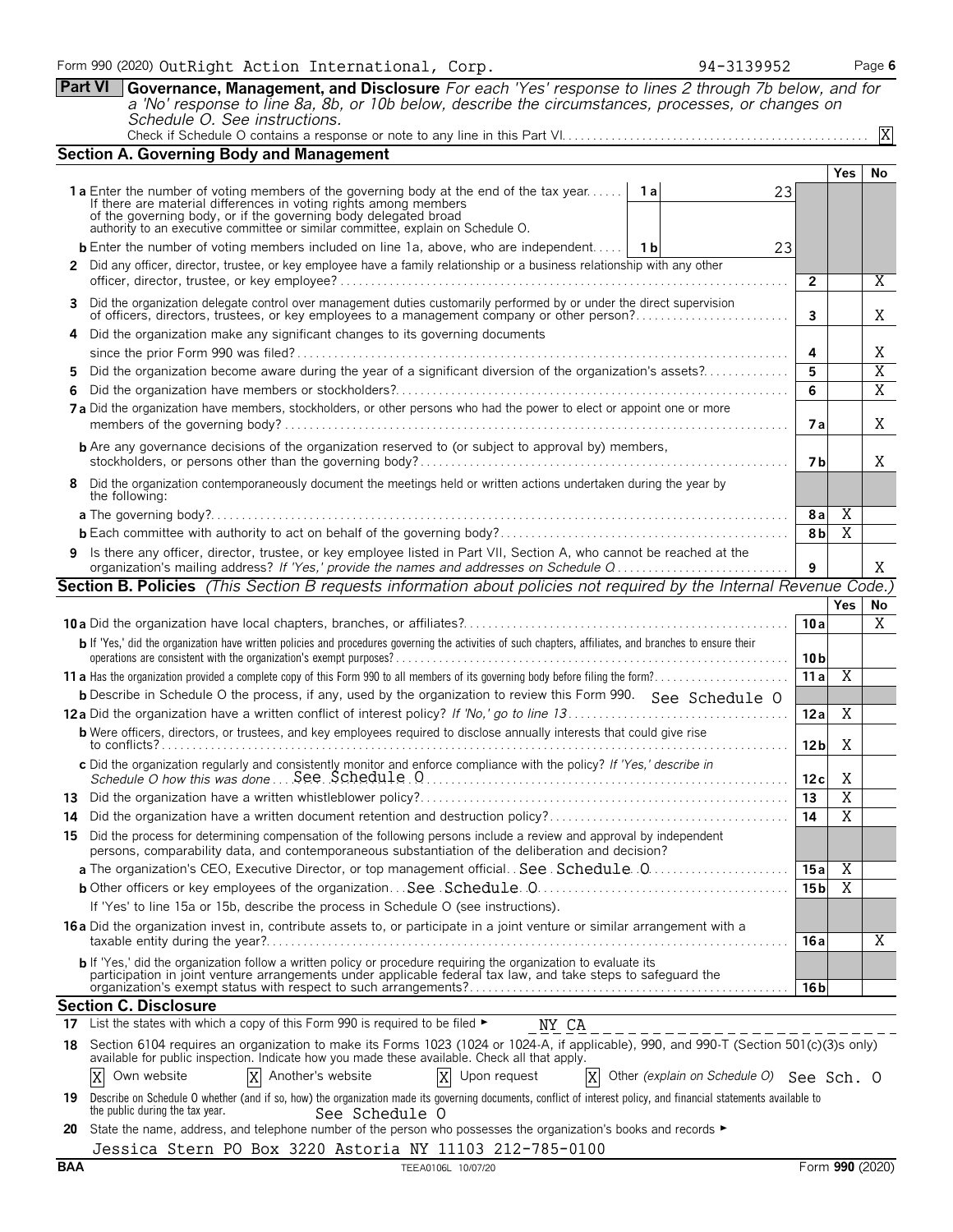| Form 990 (2020) OutRight Action International, Corp.                                                                                                           | 94-3139952 | Page 7 |  |  |  |  |  |
|----------------------------------------------------------------------------------------------------------------------------------------------------------------|------------|--------|--|--|--|--|--|
| Part VII Compensation of Officers, Directors, Trustees, Key Employees, Highest Compensated Employees, and<br><b>Independent Contractors</b>                    |            |        |  |  |  |  |  |
|                                                                                                                                                                |            |        |  |  |  |  |  |
| Section A. Officers, Directors, Trustees, Key Employees, and Highest Compensated Employees                                                                     |            |        |  |  |  |  |  |
| 1 a Complete this table for all persons required to be listed. Report compensation for the calendar year ending with or within the<br>organization's tax year. |            |        |  |  |  |  |  |

? List all of the organization's **current** officers, directors, trustees (whether individuals or organizations), regardless of amount of compensation. Enter -0- in columns (D), (E), and (F) if no compensation was paid.

? List all of the organization's **current** key employees, if any. See instructions for definition of 'key employee.'

? List the organization's five **current** highest compensated employees (other than an officer, director, trustee, or key employee) who received reportable compensation (Box 5 of Form W-2 and/or Box 7 of Form 1099-MISC) of more than \$100,000 from the organization and any related organizations.

? List all of the organization's **former** officers, key employees, and highest compensated employees who received more than \$100,000 of reportable compensation from the organization and any related organizations.

? List all of the organization's **former directors or trustees** that received, in the capacity as a former director or trustee of the

organization, more than \$10,000 of reportable compensation from the organization and any related organizations.

See instructions for the order in which to list the persons above.

Check this box if neither the organization nor any related organization compensated any current officer, director, or trustee.

|                       |                                               |                                                                                             | (C)                                                                                                         |                       |         |              |                                           |  |                                                            |                                                                 |                                                                       |
|-----------------------|-----------------------------------------------|---------------------------------------------------------------------------------------------|-------------------------------------------------------------------------------------------------------------|-----------------------|---------|--------------|-------------------------------------------|--|------------------------------------------------------------|-----------------------------------------------------------------|-----------------------------------------------------------------------|
| (A)<br>Name and title |                                               | (B)<br>Average<br>hours<br>per                                                              | Position (do not check more<br>than one box, unless person<br>is both an officer and a<br>director/trustee) |                       |         |              |                                           |  | (D)<br>Reportable<br>compensation from<br>the organization | (E)<br>Reportable<br>compensation from<br>related organizations | (F)<br>Estimated amount<br>of other                                   |
|                       |                                               | week<br>(list any<br>hours for<br>related<br>organiza-<br>tions<br>below<br>dotted<br>line) | Individual trustee<br>direct<br>ই                                                                           | Institutional trustee | Officer | Key employee | Former<br>Highest compensated<br>employee |  | (W-2/1099-MISC)                                            | (W-2/1099-MISC)                                                 | compensation from<br>the organization<br>and related<br>organizations |
|                       | (1) Jessica Stern                             | 40                                                                                          |                                                                                                             |                       |         |              |                                           |  |                                                            |                                                                 |                                                                       |
|                       | Executive Dir.                                | $\Omega$                                                                                    |                                                                                                             |                       | X       |              |                                           |  | 224,520.                                                   | 0.                                                              | 20,622.                                                               |
|                       | (2) Maria Sjödin                              | 40                                                                                          |                                                                                                             |                       |         |              |                                           |  |                                                            |                                                                 |                                                                       |
|                       | Deputy ED                                     | $\Omega$                                                                                    |                                                                                                             |                       |         |              | X                                         |  | 172, 122.                                                  | $\mathbf 0$ .                                                   | 17,952.                                                               |
|                       | (3) Katherine Hultquist<br>Dir Leader. Giving | 40<br>$\mathbf 0$                                                                           |                                                                                                             |                       |         |              | X                                         |  | 122, 194.                                                  | $\mathbf{0}$ .                                                  | 25,012.                                                               |
|                       | (4) Elise Colomer-Cheadle                     | $\overline{0}$                                                                              |                                                                                                             |                       |         |              |                                           |  |                                                            |                                                                 |                                                                       |
|                       | Dir. Corp. Engage.                            | 0                                                                                           |                                                                                                             |                       |         |              | X                                         |  | 106,544                                                    | $\mathbf{0}$                                                    | 19,847.                                                               |
|                       | (5) Micheal Ighodaro                          | $\overline{2}$                                                                              |                                                                                                             |                       |         |              |                                           |  |                                                            |                                                                 |                                                                       |
|                       | Co-Chair                                      | 0                                                                                           | X                                                                                                           |                       | X       |              |                                           |  | 0                                                          | 0                                                               | $\boldsymbol{0}$ .                                                    |
|                       | (6) Jennifer C. Pizer                         | $\overline{2}$                                                                              |                                                                                                             |                       |         |              |                                           |  |                                                            |                                                                 |                                                                       |
|                       | Co-Chair                                      | $\Omega$                                                                                    | X                                                                                                           |                       | X       |              |                                           |  | $\mathbf 0$                                                | $\mathbf{0}$                                                    | 0.                                                                    |
|                       | (7) Suzanne Rotondo                           | $\overline{2}$                                                                              |                                                                                                             |                       |         |              |                                           |  |                                                            |                                                                 |                                                                       |
|                       | Secretary                                     | $\overline{0}$                                                                              | X                                                                                                           |                       | X       |              |                                           |  | $\mathbf 0$                                                | $\mathbf{0}$                                                    | $\boldsymbol{0}$ .                                                    |
|                       | (8) Aalap Shah                                | $\overline{c}$                                                                              |                                                                                                             |                       |         |              |                                           |  |                                                            |                                                                 |                                                                       |
|                       | Treasurer                                     | $\Omega$                                                                                    | X                                                                                                           |                       | X       |              |                                           |  | 0                                                          | $\mathbf{0}$                                                    | 0.                                                                    |
|                       | (9) Gigi Chao                                 | $\overline{c}$                                                                              |                                                                                                             |                       |         |              |                                           |  |                                                            |                                                                 |                                                                       |
|                       | Member                                        | $\Omega$                                                                                    | X                                                                                                           |                       |         |              |                                           |  | 0                                                          | $\mathbf{0}$                                                    | 0.                                                                    |
|                       | (10) Elliot Vaughn                            | $\overline{c}$                                                                              |                                                                                                             |                       |         |              |                                           |  |                                                            |                                                                 |                                                                       |
|                       | Member                                        | $\mathbf{0}$                                                                                | X                                                                                                           |                       |         |              |                                           |  | $\mathbf 0$                                                | $\mathbf{0}$                                                    | $\boldsymbol{0}$ .                                                    |
|                       | (11) Hosh Ibrahim                             | $\overline{c}$                                                                              |                                                                                                             |                       |         |              |                                           |  |                                                            |                                                                 |                                                                       |
|                       | Member                                        | $\mathbf 0$                                                                                 | X                                                                                                           |                       |         |              |                                           |  | $\boldsymbol{0}$                                           | $\mathbf{0}$                                                    | $\boldsymbol{0}$ .                                                    |
|                       | (12) Camille Massey                           | $\overline{c}$                                                                              |                                                                                                             |                       |         |              |                                           |  |                                                            |                                                                 |                                                                       |
|                       | Member                                        | $\mathbf 0$                                                                                 | X                                                                                                           |                       |         |              |                                           |  | $\mathbf 0$                                                | $\mathbf 0$                                                     | 0.                                                                    |
|                       | (13) Louise Chernin                           | $\overline{2}$                                                                              |                                                                                                             |                       |         |              |                                           |  |                                                            |                                                                 |                                                                       |
|                       | Member                                        | $\mathbf{0}$                                                                                | X                                                                                                           |                       |         |              |                                           |  | $\mathbf 0$                                                | $\mathbf 0$                                                     | 0.                                                                    |
|                       | (14) Martin Dunn                              | $\overline{2}$                                                                              |                                                                                                             |                       |         |              |                                           |  |                                                            |                                                                 |                                                                       |
|                       | Member                                        | $\Omega$                                                                                    | Χ                                                                                                           |                       |         |              |                                           |  | 0                                                          | $\overline{0}$                                                  | 0.                                                                    |
| <b>BAA</b>            |                                               | TEEA0107L 10/07/20                                                                          |                                                                                                             |                       |         |              |                                           |  |                                                            |                                                                 | Form 990 (2020)                                                       |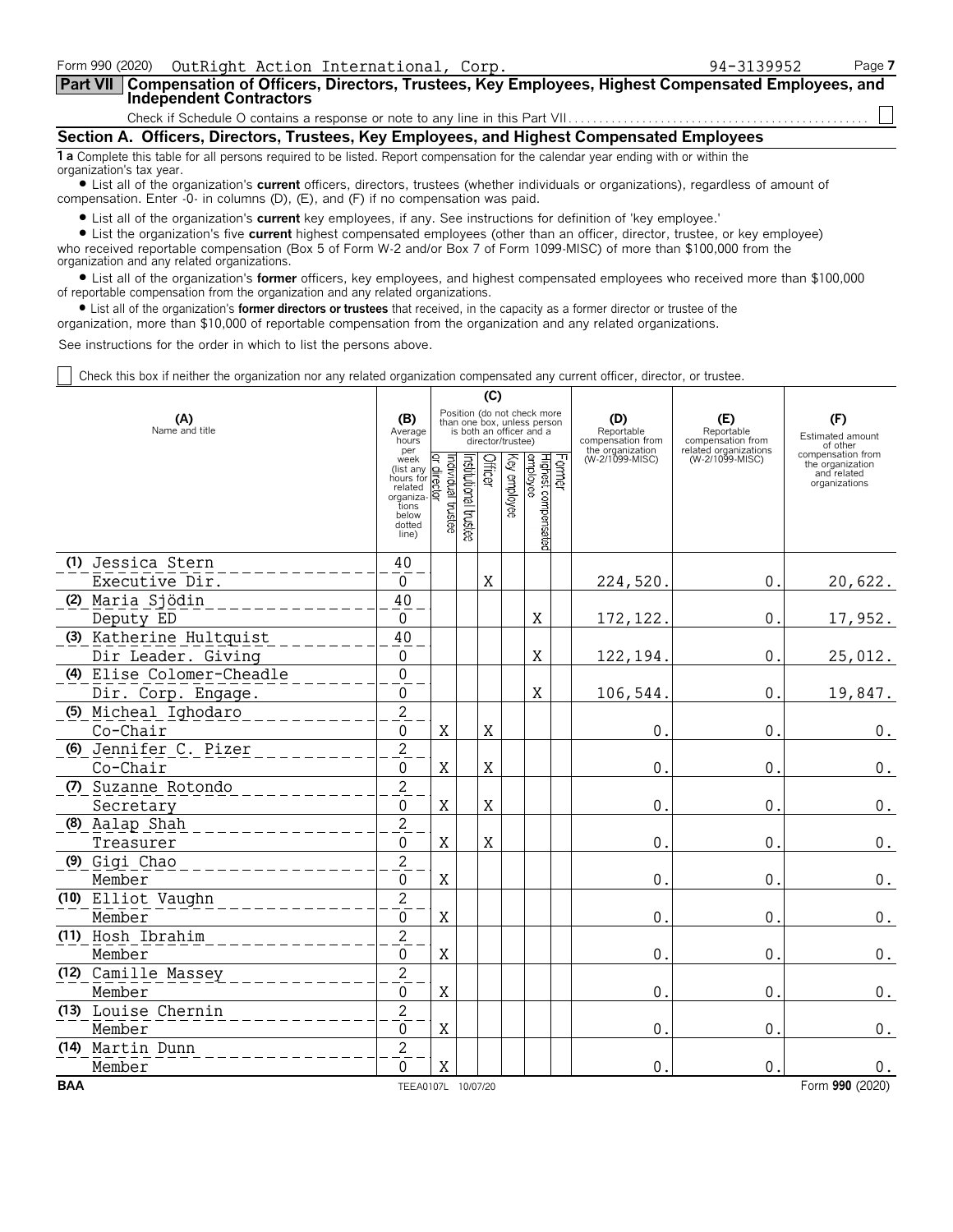## Form 990 (2020) Page **8** OutRight Action International, Corp. 94-3139952

|                                                                                                                    | Part VII Section A. Officers, Directors, Trustees, Key Employees, and Highest Compensated Employees (continued)                                                                                              |                                                                            |                                  |                      |                         |                                                                                                             |  |                                                                               |                                                                                    |              |                                                          |         |
|--------------------------------------------------------------------------------------------------------------------|--------------------------------------------------------------------------------------------------------------------------------------------------------------------------------------------------------------|----------------------------------------------------------------------------|----------------------------------|----------------------|-------------------------|-------------------------------------------------------------------------------------------------------------|--|-------------------------------------------------------------------------------|------------------------------------------------------------------------------------|--------------|----------------------------------------------------------|---------|
|                                                                                                                    |                                                                                                                                                                                                              | (B)                                                                        |                                  |                      | (C)                     |                                                                                                             |  |                                                                               |                                                                                    |              |                                                          |         |
|                                                                                                                    | (A)<br>Name and title                                                                                                                                                                                        | Average<br>hours<br>per<br>week<br>(list any                               |                                  |                      |                         | Position<br>(do not check more than one<br>box, unless person is both an<br>officer and a director/trustee) |  | (D)<br>Reportable<br>compensation from<br>the organization<br>(W-2/1099-MISC) | (E)<br>Reportable<br>compensation from<br>related organizations<br>(W-2/1099-MISC) |              | (F)<br>Estimated amount<br>of other<br>compensation from |         |
|                                                                                                                    |                                                                                                                                                                                                              | hours<br>for<br>related<br>organiza<br>- tions<br>below<br>dotted<br>line) | or director<br>ndividual trustee | nstitutional trustee | Officer<br>Key employee | Former<br> Highest compensated<br> employee                                                                 |  |                                                                               |                                                                                    |              | the organization<br>and related<br>organizations         |         |
|                                                                                                                    |                                                                                                                                                                                                              |                                                                            |                                  |                      |                         |                                                                                                             |  |                                                                               |                                                                                    |              |                                                          |         |
|                                                                                                                    | (15) Robert Hanson<br>Member                                                                                                                                                                                 | $\overline{c}$<br>0                                                        | Χ                                |                      |                         |                                                                                                             |  | 0.                                                                            | 0.                                                                                 |              |                                                          | $0_{.}$ |
|                                                                                                                    | (16) Russell Roybal                                                                                                                                                                                          | $\overline{2}$                                                             |                                  |                      |                         |                                                                                                             |  |                                                                               |                                                                                    |              |                                                          |         |
|                                                                                                                    | Member                                                                                                                                                                                                       | 0                                                                          | X                                |                      |                         |                                                                                                             |  | $0$ .                                                                         | 0.                                                                                 |              |                                                          | $0$ .   |
|                                                                                                                    | (17) Roxanna Carrillo                                                                                                                                                                                        | $\overline{2}$                                                             |                                  |                      |                         |                                                                                                             |  |                                                                               |                                                                                    |              |                                                          |         |
|                                                                                                                    | Member                                                                                                                                                                                                       | 0                                                                          | Χ                                |                      |                         |                                                                                                             |  | $0$ .                                                                         | 0.                                                                                 |              |                                                          | $0$ .   |
|                                                                                                                    | (18) Suki Sandhu                                                                                                                                                                                             | $\overline{c}$                                                             |                                  |                      |                         |                                                                                                             |  |                                                                               |                                                                                    |              |                                                          |         |
|                                                                                                                    | Member                                                                                                                                                                                                       | 0                                                                          | Χ                                |                      |                         |                                                                                                             |  | 0.                                                                            | 0.                                                                                 |              |                                                          | $0$ .   |
|                                                                                                                    | (19) Jeff Natter                                                                                                                                                                                             | $\overline{2}$                                                             |                                  |                      |                         |                                                                                                             |  |                                                                               |                                                                                    |              |                                                          |         |
|                                                                                                                    | Member                                                                                                                                                                                                       | 0                                                                          | X                                |                      |                         |                                                                                                             |  | 0.                                                                            | 0.                                                                                 |              |                                                          | $0$ .   |
|                                                                                                                    | (20) Jeff Holland                                                                                                                                                                                            | $\overline{2}$                                                             |                                  |                      |                         |                                                                                                             |  |                                                                               |                                                                                    |              |                                                          |         |
|                                                                                                                    | Member                                                                                                                                                                                                       | 0                                                                          | Χ                                |                      |                         |                                                                                                             |  | $0$ .                                                                         | 0.                                                                                 |              |                                                          | $0$ .   |
|                                                                                                                    | (21) Derrick Brown                                                                                                                                                                                           | $\overline{2}$                                                             |                                  |                      |                         |                                                                                                             |  |                                                                               |                                                                                    |              |                                                          |         |
|                                                                                                                    | Member                                                                                                                                                                                                       | 0                                                                          | Χ                                |                      |                         |                                                                                                             |  | $0$ .                                                                         | 0.                                                                                 |              |                                                          | $0$ .   |
|                                                                                                                    | (22) Lanaya Irvin                                                                                                                                                                                            | $\overline{2}$                                                             |                                  |                      |                         |                                                                                                             |  |                                                                               |                                                                                    |              |                                                          |         |
|                                                                                                                    | Member                                                                                                                                                                                                       | 0                                                                          | X                                |                      |                         |                                                                                                             |  | 0.                                                                            | 0.                                                                                 |              |                                                          | 0.      |
|                                                                                                                    | (23) Fabrice Houdart                                                                                                                                                                                         | $\overline{c}$                                                             |                                  |                      |                         |                                                                                                             |  |                                                                               |                                                                                    |              |                                                          |         |
|                                                                                                                    | Member                                                                                                                                                                                                       | 0                                                                          | X                                |                      |                         |                                                                                                             |  | $0$ .                                                                         | 0.                                                                                 |              |                                                          | $0$ .   |
|                                                                                                                    | (24) John Heilman                                                                                                                                                                                            | $\overline{2}$                                                             |                                  |                      |                         |                                                                                                             |  |                                                                               |                                                                                    |              |                                                          |         |
|                                                                                                                    | Member                                                                                                                                                                                                       | 0                                                                          | X                                |                      |                         |                                                                                                             |  | $0$ .                                                                         | 0.                                                                                 |              |                                                          | $0$ .   |
|                                                                                                                    | (25) Rikki Nathanson                                                                                                                                                                                         | $\overline{2}$                                                             |                                  |                      |                         |                                                                                                             |  |                                                                               |                                                                                    |              |                                                          |         |
|                                                                                                                    | Member                                                                                                                                                                                                       | 0                                                                          | X                                |                      |                         |                                                                                                             |  | 0.                                                                            | 0.                                                                                 |              |                                                          | $0$ .   |
|                                                                                                                    | 1 b Subtotal.                                                                                                                                                                                                |                                                                            |                                  |                      |                         |                                                                                                             |  | 625,380.                                                                      | 0.                                                                                 |              | 83,433.                                                  |         |
|                                                                                                                    | c Total from continuation sheets to Part VII, Section A. .                                                                                                                                                   |                                                                            |                                  |                      |                         |                                                                                                             |  | 0.                                                                            | 0.                                                                                 |              |                                                          | $0$ .   |
|                                                                                                                    |                                                                                                                                                                                                              |                                                                            |                                  |                      |                         |                                                                                                             |  | 625,380.                                                                      | 0.                                                                                 |              | 83, 433.                                                 |         |
|                                                                                                                    | 2 Total number of individuals (including but not limited to those listed above) who received more than \$100,000 of reportable compensation                                                                  |                                                                            |                                  |                      |                         |                                                                                                             |  |                                                                               |                                                                                    |              |                                                          |         |
|                                                                                                                    | from the organization $\blacktriangleright$<br>4                                                                                                                                                             |                                                                            |                                  |                      |                         |                                                                                                             |  |                                                                               |                                                                                    |              |                                                          |         |
|                                                                                                                    |                                                                                                                                                                                                              |                                                                            |                                  |                      |                         |                                                                                                             |  |                                                                               |                                                                                    |              | Yes                                                      | No      |
|                                                                                                                    | Did the organization list any former officer, director, trustee, key employee, or highest compensated employee                                                                                               |                                                                            |                                  |                      |                         |                                                                                                             |  |                                                                               |                                                                                    |              |                                                          |         |
|                                                                                                                    |                                                                                                                                                                                                              |                                                                            |                                  |                      |                         |                                                                                                             |  |                                                                               |                                                                                    | $\mathbf{3}$ |                                                          | X       |
| 4                                                                                                                  | For any individual listed on line 1a, is the sum of reportable compensation and other compensation from the organization and related organizations greater than \$150,000? If 'Yes,' complete Schedule J for |                                                                            |                                  |                      |                         |                                                                                                             |  |                                                                               |                                                                                    | 4            | X                                                        |         |
| 5                                                                                                                  |                                                                                                                                                                                                              |                                                                            |                                  |                      |                         |                                                                                                             |  |                                                                               |                                                                                    |              |                                                          |         |
|                                                                                                                    | Did any person listed on line 1a receive or accrue compensation from any unrelated organization or individual                                                                                                |                                                                            |                                  |                      |                         |                                                                                                             |  |                                                                               |                                                                                    | 5            |                                                          | X       |
|                                                                                                                    | <b>Section B. Independent Contractors</b>                                                                                                                                                                    |                                                                            |                                  |                      |                         |                                                                                                             |  |                                                                               |                                                                                    |              |                                                          |         |
|                                                                                                                    | Complete this table for your five highest compensated independent contractors that received more than \$100,000 of                                                                                           |                                                                            |                                  |                      |                         |                                                                                                             |  |                                                                               |                                                                                    |              |                                                          |         |
|                                                                                                                    | compensation from the organization. Report compensation for the calendar year ending with or within the organization's tax year.                                                                             |                                                                            |                                  |                      |                         |                                                                                                             |  |                                                                               |                                                                                    |              |                                                          |         |
|                                                                                                                    | (A)<br>Name and business address                                                                                                                                                                             |                                                                            |                                  |                      |                         |                                                                                                             |  | (B)<br>Description of services                                                |                                                                                    |              | (C)<br>Compensation                                      |         |
|                                                                                                                    |                                                                                                                                                                                                              |                                                                            |                                  |                      |                         |                                                                                                             |  |                                                                               |                                                                                    |              |                                                          |         |
|                                                                                                                    | N. Cheng LLP 40 Wall Street New York, NY 10005                                                                                                                                                               |                                                                            |                                  |                      |                         |                                                                                                             |  | Accounting Services                                                           |                                                                                    |              | 184,378.                                                 |         |
|                                                                                                                    |                                                                                                                                                                                                              |                                                                            |                                  |                      |                         |                                                                                                             |  |                                                                               |                                                                                    |              |                                                          |         |
|                                                                                                                    |                                                                                                                                                                                                              |                                                                            |                                  |                      |                         |                                                                                                             |  |                                                                               |                                                                                    |              |                                                          |         |
|                                                                                                                    |                                                                                                                                                                                                              |                                                                            |                                  |                      |                         |                                                                                                             |  |                                                                               |                                                                                    |              |                                                          |         |
| 2 Total number of independent contractors (including but not limited to those listed above) who received more than |                                                                                                                                                                                                              |                                                                            |                                  |                      |                         |                                                                                                             |  |                                                                               |                                                                                    |              |                                                          |         |
|                                                                                                                    | \$100,000 of compensation from the organization $\blacktriangleright$ 1                                                                                                                                      |                                                                            |                                  |                      |                         |                                                                                                             |  |                                                                               |                                                                                    |              |                                                          |         |
|                                                                                                                    |                                                                                                                                                                                                              |                                                                            |                                  |                      |                         |                                                                                                             |  |                                                                               |                                                                                    |              |                                                          |         |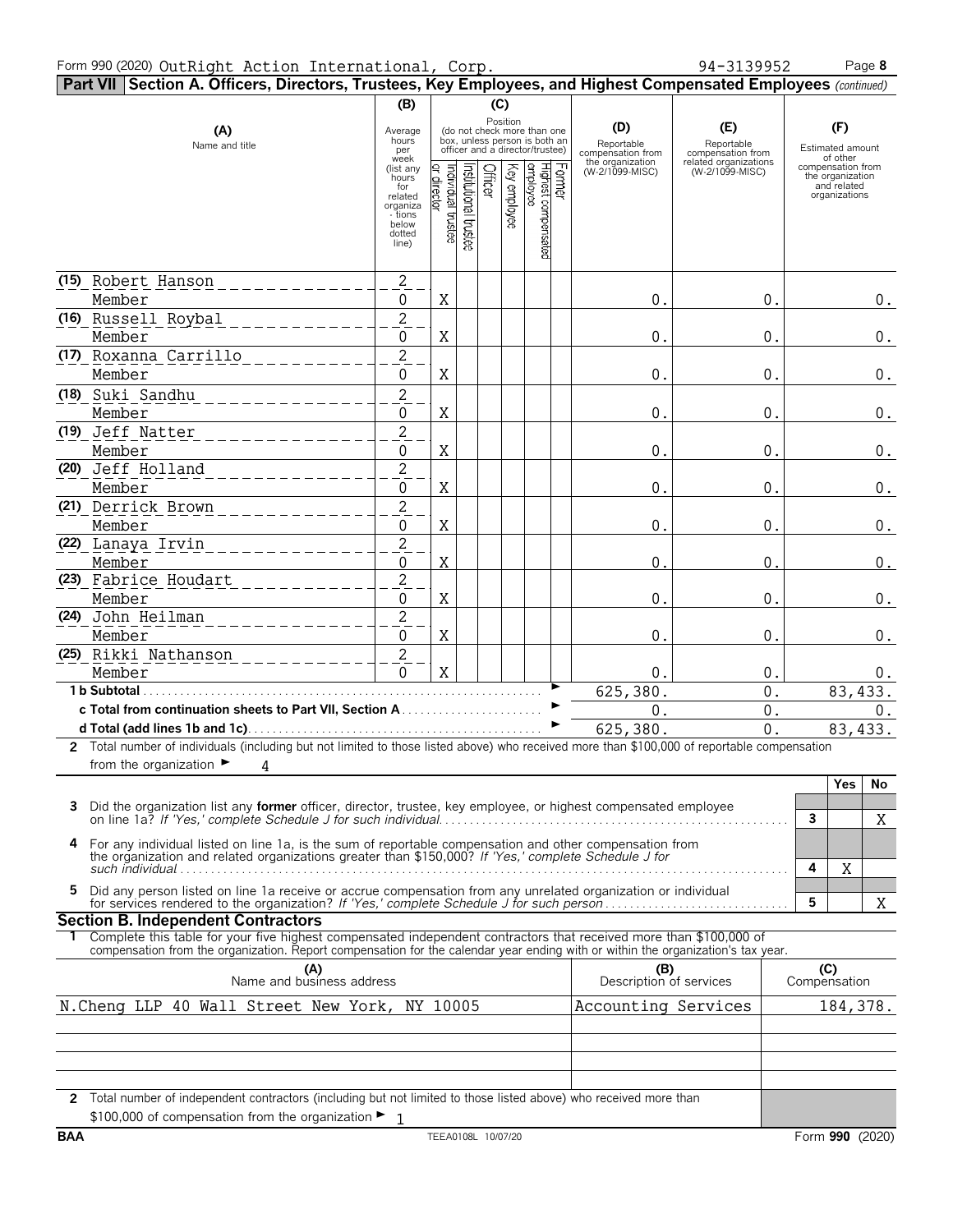# Form 990 **Continuation Sheet for Form 990 Continuation Sheet for Form 990**

 $\blacksquare$  Department of the Treasury  $\blacksquare$ Department of the Treasury<br>Internal Revenue Service

| Name of the Organization                                                                                      |                                                                                                                  |                                   |                       |                |              |                                                                    |        |                                                                        | <b>Employler Identification number</b>                                      |                                                                                                          |
|---------------------------------------------------------------------------------------------------------------|------------------------------------------------------------------------------------------------------------------|-----------------------------------|-----------------------|----------------|--------------|--------------------------------------------------------------------|--------|------------------------------------------------------------------------|-----------------------------------------------------------------------------|----------------------------------------------------------------------------------------------------------|
| OutRight Action International, Corp.                                                                          |                                                                                                                  |                                   |                       |                |              |                                                                    |        |                                                                        | 94-3139952                                                                  |                                                                                                          |
| <b>Part VII Continuation: Officers, Directors, Trustees, Key Employees, and Highest Compensated Employees</b> |                                                                                                                  |                                   |                       |                |              |                                                                    |        |                                                                        |                                                                             |                                                                                                          |
| (A)                                                                                                           | (B)                                                                                                              |                                   |                       | (C)            |              |                                                                    |        | (D)                                                                    | (E)                                                                         | (F)                                                                                                      |
| Name and title                                                                                                | Average<br>hours per<br>week<br>(list any<br>hours for<br>related<br>organiza-<br>tions<br>below<br>dotted line) | Individual trustee<br>or director | Institutional trustee | <b>Officer</b> | Key employee | Position (check all that apply)<br>Highest compensated<br>employee | Former | Reportable<br>compensation from<br>the organization<br>(W-2/1099-MISC) | Reportable<br>compensation from<br>related organizations<br>(W-2/1099-MISC) | Estimated<br>amount of other<br>compensation<br>from the<br>organization<br>and related<br>organizations |
| Kathy Teo<br>$\begin{array}{cccccccccccccc} \bot & \bot & \bot & \bot & \bot & \bot & \bot \end{array}$       | $\overline{2}$                                                                                                   |                                   |                       |                |              |                                                                    |        |                                                                        |                                                                             |                                                                                                          |
| Member                                                                                                        | $\pmb{0}$                                                                                                        | X                                 |                       |                |              |                                                                    |        | $0$ .                                                                  | $0$ .                                                                       | 0.                                                                                                       |
| Pedro Pina                                                                                                    | $\overline{2}$                                                                                                   |                                   |                       |                |              |                                                                    |        |                                                                        |                                                                             |                                                                                                          |
| Member                                                                                                        | $\mathbf 0$                                                                                                      | X                                 |                       |                |              |                                                                    |        | 0.                                                                     | $\boldsymbol{0}$ .                                                          | 0.                                                                                                       |
|                                                                                                               |                                                                                                                  |                                   |                       |                |              |                                                                    |        |                                                                        |                                                                             |                                                                                                          |
|                                                                                                               |                                                                                                                  |                                   |                       |                |              |                                                                    |        |                                                                        |                                                                             |                                                                                                          |
|                                                                                                               |                                                                                                                  |                                   |                       |                |              |                                                                    |        |                                                                        |                                                                             |                                                                                                          |
|                                                                                                               |                                                                                                                  |                                   |                       |                |              |                                                                    |        |                                                                        |                                                                             |                                                                                                          |
|                                                                                                               |                                                                                                                  |                                   |                       |                |              |                                                                    |        |                                                                        |                                                                             |                                                                                                          |
|                                                                                                               |                                                                                                                  |                                   |                       |                |              |                                                                    |        |                                                                        |                                                                             |                                                                                                          |
|                                                                                                               |                                                                                                                  |                                   |                       |                |              |                                                                    |        |                                                                        |                                                                             |                                                                                                          |
|                                                                                                               |                                                                                                                  |                                   |                       |                |              |                                                                    |        |                                                                        |                                                                             |                                                                                                          |
|                                                                                                               |                                                                                                                  |                                   |                       |                |              |                                                                    |        |                                                                        |                                                                             |                                                                                                          |
|                                                                                                               |                                                                                                                  |                                   |                       |                |              |                                                                    |        |                                                                        |                                                                             |                                                                                                          |
|                                                                                                               |                                                                                                                  |                                   |                       |                |              |                                                                    |        |                                                                        |                                                                             |                                                                                                          |
|                                                                                                               |                                                                                                                  |                                   |                       |                |              |                                                                    |        |                                                                        |                                                                             |                                                                                                          |
|                                                                                                               |                                                                                                                  |                                   |                       |                |              |                                                                    |        |                                                                        |                                                                             |                                                                                                          |
|                                                                                                               |                                                                                                                  |                                   |                       |                |              |                                                                    |        |                                                                        |                                                                             |                                                                                                          |
|                                                                                                               |                                                                                                                  |                                   |                       |                |              |                                                                    |        |                                                                        |                                                                             |                                                                                                          |
|                                                                                                               |                                                                                                                  |                                   |                       |                |              |                                                                    |        |                                                                        |                                                                             |                                                                                                          |
|                                                                                                               |                                                                                                                  |                                   |                       |                |              |                                                                    |        |                                                                        |                                                                             |                                                                                                          |
|                                                                                                               |                                                                                                                  |                                   |                       |                |              |                                                                    |        |                                                                        |                                                                             |                                                                                                          |
|                                                                                                               |                                                                                                                  |                                   |                       |                |              |                                                                    |        |                                                                        |                                                                             |                                                                                                          |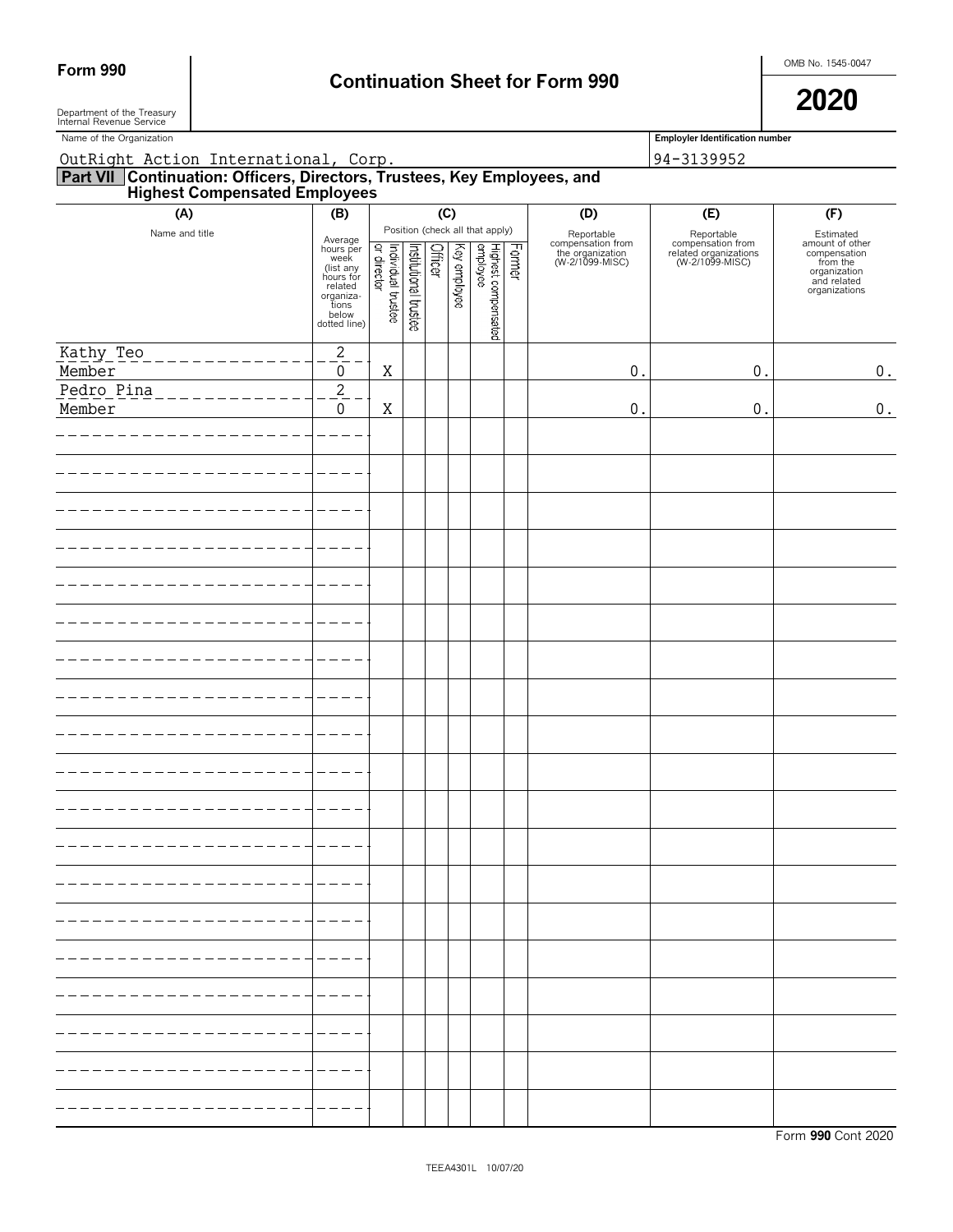# Form 990 (2020) Page **9** OutRight Action International, Corp. 94-3139952

**Part VIII Statement of Revenue**

Check if Schedule O contains a response or note to any line in this Part VIII. . . . . . . . . . . . . . . . . . . . . . . . . . . . . . . . . . . . . . . . . . . . . . . . .

|                                                           |                                                                                                      |                                                                                     |                      |                           | (A)<br>Total revenue | (B)                  | (C)                   | (D)                          |
|-----------------------------------------------------------|------------------------------------------------------------------------------------------------------|-------------------------------------------------------------------------------------|----------------------|---------------------------|----------------------|----------------------|-----------------------|------------------------------|
|                                                           |                                                                                                      |                                                                                     |                      |                           |                      | Related or<br>exempt | Unrelated<br>business | Revenue<br>excluded from tax |
|                                                           |                                                                                                      |                                                                                     |                      |                           |                      | function<br>revenue  | revenue               | under sections<br>512-514    |
|                                                           |                                                                                                      | 1a Federated campaigns                                                              | 1a                   |                           |                      |                      |                       |                              |
| Contributions, Gifts, Grants<br>and Other Similar Amounts |                                                                                                      | <b>b</b> Membership dues                                                            | 1 <sub>b</sub>       |                           |                      |                      |                       |                              |
|                                                           |                                                                                                      | c Fundraising events                                                                | 1 <sub>c</sub>       |                           |                      |                      |                       |                              |
|                                                           |                                                                                                      | d Related organizations                                                             | 1 <sub>d</sub>       |                           |                      |                      |                       |                              |
|                                                           |                                                                                                      | <b>e</b> Government grants (contributions) $\ldots$                                 | 1e                   | 920,440.                  |                      |                      |                       |                              |
|                                                           |                                                                                                      | f All other contributions, gifts, grants, and<br>similar amounts not included above | 1f                   | 18,439,888.               |                      |                      |                       |                              |
|                                                           |                                                                                                      | g Noncash contributions included in                                                 |                      |                           |                      |                      |                       |                              |
|                                                           |                                                                                                      | lines $1a-1f$                                                                       | 1 <sub>g</sub>       |                           |                      |                      |                       |                              |
|                                                           |                                                                                                      |                                                                                     |                      | ▶<br><b>Business Code</b> | 19,360,328.          |                      |                       |                              |
| Program Service Revenue                                   | 2a                                                                                                   |                                                                                     |                      |                           |                      |                      |                       |                              |
|                                                           | b                                                                                                    |                                                                                     |                      |                           |                      |                      |                       |                              |
|                                                           |                                                                                                      |                                                                                     |                      |                           |                      |                      |                       |                              |
|                                                           |                                                                                                      |                                                                                     |                      |                           |                      |                      |                       |                              |
|                                                           |                                                                                                      |                                                                                     |                      |                           |                      |                      |                       |                              |
|                                                           |                                                                                                      | $\overline{f}$ All other program service revenue                                    |                      |                           |                      |                      |                       |                              |
|                                                           |                                                                                                      |                                                                                     |                      | $\blacktriangleright$     |                      |                      |                       |                              |
|                                                           | 3                                                                                                    | Investment income (including dividends, interest, and                               |                      |                           |                      |                      |                       |                              |
|                                                           |                                                                                                      | Income from investment of tax-exempt bond proceeds ▶                                |                      |                           | 1,873.               |                      |                       | 1,873.                       |
|                                                           | 4<br>5                                                                                               |                                                                                     |                      |                           |                      |                      |                       |                              |
|                                                           |                                                                                                      | (i) Real                                                                            |                      | (ii) Personal             |                      |                      |                       |                              |
|                                                           |                                                                                                      | 6a Gross rents $\vert$ 6a                                                           |                      |                           |                      |                      |                       |                              |
|                                                           |                                                                                                      | <b>b</b> Less: rental expenses<br>6 <sub>b</sub>                                    |                      |                           |                      |                      |                       |                              |
|                                                           |                                                                                                      | <b>c</b> Rental income or (loss) $6c$                                               |                      |                           |                      |                      |                       |                              |
|                                                           |                                                                                                      |                                                                                     |                      |                           |                      |                      |                       |                              |
|                                                           |                                                                                                      | (i) Securities<br>7 a Gross amount from                                             |                      | (ii) Other                |                      |                      |                       |                              |
|                                                           |                                                                                                      | sales of assets<br>7а<br>other than inventory                                       | 22, 113.             |                           |                      |                      |                       |                              |
|                                                           |                                                                                                      | <b>b</b> Less: cost or other basis                                                  |                      |                           |                      |                      |                       |                              |
|                                                           |                                                                                                      | 7b<br>and sales expenses<br> 7c <br><b>c</b> Gain or (loss) $\ldots$                | 22,465.              |                           |                      |                      |                       |                              |
|                                                           |                                                                                                      |                                                                                     | $-352.$              | $\blacktriangleright$     | $-352.$              |                      |                       | $-352.$                      |
|                                                           |                                                                                                      |                                                                                     |                      |                           |                      |                      |                       |                              |
| gmu                                                       |                                                                                                      | 8 a Gross income from fundraising events<br>(not including $\sharp$                 |                      |                           |                      |                      |                       |                              |
|                                                           |                                                                                                      | of contributions reported on line 1c).                                              |                      |                           |                      |                      |                       |                              |
|                                                           |                                                                                                      | See Part IV, line 18                                                                | 8a                   |                           |                      |                      |                       |                              |
| <b>Other Reve</b>                                         |                                                                                                      | <b>b</b> Less: direct expenses                                                      | 8b                   |                           |                      |                      |                       |                              |
|                                                           |                                                                                                      | c Net income or (loss) from fundraising events                                      |                      | ▶                         |                      |                      |                       |                              |
|                                                           |                                                                                                      | 9 a Gross income from gaming activities.                                            |                      |                           |                      |                      |                       |                              |
|                                                           |                                                                                                      | See Part IV, line 19.<br><b>b</b> Less: direct expenses                             | 9а<br>9 <sub>b</sub> |                           |                      |                      |                       |                              |
|                                                           |                                                                                                      | c Net income or (loss) from gaming activities                                       |                      |                           |                      |                      |                       |                              |
|                                                           |                                                                                                      |                                                                                     |                      |                           |                      |                      |                       |                              |
|                                                           |                                                                                                      | <b>10a</b> Gross sales of inventory, less<br>returns and allowances.                | 10a                  |                           |                      |                      |                       |                              |
|                                                           |                                                                                                      | <b>b</b> Less: cost of goods sold                                                   | 10b                  |                           |                      |                      |                       |                              |
|                                                           |                                                                                                      | c Net income or (loss) from sales of inventory                                      |                      |                           |                      |                      |                       |                              |
|                                                           |                                                                                                      |                                                                                     |                      | <b>Business Code</b>      |                      |                      |                       |                              |
| Miscellaneous                                             | $\begin{array}{c}\n\textbf{Re} \\ \textbf{H} \\ \textbf{H} \\ \textbf{H} \\ \textbf{H}\n\end{array}$ | Other Income                                                                        |                      | 900099                    | 3,222.               | 3,222.               |                       |                              |
|                                                           |                                                                                                      |                                                                                     |                      |                           |                      |                      |                       |                              |
|                                                           |                                                                                                      | d All other revenue                                                                 |                      |                           |                      |                      |                       |                              |
|                                                           |                                                                                                      |                                                                                     |                      | ▶                         | 3,222.               |                      |                       |                              |
|                                                           | 12                                                                                                   | Total revenue. See instructions                                                     |                      |                           | 19,365,071           | 3,222.               | 0.                    | 1,521.                       |
| <b>BAA</b>                                                |                                                                                                      |                                                                                     |                      |                           | TEEA0109L 10/07/20   |                      |                       | Form 990 (2020)              |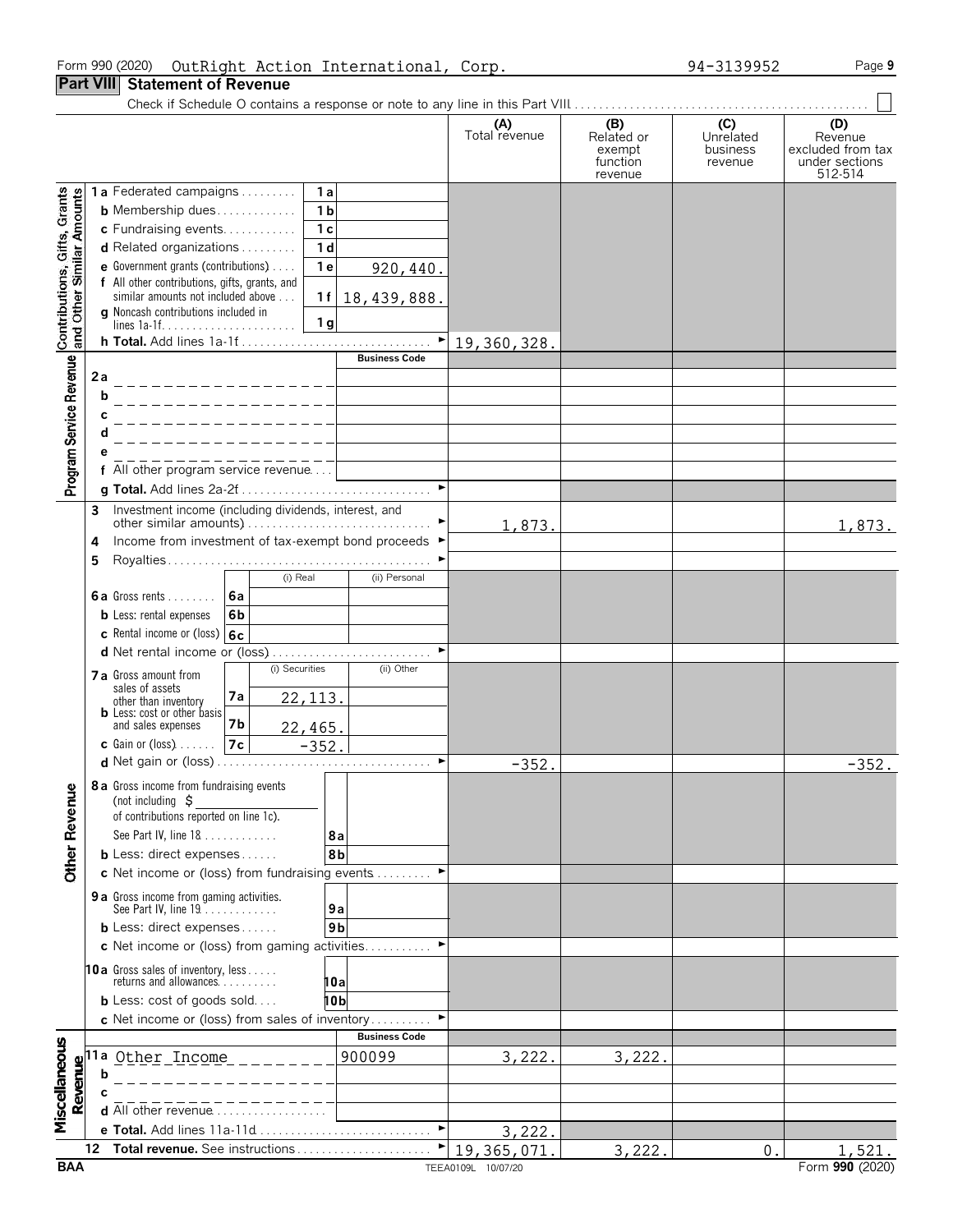# Form 990 (2020) Page **10** OutRight Action International, Corp. 94-3139952

**Part IX | Statement of Functional Expenses** 

|               | Section 501(c)(3) and 501(c)(4) organizations must complete all columns. All other organizations must complete column (A).                                                                                                  |                       |                                    |                                           |                                |  |  |  |  |
|---------------|-----------------------------------------------------------------------------------------------------------------------------------------------------------------------------------------------------------------------------|-----------------------|------------------------------------|-------------------------------------------|--------------------------------|--|--|--|--|
|               |                                                                                                                                                                                                                             |                       |                                    |                                           |                                |  |  |  |  |
|               | Do not include amounts reported on lines<br>6b, 7b, 8b, 9b, and 10b of Part VIII.                                                                                                                                           | (A)<br>Total expenses | (B)<br>Program service<br>expenses | (C)<br>Management and<br>general expenses | (D)<br>Fundraising<br>expenses |  |  |  |  |
| 1.            | Grants and other assistance to domestic<br>organizations and domestic governments.                                                                                                                                          |                       |                                    |                                           |                                |  |  |  |  |
| $\mathcal{P}$ | Grants and other assistance to domestic<br>individuals. See Part IV, line 22                                                                                                                                                |                       |                                    |                                           |                                |  |  |  |  |
|               | 3 Grants and other assistance to foreign<br>organizations, foreign governments, and for-<br>eign individuals. See Part IV, lines 15 and 16                                                                                  | 1,701,903.            | 1,701,903.                         |                                           |                                |  |  |  |  |
| 5             | 4 Benefits paid to or for members<br>Compensation of current officers, directors,                                                                                                                                           |                       |                                    |                                           |                                |  |  |  |  |
| 6             | trustees, and key employees<br>Compensation not included above to<br>disqualified persons (as defined under<br>section 4958(f)(1)) and persons described                                                                    | 273,820.<br>0.        | 164,292.<br>0.                     | 54,764.<br>0.                             | 54,764.<br>0.                  |  |  |  |  |
| 7             | Other salaries and wages                                                                                                                                                                                                    | 1,550,492.            | 1,016,992.                         | 103,085.                                  | 430, 415.                      |  |  |  |  |
| 8             | Pension plan accruals and contributions<br>(include section $401(k)$ and $403(b)$<br>employer contributions)                                                                                                                | 63,771.               | 42,453.                            | 5,180.                                    | 16, 138.                       |  |  |  |  |
| 9             | Other employee benefits                                                                                                                                                                                                     | 254,399.              | 167,495.                           | 24,027.                                   | 62, 877.                       |  |  |  |  |
| 10            | Payroll taxes                                                                                                                                                                                                               | 107,872.              | 70,786.                            | 10,614.                                   | 26,472.                        |  |  |  |  |
|               | 11 Fees for services (nonemployees):                                                                                                                                                                                        |                       |                                    |                                           |                                |  |  |  |  |
|               |                                                                                                                                                                                                                             |                       |                                    |                                           |                                |  |  |  |  |
|               |                                                                                                                                                                                                                             |                       |                                    |                                           |                                |  |  |  |  |
|               |                                                                                                                                                                                                                             | 187,330.              |                                    | 187,330.                                  |                                |  |  |  |  |
|               |                                                                                                                                                                                                                             |                       |                                    |                                           |                                |  |  |  |  |
|               | e Professional fundraising services. See Part IV, line 17<br>f Investment management fees                                                                                                                                   |                       |                                    |                                           |                                |  |  |  |  |
|               | g Other. (If line 11g amount exceeds 10% of line 25, column<br>(A) amount, list line 11g expenses on Schedule 0.).<br>12 Advertising and promotion                                                                          | 412, 185.             | 356,729.                           | 35,858.                                   | 19,598.                        |  |  |  |  |
| 13            |                                                                                                                                                                                                                             | 3,218.                | 2,575.                             | 643.<br>152.                              |                                |  |  |  |  |
| 14            | Information technology                                                                                                                                                                                                      | 1,785.<br>11,362.     | 1,157.<br>7,364.                   | 968.                                      | 476.<br>$\overline{3}$ , 030.  |  |  |  |  |
| 15            |                                                                                                                                                                                                                             |                       |                                    |                                           |                                |  |  |  |  |
| 16            | Occupancy                                                                                                                                                                                                                   | 36,737.               | 12,259.                            | 14,468.                                   | 10,010.                        |  |  |  |  |
| 17            |                                                                                                                                                                                                                             | 28,053.               | 28,053.                            |                                           |                                |  |  |  |  |
|               | 18 Payments of travel or entertainment<br>expenses for any federal, state, or local<br>public officials                                                                                                                     |                       |                                    |                                           |                                |  |  |  |  |
| 19            | Conferences, conventions, and meetings                                                                                                                                                                                      | 38, 359.              | 36,826.                            | 767.                                      | 766.                           |  |  |  |  |
| 20            |                                                                                                                                                                                                                             |                       |                                    |                                           |                                |  |  |  |  |
| 21            | Payments to affiliates                                                                                                                                                                                                      |                       |                                    |                                           |                                |  |  |  |  |
| 22            | Depreciation, depletion, and amortization                                                                                                                                                                                   | 6,398.                | 4,146.                             | 545.                                      | 1,707.                         |  |  |  |  |
| 23<br>24      | Insurance<br>Other expenses. Itemize expenses not<br>covered above (List miscellaneous expenses<br>on line 24e. If line 24e amount exceeds 10%<br>of line 25, column (A) amount, list line 24e                              | 9,125.                | 5,913.                             | 778.                                      | 2,434.                         |  |  |  |  |
|               | expenses on Schedule O.)                                                                                                                                                                                                    |                       |                                    |                                           |                                |  |  |  |  |
|               | a Miscellaneous                                                                                                                                                                                                             | 129,733.              | 88,599.                            | 13,666                                    | 27,468.                        |  |  |  |  |
|               | <b>b</b> <u>Dues, Subscriptions, Licenses</u> _                                                                                                                                                                             | 94,254.<br>20,148.    | 67,206.<br>7,725.                  | 6,550.<br>10,891                          | 20,498.<br>1,532.              |  |  |  |  |
|               | C Equipment rental & purchase                                                                                                                                                                                               | 14,638.               | 9,487.                             | 1,248.                                    | 3,903.                         |  |  |  |  |
|               | d Printing and Publications                                                                                                                                                                                                 | 5,266.                | 3,465.                             | 436.                                      | 1,365.                         |  |  |  |  |
| 25            | Total functional expenses. Add lines 1 through 24e.                                                                                                                                                                         | 4,950,848.            | 3,795,425.                         | 471,970.                                  | 683, 453.                      |  |  |  |  |
|               | 26 Joint costs. Complete this line only if<br>the organization reported in column (B)<br>joint costs from a combined educational<br>campaign and fundraising solicitation.<br>Check here $\blacktriangleright$ if following |                       |                                    |                                           |                                |  |  |  |  |

SOP 98-2 (ASC 958-720). . . . . . . . . . . . . . . . .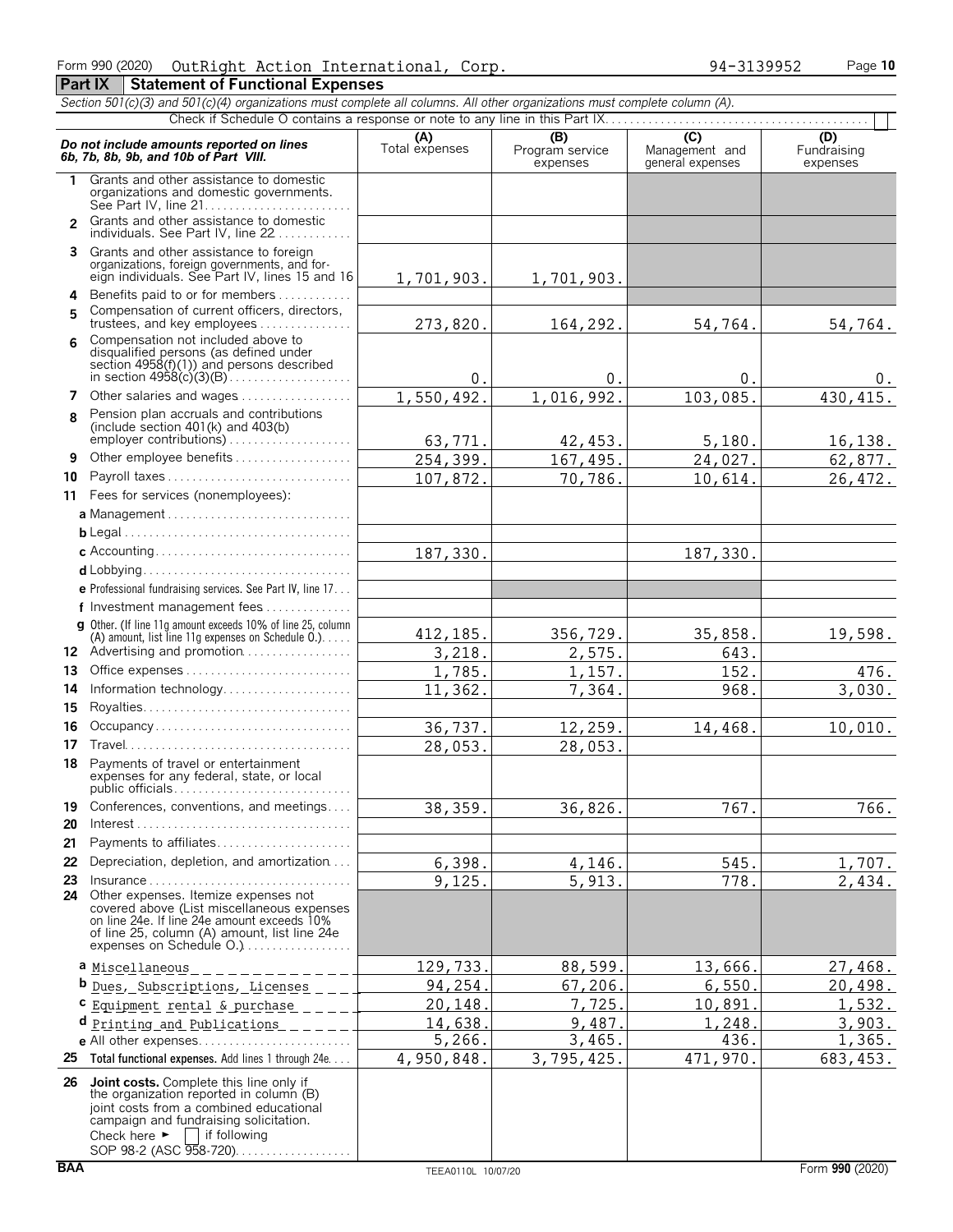| Form 990 (2020) |  | OutRight Action International, Corp. | 94-3139952 | Page 11 |
|-----------------|--|--------------------------------------|------------|---------|
|-----------------|--|--------------------------------------|------------|---------|

**Part X** | Balance Sheet

|  | 4-3139952 |  |
|--|-----------|--|
|  |           |  |

#### Check if Schedule O contains a response or note to any line in this Part X . . . . . . . . . . . . . . . . . . . . . . . . . . . . . . . . . . . . . . . . . . . . . . . . . .  $(B)$  (A)  $(B)$  End of year End of year **(A) (B) 1** Cash ' non-interest-bearing. . . . . . . . . . . . . . . . . . . . . . . . . . . . . . . . . . . . . . . . . . . . . . . . . . **1** 3,209,412. 16,735,809. **2** Savings and temporary cash investments. . . . . . . . . . . . . . . . . . . . . . . . . . . . . . . . . . . . . . **2** 1,038,393. **3** Pledges and grants receivable, net. . . . . . . . . . . . . . . . . . . . . . . . . . . . . . . . . . . . . . . . . . . . **3** 1,066,697. 1,371,583. **4** Accounts receivable, net. . . . . . . . . . . . . . . . . . . . . . . . . . . . . . . . . . . . . . . . . . . . . . . . . . . . . . **4 5** Loans and other receivables from any current or former officer, director, trustee, key employee, creator or founder, substantial contributor, or 35% controlled entity or family member of any of these persons . . . . . . . . . . . . . . . . . . . . . **5 6** Loans and other receivables from other disqualified persons (as defined under section 4958(f)(1)), and persons described in section 4958(c)(3)(B). . . . . . . . . . . . . . **6 7** Notes and loans receivable, net. . . . . . . . . . . . . . . . . . . . . . . . . . . . . . . . . . . . . . . . . . . . . . . **7** 32,895 **8** Inventories for sale or use. . . . . . . . . . . . . . . . . . . . . . . . . . . . . . . . . . . . . . . . . . . . . . . . . . . . **8** Assets **9** Prepaid expenses and deferred charges. . . . . . . . . . . . . . . . . . . . . . . . . . . . . . . . . . . . . . . **9** 532,688. **10a** Land, buildings, and equipment: cost or other basis. Complete Part VI of Schedule D. . . . . . . . . . . . . . . . . . . . **10a** 147,724. **b** Less: accumulated depreciation. . . . . . . . . . . . . . . 10**b**  $\begin{bmatrix} 10b & 140, 970 \end{bmatrix}$  13, 152, 10c  $140,970.$  13, 152. | 10c 6, 754. **11** Investments ' publicly traded securities. . . . . . . . . . . . . . . . . . . . . . . . . . . . . . . . . . . . . . . **11 12** Investments ' other securities. See Part IV, line 11. . . . . . . . . . . . . . . . . . . . . . . . . . . . **12 13** Investments ' program-related. See Part IV, line 11 . . . . . . . . . . . . . . . . . . . . . . . . . . . **13 14** Intangible assets. . . . . . . . . . . . . . . . . . . . . . . . . . . . . . . . . . . . . . . . . . . . . . . . . . . . . . . . . . . . . **14 15** Other assets. See Part IV, line 11. . . . . . . . . . . . . . . . . . . . . . . . . . . . . . . . . . . . . . . . . . . . . **15** 28,234. 68,333. **16 Total assets.** Add lines 1 through 15 (must equal line 33). . . . . . . . . . . . . . . . . . . . . . . **16** 19,786,455. **17** Accounts payable and accrued expenses . . . . . . . . . . . . . . . . . . . . . . . . . . . . . . . . . . . . . . **17** 156,215. 289,709. **18** Grants payable. . . . . . . . . . . . . . . . . . . . . . . . . . . . . . . . . . . . . . . . . . . . . . . . . . . . . . . . . . . . . . . **18 19** Deferred revenue. . . . . . . . . . . . . . . . . . . . . . . . . . . . . . . . . . . . . . . . . . . . . . . . . . . . . . . . . . . . . **19** 1,155,971. **20** Tax-exempt bond liabilities . . . . . . . . . . . . . . . . . . . . . . . . . . . . . . . . . . . . . . . . . . . . . . . . . . . **20 21** Escrow or custodial account liability. Complete Part IV of Schedule D. . . . . . . . . . . **21** Liabilities **22** Loans and other payables to any current or former officer, director, trustee, key employee, creator or founder, substantial contributor, or 35% controlled entity or family member of any of these persons . . . . . . . . . . . . . . . . . . . . . **22 23** Secured mortgages and notes payable to unrelated third parties . . . . . . . . . . . . . . . . **23 24** Unsecured notes and loans payable to unrelated third parties. . . . . . . . . . . . . . . . . . . **24** 175,275. **25** Other liabilities (including federal income tax, payables to related third parties, and other liabilities not included on lines 17-24). Complete Part X of Schedule D. **25 26 Total liabilities.** Add lines 17 through 25. . . . . . . . . . . . . . . . . . . . . . . . . . . . . . . . . . . . . . . **26** 1,445,680 **Organizations that follow FASB ASC 958, check here** G X or Fund Balances **and complete lines 27, 28, 32, and 33. 27** Net assets without donor restrictions . . . . . . . . . . . . . . . . . . . . . . . . . . . . . . . . . . . . . . . . . . **27** 14,251,832. **28** Net assets with donor restrictions . . . . . . . . . . . . . . . . . . . . . . . . . . . . . . . . . . . . . . . . . . . . . **28** 4,088,943. **Organizations that do not follow FASB ASC 958, check here** G **and complete lines 29 through 33. 29** Capital stock or trust principal, or current funds. . . . . . . . . . . . . . . . . . . . . . . . . . . . . . . . **29 Net Assets 30** Paid-in or capital surplus, or land, building, or equipment fund. . . . . . . . . . . . . . . . . . **30 31** Retained earnings, endowment, accumulated income, or other funds. . . . . . . . . . . . **31 32** Total net assets or fund balances . . . . . . . . . . . . . . . . . . . . . . . . . . . . . . . . . . . . . . . . . . . . . **32** 3,926,552. 18,340,775. **33** Total liabilities and net assets/fund balances. . . . . . . . . . . . . . . . . . . . . . . . . . . . . . . . . . . **33** 19,786,455. **BAA** TEEA0111L 10/07/20 **Form 990** (2020)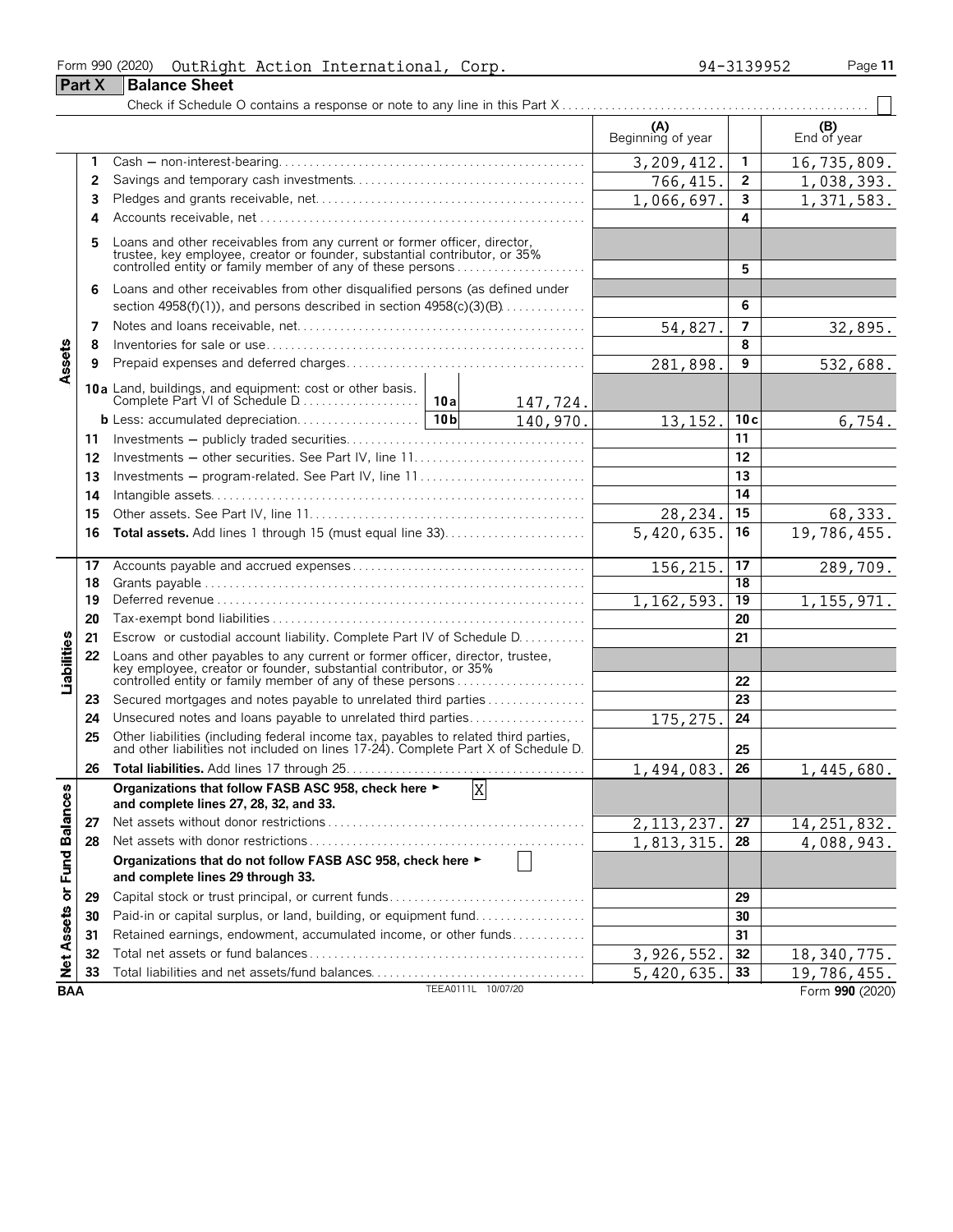|            | Form 990 (2020)<br>OutRight Action International, Corp.                                                                                                                                                                                              | 94-3139952     |                |               | Page 12         |
|------------|------------------------------------------------------------------------------------------------------------------------------------------------------------------------------------------------------------------------------------------------------|----------------|----------------|---------------|-----------------|
|            | <b>Part XI</b><br><b>Reconciliation of Net Assets</b>                                                                                                                                                                                                |                |                |               |                 |
|            |                                                                                                                                                                                                                                                      |                |                |               |                 |
| 1          |                                                                                                                                                                                                                                                      | $\mathbf{1}$   |                | 19,365,071.   |                 |
| 2          |                                                                                                                                                                                                                                                      | $\overline{2}$ |                | 4,950,848.    |                 |
| 3          |                                                                                                                                                                                                                                                      | $\overline{3}$ |                | 14, 414, 223. |                 |
| 4          |                                                                                                                                                                                                                                                      | 4              |                | 3,926,552.    |                 |
| 5          |                                                                                                                                                                                                                                                      | 5              |                |               |                 |
| 6          |                                                                                                                                                                                                                                                      | 6              |                |               |                 |
| 7          |                                                                                                                                                                                                                                                      | $\overline{7}$ |                |               |                 |
| 8          |                                                                                                                                                                                                                                                      | 8              |                |               |                 |
| 9          |                                                                                                                                                                                                                                                      | 9              |                |               | $0$ .           |
| 10         | Net assets or fund balances at end of year. Combine lines 3 through 9 (must equal Part X, line 32,                                                                                                                                                   |                |                |               |                 |
|            |                                                                                                                                                                                                                                                      | 10             |                | 18, 340, 775. |                 |
|            | <b>Part XII Financial Statements and Reporting</b>                                                                                                                                                                                                   |                |                |               |                 |
|            |                                                                                                                                                                                                                                                      |                |                |               |                 |
|            |                                                                                                                                                                                                                                                      |                |                | <b>Yes</b>    | No              |
|            | 1 Accounting method used to prepare the Form 990:<br>Cash<br>X Accrual<br>Other                                                                                                                                                                      |                |                |               |                 |
|            | If the organization changed its method of accounting from a prior year or checked 'Other,' explain<br>in Schedule O.                                                                                                                                 |                |                |               |                 |
|            | 2a Were the organization's financial statements compiled or reviewed by an independent accountant?                                                                                                                                                   |                | 2a             |               | X               |
|            | If 'Yes,' check a box below to indicate whether the financial statements for the year were compiled or reviewed on a<br>separate basis, consolidated basis, or both:<br>Separate basis<br>Consolidated basis<br>Both consolidated and separate basis |                |                |               |                 |
|            |                                                                                                                                                                                                                                                      |                | 2 <sub>b</sub> | X             |                 |
|            | If 'Yes,' check a box below to indicate whether the financial statements for the year were audited on a separate<br>basis, consolidated basis, or both:                                                                                              |                |                |               |                 |
|            | X<br>Consolidated basis<br>Separate basis<br>Both consolidated and separate basis                                                                                                                                                                    |                |                |               |                 |
|            | c If 'Yes' to line 2a or 2b, does the organization have a committee that assumes responsibility for oversight of the audit,<br>review, or compilation of its financial statements and selection of an independent accountant?                        |                | 2c             | X             |                 |
|            | If the organization changed either its oversight process or selection process during the tax year, explain<br>on Schedule O.                                                                                                                         |                |                |               |                 |
|            | 3a As a result of a federal award, was the organization required to undergo an audit or audits as set forth in the Single                                                                                                                            |                | Зa             |               | X               |
|            | b If 'Yes,' did the organization undergo the required audit or audits? If the organization did not undergo the required audit<br>or audits, explain why on Schedule O and describe any steps taken to undergo such audits                            |                | 3 <sub>b</sub> |               |                 |
| <b>BAA</b> | TEEA0112L 10/19/20                                                                                                                                                                                                                                   |                |                |               | Form 990 (2020) |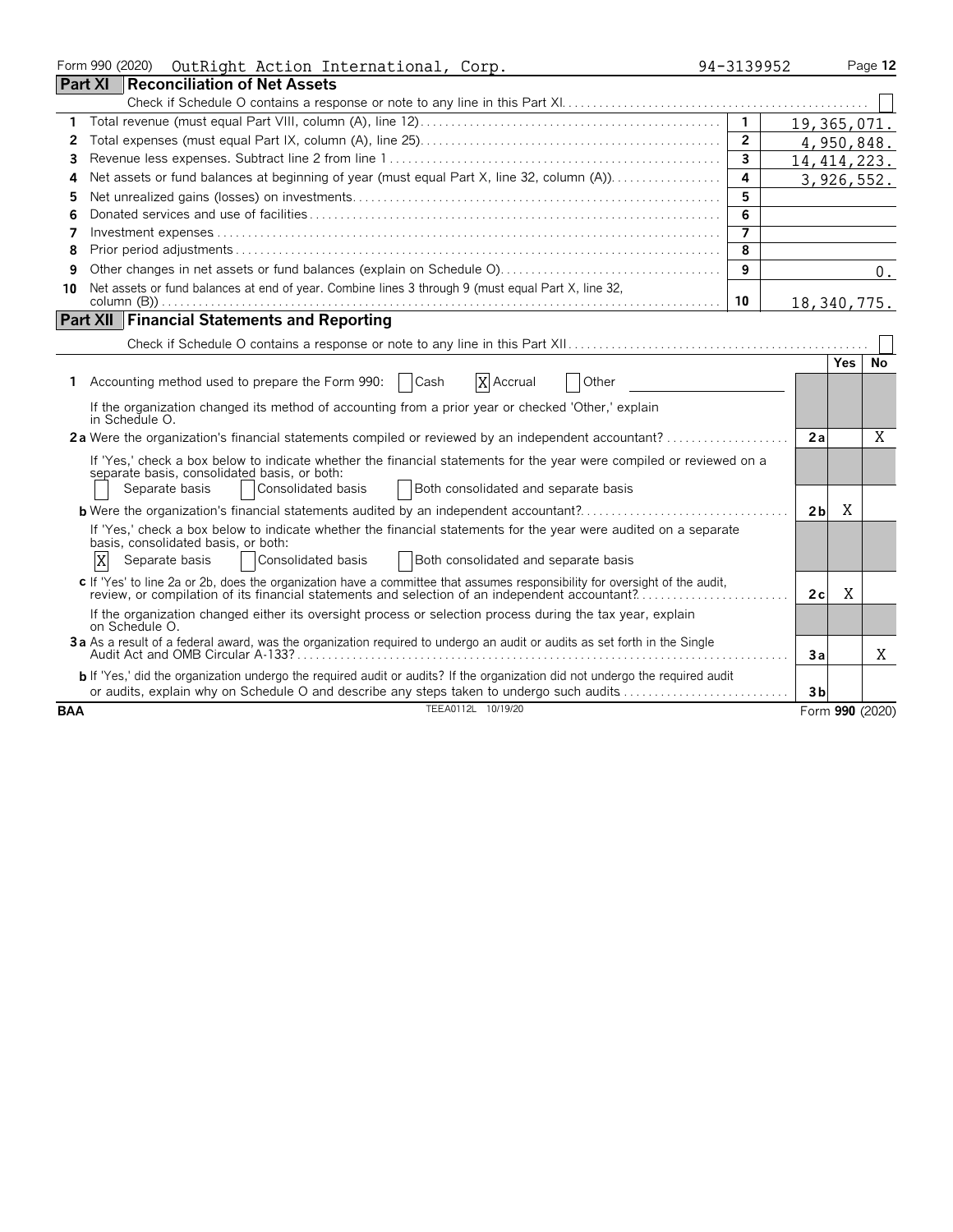| <b>SCHEDULE A</b>                |  |
|----------------------------------|--|
| $(F_{\rm O}r$ m 990 or 990. $FZ$ |  |

# Public Charity Status and Public Support<br> **Support Fig. 1545-0047** lete if the organization is a section section **SOCO**

**COMPOSCHEDULE A**<br>(Form 990 or 990-EZ) Complete if the organization is a section 501(c)(3) organization or a section<br>4947(a)(1) nonexempt charitable trust.

| OMB No. 1545-0047 |
|-------------------|
| ההחה              |

| Attach to Form 990 or Form 990-EZ. |                                                                                                                                                                |                                                        |                                          | <b>Open to Public</b>                                                                                                   |                                                                                                                                                                                                                                                                                                                                                                                                                    |     |                                                           |                                                      |                                                    |
|------------------------------------|----------------------------------------------------------------------------------------------------------------------------------------------------------------|--------------------------------------------------------|------------------------------------------|-------------------------------------------------------------------------------------------------------------------------|--------------------------------------------------------------------------------------------------------------------------------------------------------------------------------------------------------------------------------------------------------------------------------------------------------------------------------------------------------------------------------------------------------------------|-----|-----------------------------------------------------------|------------------------------------------------------|----------------------------------------------------|
|                                    |                                                                                                                                                                | Department of the Treasury<br>Internal Revenue Service |                                          |                                                                                                                         | ► Go to www.irs.gov/Form990 for instructions and the latest information.                                                                                                                                                                                                                                                                                                                                           |     |                                                           |                                                      | Inspection                                         |
|                                    |                                                                                                                                                                | Name of the organization                               |                                          |                                                                                                                         |                                                                                                                                                                                                                                                                                                                                                                                                                    |     |                                                           | <b>Employer identification number</b>                |                                                    |
|                                    |                                                                                                                                                                |                                                        |                                          | OutRight Action International, Corp.                                                                                    |                                                                                                                                                                                                                                                                                                                                                                                                                    |     |                                                           | 94-3139952                                           |                                                    |
| Part I                             |                                                                                                                                                                |                                                        |                                          |                                                                                                                         | Reason for Public Charity Status. (All organizations must complete this part.) See instructions.                                                                                                                                                                                                                                                                                                                   |     |                                                           |                                                      |                                                    |
|                                    |                                                                                                                                                                |                                                        |                                          |                                                                                                                         | The organization is not a private foundation because it is: (For lines 1 through 12, check only one box.)                                                                                                                                                                                                                                                                                                          |     |                                                           |                                                      |                                                    |
| 1                                  |                                                                                                                                                                |                                                        |                                          |                                                                                                                         | A church, convention of churches, or association of churches described in section 170(b)(1)(A)(i).                                                                                                                                                                                                                                                                                                                 |     |                                                           |                                                      |                                                    |
| 2                                  |                                                                                                                                                                |                                                        |                                          |                                                                                                                         | A school described in section 170(b)(1)(A)(ii). (Attach Schedule E (Form 990 or 990-EZ).)                                                                                                                                                                                                                                                                                                                          |     |                                                           |                                                      |                                                    |
| 3                                  | A hospital or a cooperative hospital service organization described in section 170(b)(1)(A)(iii).                                                              |                                                        |                                          |                                                                                                                         |                                                                                                                                                                                                                                                                                                                                                                                                                    |     |                                                           |                                                      |                                                    |
| 4                                  | A medical research organization operated in conjunction with a hospital described in section 170(b)(1)(A)(iii). Enter the hospital's<br>name, city, and state: |                                                        |                                          |                                                                                                                         |                                                                                                                                                                                                                                                                                                                                                                                                                    |     |                                                           |                                                      |                                                    |
| 5                                  |                                                                                                                                                                |                                                        |                                          | section 170(b)(1)(A)(iv). (Complete Part II.)                                                                           | An organization operated for the benefit of a college or university owned or operated by a governmental unit described in                                                                                                                                                                                                                                                                                          |     |                                                           |                                                      |                                                    |
| 6                                  |                                                                                                                                                                |                                                        |                                          |                                                                                                                         | A federal, state, or local government or governmental unit described in section 170(b)(1)(A)(v).                                                                                                                                                                                                                                                                                                                   |     |                                                           |                                                      |                                                    |
| 7                                  | X                                                                                                                                                              |                                                        |                                          | in section 170(b)(1)(A)(vi). (Complete Part II.)                                                                        | An organization that normally receives a substantial part of its support from a governmental unit or from the general public described                                                                                                                                                                                                                                                                             |     |                                                           |                                                      |                                                    |
| 8                                  |                                                                                                                                                                |                                                        |                                          |                                                                                                                         | A community trust described in section 170(b)(1)(A)(vi). (Complete Part II.)                                                                                                                                                                                                                                                                                                                                       |     |                                                           |                                                      |                                                    |
| 9                                  |                                                                                                                                                                | university:                                            |                                          |                                                                                                                         | An agricultural research organization described in section 170(b)(1)(A)(ix) operated in conjunction with a land-grant college<br>or university or a non-land-grant college of agriculture (see instructions). Enter the name, city, and state of the college or                                                                                                                                                    |     |                                                           |                                                      |                                                    |
| 10                                 |                                                                                                                                                                |                                                        |                                          | June 30, 1975. See section 509(a)(2). (Complete Part III.)                                                              | An organization that normally receives (1) more than 33-1/3% of its support from contributions, membership fees, and gross receipts<br>from activities related to its exempt functions, subject to certain exceptions; and (2) no more than 33-1/3% of its support from gross<br>investment income and unrelated business taxable income (less section 511 tax) from businesses acquired by the organization after |     |                                                           |                                                      |                                                    |
| 11                                 |                                                                                                                                                                |                                                        |                                          |                                                                                                                         | An organization organized and operated exclusively to test for public safety. See section 509(a)(4).                                                                                                                                                                                                                                                                                                               |     |                                                           |                                                      |                                                    |
| 12                                 |                                                                                                                                                                |                                                        |                                          |                                                                                                                         | An organization organized and operated exclusively for the benefit of, to perform the functions of, or to carry out the purposes of one<br>or more publicly supported organizations described in section 509(a)(1) or section 509(a)(2). See section 509(a)(3). Check the box in                                                                                                                                   |     |                                                           |                                                      |                                                    |
| а                                  |                                                                                                                                                                |                                                        | complete Part IV, Sections A and B.      |                                                                                                                         | lines 12a through 12d that describes the type of supporting organization and complete lines 12e, 12f, and 12g.<br>Type I. A supporting organization operated, supervised, or controlled by its supported organization(s), typically by giving the supported<br>organization(s) the power to regularly appoint or elect a majority of the directors or trustees of the supporting organization. You must            |     |                                                           |                                                      |                                                    |
| b                                  |                                                                                                                                                                |                                                        | must complete Part IV, Sections A and C. |                                                                                                                         | Type II. A supporting organization supervised or controlled in connection with its supported organization(s), by having control or<br>management of the supporting organization vested in the same persons that control or manage the supported organization(s). You                                                                                                                                               |     |                                                           |                                                      |                                                    |
| c                                  |                                                                                                                                                                |                                                        |                                          |                                                                                                                         | Type III functionally integrated. A supporting organization operated in connection with, and functionally integrated with, its supported organization(s) (see instructions). You must complete Part IV, Sections A, D, and E.                                                                                                                                                                                      |     |                                                           |                                                      |                                                    |
| d                                  |                                                                                                                                                                |                                                        |                                          |                                                                                                                         | Type III non-functionally integrated. A supporting organization operated in connection with its supported organization(s) that is not<br>functionally integrated. The organization generally must satisfy a distribution requirement and an attentiveness requirement (see<br>instructions). You must complete Part IV, Sections A and D, and Part V.                                                              |     |                                                           |                                                      |                                                    |
| e                                  |                                                                                                                                                                |                                                        |                                          |                                                                                                                         | Check this box if the organization received a written determination from the IRS that it is a Type I, Type II, Type III functionally<br>integrated, or Type III non-functionally integrated supporting organization.                                                                                                                                                                                               |     |                                                           |                                                      |                                                    |
|                                    |                                                                                                                                                                |                                                        |                                          | Enter the number of supported organizations<br>g Provide the following information about the supported organization(s). |                                                                                                                                                                                                                                                                                                                                                                                                                    |     |                                                           |                                                      |                                                    |
|                                    |                                                                                                                                                                | (i) Name of supported organization                     |                                          | (ii) EIN                                                                                                                | (iii) Type of organization<br>described on Tines 1-10<br>above (see instructions))                                                                                                                                                                                                                                                                                                                                 |     | $(iv)$ is the<br>organization listed<br>in your governing | (v) Amount of monetary<br>support (see instructions) | (vi) Amount of other<br>support (see instructions) |
|                                    |                                                                                                                                                                |                                                        |                                          |                                                                                                                         |                                                                                                                                                                                                                                                                                                                                                                                                                    | Yes | document?<br>No                                           |                                                      |                                                    |
| (A)                                |                                                                                                                                                                |                                                        |                                          |                                                                                                                         |                                                                                                                                                                                                                                                                                                                                                                                                                    |     |                                                           |                                                      |                                                    |
| (B)                                |                                                                                                                                                                |                                                        |                                          |                                                                                                                         |                                                                                                                                                                                                                                                                                                                                                                                                                    |     |                                                           |                                                      |                                                    |
| (C)                                |                                                                                                                                                                |                                                        |                                          |                                                                                                                         |                                                                                                                                                                                                                                                                                                                                                                                                                    |     |                                                           |                                                      |                                                    |
| (D)                                |                                                                                                                                                                |                                                        |                                          |                                                                                                                         |                                                                                                                                                                                                                                                                                                                                                                                                                    |     |                                                           |                                                      |                                                    |
| (E)                                |                                                                                                                                                                |                                                        |                                          |                                                                                                                         |                                                                                                                                                                                                                                                                                                                                                                                                                    |     |                                                           |                                                      |                                                    |
| Total                              |                                                                                                                                                                |                                                        |                                          |                                                                                                                         |                                                                                                                                                                                                                                                                                                                                                                                                                    |     |                                                           |                                                      |                                                    |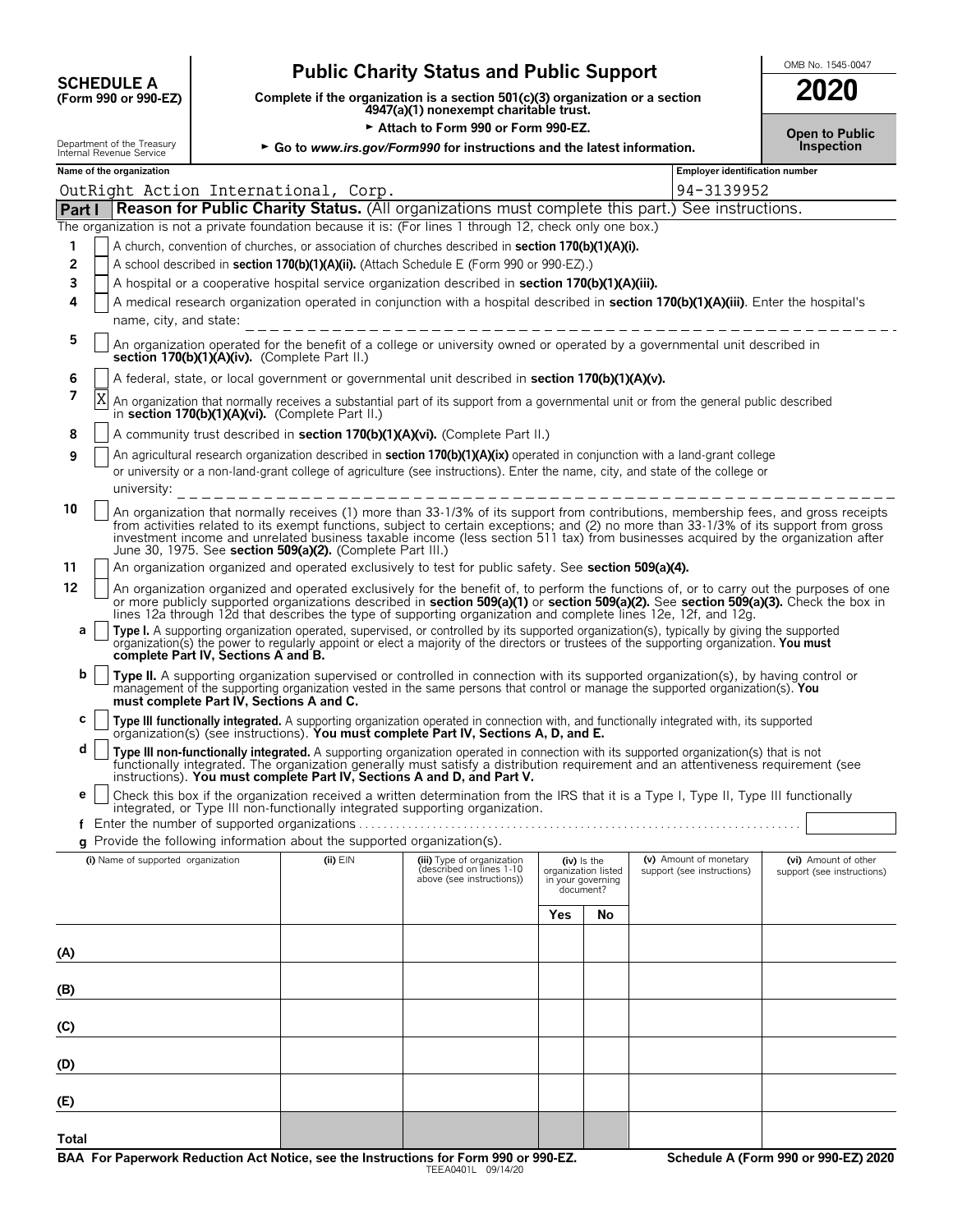# Schedule A (Form 990 or 990-EZ) 2020 Page **2** OutRight Action International, Corp. 94-3139952

**Part II Support Schedule for Organizations Described in Sections 170(b)(1)(A)(iv) and 170(b)(1)(A)(vi)** (Complete only if you checked the box on line 5, 7, or 8 of Part I or if the organization failed to qualify under Part III. If the organization fails to qualify under the tests listed below, please complete Part III.)

|    | <b>Section A. Public Support</b>                                                                                                                                                                                                                                                                                                                                                            |            |            |                           |            |            |               |
|----|---------------------------------------------------------------------------------------------------------------------------------------------------------------------------------------------------------------------------------------------------------------------------------------------------------------------------------------------------------------------------------------------|------------|------------|---------------------------|------------|------------|---------------|
|    | Calendar year (or fiscal year<br>beginning in) ►                                                                                                                                                                                                                                                                                                                                            | (a) 2016   | (b) 2017   | $(c)$ 2018                | $(d)$ 2019 | $(e)$ 2020 | (f) Total     |
|    | 1 Gifts, grants, contributions, and<br>membership fees received. (Do not<br>include any 'unusual grants.'). $\ldots$                                                                                                                                                                                                                                                                        | 3,340,830. |            | $2,348,189.$ 3, 731, 774. | 5,677,366. | 19360328.  | 34, 458, 487. |
|    | 2 Tax revenues levied for the<br>organization's benefit and<br>either paid to or expended<br>on its behalf                                                                                                                                                                                                                                                                                  |            |            |                           |            |            | $0$ .         |
|    | <b>3</b> The value of services or<br>facilities furnished by a<br>governmental unit to the<br>organization without charge                                                                                                                                                                                                                                                                   |            |            |                           |            |            | 0.            |
|    | 4 Total. Add lines 1 through 3                                                                                                                                                                                                                                                                                                                                                              | 3,340,830. | 2,348,189. | 3,731,774.                | 5,677,366. | 19360328.  | 34, 458, 487. |
|    | 5 The portion of total<br>contributions by each person<br>(other than a governmental<br>unit or publicly supported<br>organization) included on line 1<br>that exceeds 2% of the amount<br>shown on line 11, column $(f)$                                                                                                                                                                   |            |            |                           |            |            | 2,260,830.    |
|    | 6 Public support. Subtract line 5<br>from line $4$                                                                                                                                                                                                                                                                                                                                          |            |            |                           |            |            | 32, 197, 657. |
|    | <b>Section B. Total Support</b>                                                                                                                                                                                                                                                                                                                                                             |            |            |                           |            |            |               |
|    | Calendar year (or fiscal year<br>beginning in) $\rightarrow$                                                                                                                                                                                                                                                                                                                                | (a) $2016$ | (b) 2017   | $(c)$ 2018                | $(d)$ 2019 | (e) 2020   | (f) Total     |
|    | 7 Amounts from line 4.                                                                                                                                                                                                                                                                                                                                                                      | 3,340,830. | 2,348,189. | 3,731,774.                | 5,677,366. | 19360328.  | 34, 458, 487. |
| 8  | Gross income from interest,<br>dividends, payments received<br>on securities loans, rents,<br>royalties, and income from<br>similar sources                                                                                                                                                                                                                                                 | $-2,717.$  | 2,543.     | $-3,015.$                 | $-7,341.$  | 1,521.     | $-9,009.$     |
| 9. | Net income from unrelated<br>business activities, whether or<br>not the business is regularly<br>carried on                                                                                                                                                                                                                                                                                 |            |            |                           |            |            | $0$ .         |
| 10 | Other income. Do not include<br>gain or loss from the sale of<br>capital assets (Explain in Part VI.)                                                                                                                                                                                                                                                                                       | 27,737.    | 68,770.    | 25,580.                   | 16,905.    | 3,222.     | 142, 214.     |
|    | 11 Total support. Add lines 7<br>through $10$                                                                                                                                                                                                                                                                                                                                               |            |            |                           |            |            | 34,591,692.   |
|    | 12 Gross receipts from related activities, etc. (see instructions)                                                                                                                                                                                                                                                                                                                          |            |            |                           |            | 12         | $0$ .         |
|    | 13 First 5 years. If the Form 990 is for the organization's first, second, third, fourth, or fifth tax year as a section 501(c)(3)                                                                                                                                                                                                                                                          |            |            |                           |            |            | ► □           |
|    | <b>Section C. Computation of Public Support Percentage</b>                                                                                                                                                                                                                                                                                                                                  |            |            |                           |            |            |               |
|    |                                                                                                                                                                                                                                                                                                                                                                                             |            |            |                           |            |            | 93.08%        |
|    |                                                                                                                                                                                                                                                                                                                                                                                             |            |            |                           |            | 15         | 77.14%        |
|    | 16a 33-1/3% support test-2020. If the organization did not check the box on line 13, and line 14 is 33-1/3% or more, check this box                                                                                                                                                                                                                                                         |            |            |                           |            |            | X             |
|    | b 33-1/3% support test-2019. If the organization did not check a box on line 13 or 16a, and line 15 is 33-1/3% or more, check this box                                                                                                                                                                                                                                                      |            |            |                           |            |            |               |
|    | 17a 10%-facts-and-circumstances test-2020. If the organization did not check a box on line 13, 16a, or 16b, and line 14 is 10%<br>or more, and if the organization meets the facts-and-circumstances test, check this box and stop here. Explain in Part VI how<br>the organization meets the facts-and-circumstances test. The organization qualifies as a publicly supported organization |            |            |                           |            |            |               |
|    | <b>b 10%-facts-and-circumstances test-2019.</b> If the organization did not check a box on line 13, 16a, 16b, or 17a, and line 15 is 10%<br>or more, and if the organization meets the facts-and-circumstances test, check this box and stop here. Explain in Part VI how the organization meets the 'facts-and-circumstances' test. The organization qualifies as a publi                  |            |            |                           |            |            |               |
|    | 18 Private foundation. If the organization did not check a box on line 13, 16a, 16b, 17a, or 17b, check this box and see instructions                                                                                                                                                                                                                                                       |            |            |                           |            |            |               |

**BAA Schedule A (Form 990 or 990-EZ) 2020**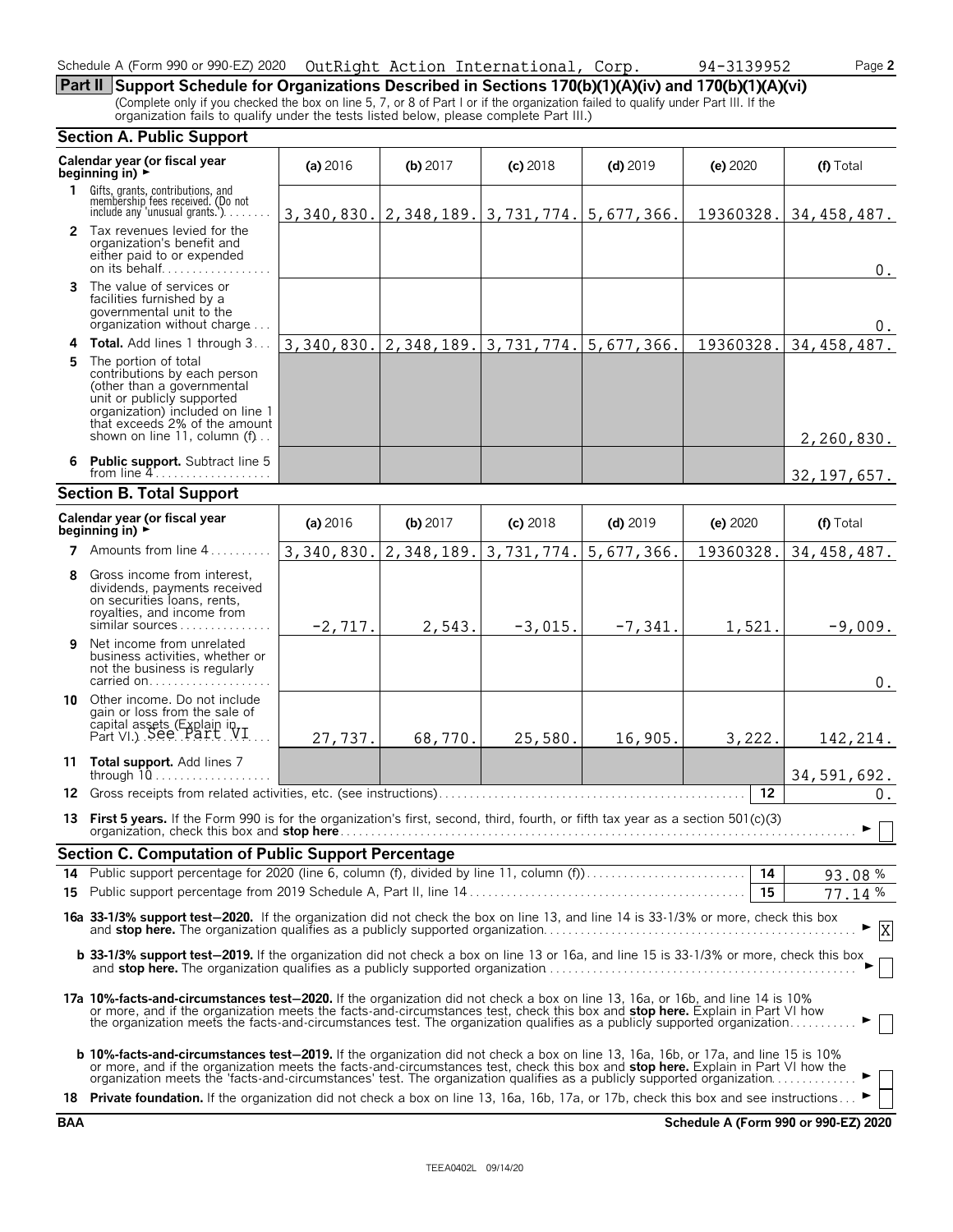# **Part III Support Schedule for Organizations Described in Section 509(a)(2)**

(Complete only if you checked the box on line 10 of Part I or if the organization failed to qualify under Part II. If the organization fails to qualify under the tests listed below, please complete Part II.)

|            | <b>Section A. Public Support</b>                                                                                                                                                                                                                                              |          |                    |            |            |          |                                      |
|------------|-------------------------------------------------------------------------------------------------------------------------------------------------------------------------------------------------------------------------------------------------------------------------------|----------|--------------------|------------|------------|----------|--------------------------------------|
|            | Calendar year (or fiscal year beginning in) $\blacktriangleright$                                                                                                                                                                                                             | (a) 2016 | (b) $2017$         | $(c)$ 2018 | $(d)$ 2019 | (e) 2020 | (f) Total                            |
|            | 1 Gifts, grants, contributions,<br>and membership fees<br>received. (Do not include<br>any 'unusual grants.')                                                                                                                                                                 |          |                    |            |            |          |                                      |
|            | Gross receipts from admissions,<br>merchandise sold or services<br>performed, or facilities<br>furnished in any activity that is<br>related to the organization's<br>$tax\text{-}exempt$ purpose                                                                              |          |                    |            |            |          |                                      |
| 3.         | Gross receipts from activities<br>that are not an unrelated trade<br>or business under section 513.                                                                                                                                                                           |          |                    |            |            |          |                                      |
| 4          | Tax revenues levied for the<br>organization's benefit and<br>either paid to or expended on<br>its behalf                                                                                                                                                                      |          |                    |            |            |          |                                      |
| 5.         | The value of services or<br>facilities furnished by a<br>governmental unit to the<br>organization without charge                                                                                                                                                              |          |                    |            |            |          |                                      |
|            | <b>6 Total.</b> Add lines 1 through 5<br><b>7a</b> Amounts included on lines 1,<br>2, and 3 received from<br>disqualified persons                                                                                                                                             |          |                    |            |            |          |                                      |
|            | <b>b</b> Amounts included on lines 2<br>and 3 received from other than<br>disqualified persons that<br>exceed the greater of \$5,000 or<br>1% of the amount on line 13                                                                                                        |          |                    |            |            |          |                                      |
|            | c Add lines $7a$ and $7b$                                                                                                                                                                                                                                                     |          |                    |            |            |          |                                      |
|            | <b>Public support.</b> (Subtract line                                                                                                                                                                                                                                         |          |                    |            |            |          |                                      |
|            | <b>Section B. Total Support</b>                                                                                                                                                                                                                                               |          |                    |            |            |          |                                      |
|            | Calendar year (or fiscal year beginning in) $\blacktriangleright$                                                                                                                                                                                                             | (a) 2016 | (b) 2017           | $(c)$ 2018 | $(d)$ 2019 | (e) 2020 | (f) Total                            |
| 9.         | Amounts from line 6                                                                                                                                                                                                                                                           |          |                    |            |            |          |                                      |
|            | <b>10a</b> Gross income from interest, dividends,<br>payments received on securities loans,<br>rents, royalties, and income from<br><b>b</b> Unrelated business taxable                                                                                                       |          |                    |            |            |          |                                      |
|            | income (less section 511<br>taxes) from businesses<br>acquired after June 30, 1975<br>c Add lines 10a and $10b$                                                                                                                                                               |          |                    |            |            |          |                                      |
| 11         | Net income from unrelated business<br>activities not included in line 10b,<br>whether or not the business is<br>regularly carried on $\dots\dots\dots\dots\dots$                                                                                                              |          |                    |            |            |          |                                      |
|            | 12 Other income. Do not include<br>gain or loss from the sale of<br>capital assets (Explain in                                                                                                                                                                                |          |                    |            |            |          |                                      |
|            | 13 Total support. (Add lines 9,<br>10c, 11, and $12.$ )                                                                                                                                                                                                                       |          |                    |            |            |          |                                      |
|            | 14 First 5 years. If the Form 990 is for the organization's first, second, third, fourth, or fifth tax year as a section 501(c)(3)<br>organization, check this box and <b>stop here</b>                                                                                       |          |                    |            |            |          |                                      |
|            | <b>Section C. Computation of Public Support Percentage</b>                                                                                                                                                                                                                    |          |                    |            |            |          |                                      |
|            | 15 Public support percentage for 2020 (line 8, column (f), divided by line 13, column (f)                                                                                                                                                                                     |          |                    |            |            | 15       | နွ                                   |
|            |                                                                                                                                                                                                                                                                               |          |                    |            |            | 16       | နွ                                   |
|            | Section D. Computation of Investment Income Percentage                                                                                                                                                                                                                        |          |                    |            |            |          |                                      |
| 17         | Investment income percentage for 2020 (line 10c, column (f), divided by line 13, column (f)                                                                                                                                                                                   |          |                    |            |            | 17       | နွ                                   |
| 18         |                                                                                                                                                                                                                                                                               |          |                    |            |            | 18       | နွ                                   |
|            | 19a 33-1/3% support tests-2020. If the organization did not check the box on line 14, and line 15 is more than 33-1/3%, and line 17<br>is not more than 33-1/3%, check this box and stop here. The organization qualifies as a publicly supported organization                |          |                    |            |            |          |                                      |
|            | <b>b</b> 33-1/3% support tests-2019. If the organization did not check a box on line 14 or line 19a, and line 16 is more than 33-1/3%, and<br>line 18 is not more than 33-1/3%, check this box and stop here. The organization qualifies as a publicly supported organization |          |                    |            |            |          |                                      |
| 20         | Private foundation. If the organization did not check a box on line 14, 19a, or 19b, check this box and see instructions                                                                                                                                                      |          |                    |            |            |          |                                      |
| <b>BAA</b> |                                                                                                                                                                                                                                                                               |          | TEEA0403L 09/14/20 |            |            |          | Schedule A (Form 990 or 990-EZ) 2020 |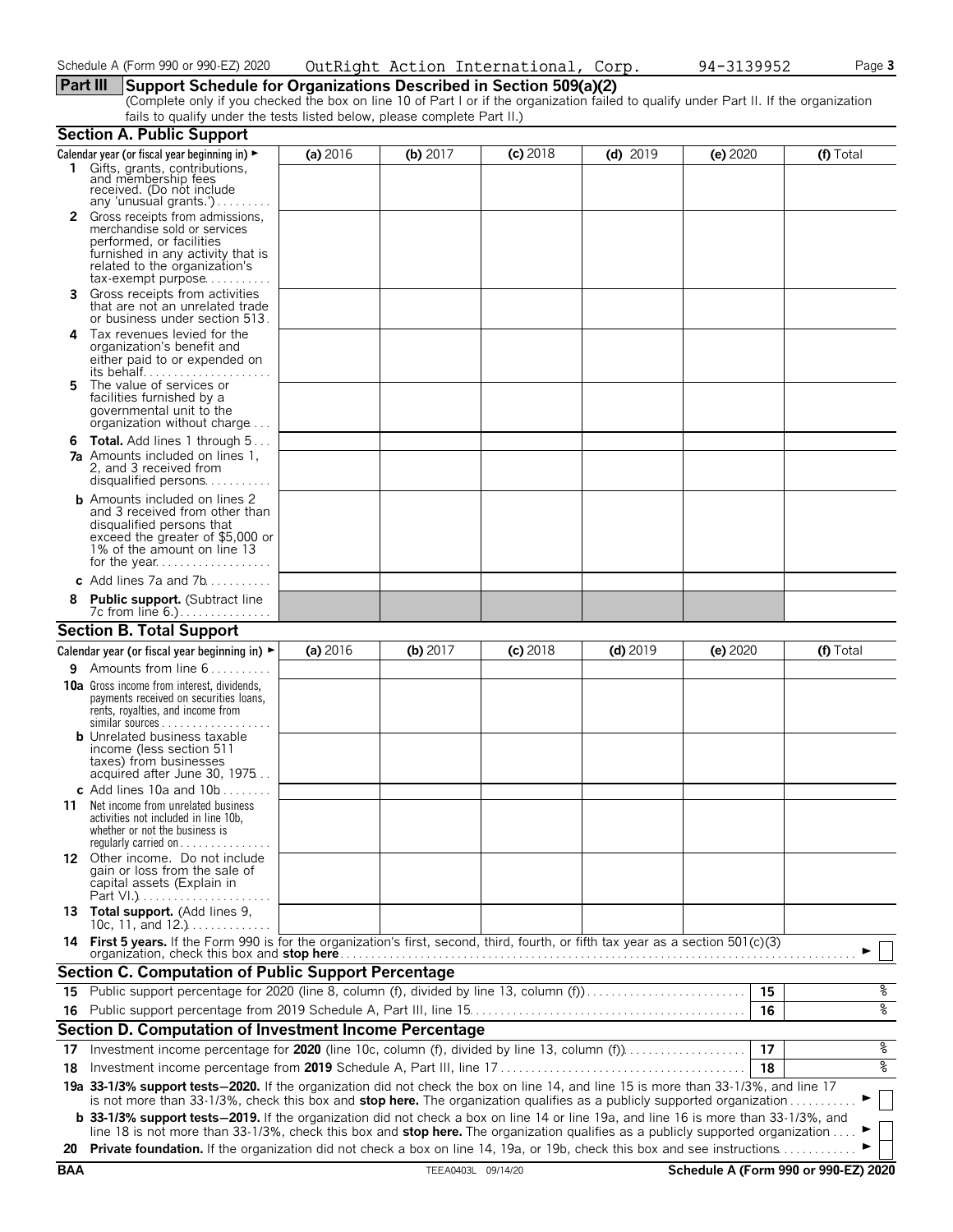# **Part IV Supporting Organizations**

(Complete only if you checked a box in line 12 on Part I. If you checked box 12a, Part I, complete Sections A and B. If you checked box 12b, Part I, complete Sections A and C. If you checked box 12c, Part I, complete Sections A, D, and E. If you checked box 12d, Part I, complete Sections A and D, and complete Part V.)

# **Section A. All Supporting Organizations**

|   |                                                                                                                                                                                                                                                                                                                                                                                                                                                                                                                                              |                      | <b>Yes</b> | No |
|---|----------------------------------------------------------------------------------------------------------------------------------------------------------------------------------------------------------------------------------------------------------------------------------------------------------------------------------------------------------------------------------------------------------------------------------------------------------------------------------------------------------------------------------------------|----------------------|------------|----|
|   | 1 Are all of the organization's supported organizations listed by name in the organization's governing documents?<br>If 'No,' describe in Part VI how the supported organizations are designated. If designated by class or purpose, describe<br>the designation. If historic and continuing relationship, explain.                                                                                                                                                                                                                          | 1                    |            |    |
|   | 2 Did the organization have any supported organization that does not have an IRS determination of status under section<br>$509(a)(1)$ or (2)? If 'Yes,' explain in Part VI how the organization determined that the supported organization was                                                                                                                                                                                                                                                                                               |                      |            |    |
|   | described in section $509(a)(1)$ or (2).<br>3a Did the organization have a supported organization described in section 501(c)(4), (5), or (6)? If 'Yes,' answer lines 3b<br>and 3c below.                                                                                                                                                                                                                                                                                                                                                    | $\overline{2}$<br>3a |            |    |
|   | <b>b</b> Did the organization confirm that each supported organization qualified under section $501(c)(4)$ , (5), or (6) and<br>satisfied the public support tests under section 509(a)(2)? If 'Yes,' describe in Part VI when and how the organization                                                                                                                                                                                                                                                                                      |                      |            |    |
|   | made the determination.<br>c Did the organization ensure that all support to such organizations was used exclusively for section $170(c)(2)(B)$<br>purposes? If 'Yes,' explain in <b>Part VI</b> what controls the organization put in place to ensure such use.                                                                                                                                                                                                                                                                             | 3 <sub>b</sub><br>3c |            |    |
|   | 4a Was any supported organization not organized in the United States ('foreign supported organization')? If 'Yes' and<br>if you checked box 12a or 12b in Part I, answer lines 4b and 4c below.                                                                                                                                                                                                                                                                                                                                              | 4a                   |            |    |
|   | <b>b</b> Did the organization have ultimate control and discretion in deciding whether to make grants to the foreign supported<br>organization? If 'Yes,' describe in Part VI how the organization had such control and discretion despite being controlled<br>or supervised by or in connection with its supported organizations.                                                                                                                                                                                                           | 4b                   |            |    |
|   | c Did the organization support any foreign supported organization that does not have an IRS determination under<br>sections 501(c)(3) and 509(a)(1) or (2)? If 'Yes,' explain in <b>Part VI</b> what controls the organization used to ensure that<br>all support to the foreign supported organization was used exclusively for section $170(c)(2)(B)$ purposes.                                                                                                                                                                            | 4с                   |            |    |
|   | 5a Did the organization add, substitute, or remove any supported organizations during the tax year? If 'Yes,' answer lines<br>5b and 5c below (if applicable). Also, provide detail in Part VI, including (i) the names and EIN numbers of the<br>supported organizations added, substituted, or removed; (ii) the reasons for each such action; (iii) the<br>authority under the organization's organizing document authorizing such action; and (iv) how the action was<br>accomplished (such as by amendment to the organizing document). | 5a                   |            |    |
|   | <b>b</b> Type I or Type II only. Was any added or substituted supported organization part of a class already designated in the<br>organization's organizing document?                                                                                                                                                                                                                                                                                                                                                                        | 5b                   |            |    |
|   | c Substitutions only. Was the substitution the result of an event beyond the organization's control?                                                                                                                                                                                                                                                                                                                                                                                                                                         | 5c                   |            |    |
|   | 6 Did the organization provide support (whether in the form of grants or the provision of services or facilities) to<br>anyone other than (i) its supported organizations, (ii) individuals that are part of the charitable class benefited by one<br>or more of its supported organizations, or (iii) other supporting organizations that also support or benefit one or more of<br>the filing organization's supported organizations? If 'Yes,' provide detail in Part VI.                                                                 | 6                    |            |    |
| 7 | Did the organization provide a grant, loan, compensation, or other similar payment to a substantial contributor<br>(as defined in section $4958(c)(3)(C)$ ), a family member of a substantial contributor, or a 35% controlled entity with<br>regard to a substantial contributor? If 'Yes,' complete Part I of Schedule L (Form 990 or 990-EZ).                                                                                                                                                                                             | 7                    |            |    |
|   | 8 Did the organization make a loan to a disqualified person (as defined in section 4958) not described in line 7? If 'Yes,'<br>complete Part I of Schedule L (Form 990 or 990-EZ).                                                                                                                                                                                                                                                                                                                                                           | ୪                    |            |    |
|   | 9a Was the organization controlled directly or indirectly at any time during the tax year by one or more disqualified persons,<br>as defined in section 4946 (other than foundation managers and organizations described in section 509(a)(1) or (2))?<br>If 'Yes,' provide detail in <b>Part VI.</b>                                                                                                                                                                                                                                        | 9a                   |            |    |
|   | <b>b</b> Did one or more disqualified persons (as defined in line 9a) hold a controlling interest in any entity in which the<br>supporting organization had an interest? If 'Yes,' provide detail in Part VI.                                                                                                                                                                                                                                                                                                                                | 9b                   |            |    |
|   | c Did a disqualified person (as defined in line 9a) have an ownership interest in, or derive any personal benefit from,<br>assets in which the supporting organization also had an interest? If 'Yes,' provide detail in <b>Part VI.</b>                                                                                                                                                                                                                                                                                                     | 9c                   |            |    |
|   | 10a Was the organization subject to the excess business holdings rules of section 4943 because of section 4943(f) (regarding<br>certain Type II supporting organizations, and all Type III non-functionally integrated supporting organizations)? If 'Yes,'<br>answer line 10b below.                                                                                                                                                                                                                                                        | 10a                  |            |    |
|   | <b>b</b> Did the organization have any excess business holdings in the tax year? (Use Schedule C, Form 4720, to determine<br>whether the organization had excess business holdings.).                                                                                                                                                                                                                                                                                                                                                        | 10b                  |            |    |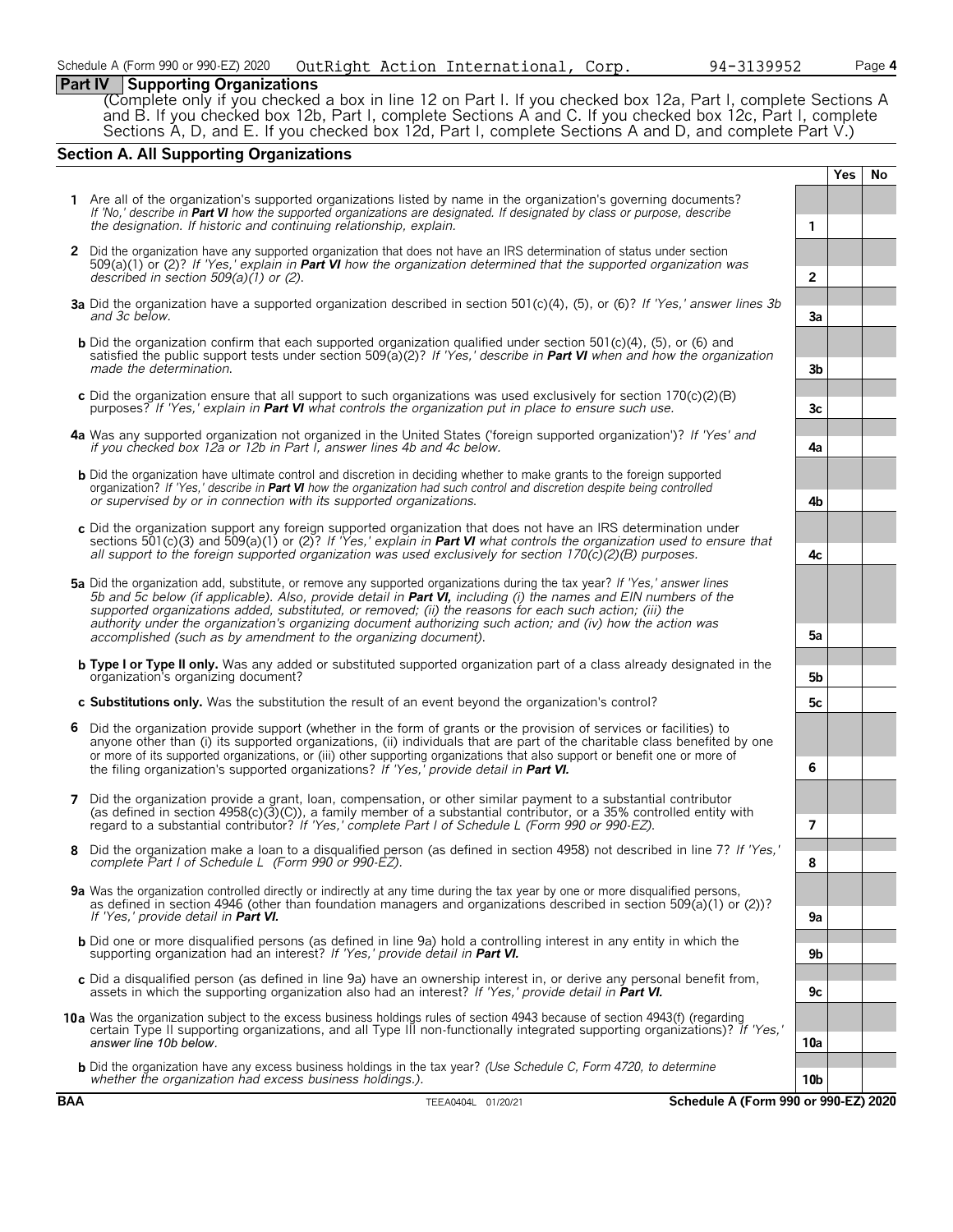### Schedule A (Form 990 or 990-EZ) 2020 Page **5** OutRight Action International, Corp. 94-3139952**Part IV Supporting Organizations** *(continued)*

| 94-3139952 | Рa |
|------------|----|
|------------|----|

**Yes No**

|                                                                                                                                         |                 | No |
|-----------------------------------------------------------------------------------------------------------------------------------------|-----------------|----|
| 11 Has the organization accepted a gift or contribution from any of the following persons?                                              |                 |    |
| a A person who directly or indirectly controls, either alone or together with persons described in lines 11b and 11c below,             |                 |    |
| the governing body of a supported organization?                                                                                         | 11a             |    |
| <b>b</b> A family member of a person described in line 11a above?                                                                       | 11 <sub>b</sub> |    |
| C A 35% controlled entity of a person described in line 11a or 11b above? If 'Yes' to line 11a, 11b, or 11c, provide detail in Part VI. | 11c             |    |

# **Section B. Type I Supporting Organizations**

- **1** Did the governing body, members of the governing body, officers acting in their official capacity, or membership of one or more supported organizations have the power to regularly appoint or elect at least a majority of the organization's officers, directors, or trustees at all times during the tax year? *If 'No,' describe in Part VI how the supported organization(s) effectively operated, supervised, or controlled the organization's activities. If the organization had more than one supported organization, describe how the powers to appoint and/or remove officers, directors, or trustees were allocated among the supported organizations and what conditions or restrictions, if any, applied to such powers* **<sup>1</sup>** *during the tax* year.
- **2** Did the organization operate for the benefit of any supported organization other than the supported organization(s) that operated, supervised, or controlled the supporting organization? *If 'Yes,' explain in Part VI how providing such benefit carried out the purposes of the supported organization(s) that operated, supervised, or controlled the supporting organization.* **2**

# **Section C. Type II Supporting Organizations**

**Yes No 1** Were a majority of the organization's directors or trustees during the tax year also a majority of the directors or trustees of each of the organization's supported organization(s)? *If 'No,' describe in Part VI how control or management of the supporting organization was vested in the same persons that controlled or managed the supported organization(s).* **1**

# **Section D. All Type III Supporting Organizations**

|                                                                                                                                                                                                                                                                                                                                                                                       |  | res) |  |
|---------------------------------------------------------------------------------------------------------------------------------------------------------------------------------------------------------------------------------------------------------------------------------------------------------------------------------------------------------------------------------------|--|------|--|
| 1 Did the organization provide to each of its supported organizations, by the last day of the fifth month of the<br>organization's tax year, (i) a written notice describing the type and amount of support provided during the prior tax<br>year, (ii) a copy of the Form 990 that was most recently filed as of the date of notification, and (iii) copies of the                   |  |      |  |
| organization's governing documents in effect on the date of notification, to the extent not previously provided?                                                                                                                                                                                                                                                                      |  |      |  |
| 2 Were any of the organization's officers, directors, or trustees either (i) appointed or elected by the supported organization(s) or (ii) serving on the governing body of a supported organization? If 'No,' explain in Part                                                                                                                                                        |  |      |  |
|                                                                                                                                                                                                                                                                                                                                                                                       |  |      |  |
| 3 By reason of the relationship described in line 2, above, did the organization's supported organizations have a significant<br>voice in the organization's investment policies and in directing the use of the organization's income or assets at<br>all times during the tax year? If 'Yes,' describe in <b>Part VI</b> the role the organization's supported organizations played |  |      |  |
| in this regard.                                                                                                                                                                                                                                                                                                                                                                       |  |      |  |
|                                                                                                                                                                                                                                                                                                                                                                                       |  |      |  |

# **Section E. Type III Functionally Integrated Supporting Organizations**

- **1** *Check the box next to the method that the organization used to satisfy the Integral Part Test during the year (see instructions).* 
	- **a** The organization satisfied the Activities Test. *Complete line 2 below.*
	- **b** The organization is the parent of each of its supported organizations. *Complete line 3 below.*
	- **c** The organization supported a governmental entity. *Describe in Part VI how you supported a governmental entity (see instructions).*

# **2** Activities Test. *Answer lines 2a and 2b below.* **Yes No**

- **a** Did substantially all of the organization's activities during the tax year directly further the exempt purposes of the supported organization(s) to which the organization was responsive? *If 'Yes,' then in Part VI identify those supported organizations and explain how these activities directly furthered their exempt purposes, how the organization was responsive to those supported organizations, and how the organization determined that these activities constituted substantially all of its activities.* **2a**
- **b** Did the activities described in line 2a, above, constitute activities that, but for the organization's involvement, one or more of the organization's supported organization(s) would have been engaged in? *If 'Yes,' explain in Part VI the reasons for the organization's position that its supported organization(s) would have engaged in these activities but for the organization's involvement.* **2b**
- **3** Parent of Supported Organizations. *Answer lines 3a and 3b below.*
- **a** Did the organization have the power to regularly appoint or elect a majority of the officers, directors, or trustees of each of the supported organizations? *If 'Yes' or 'No,' provide details in Part VI.* **3a**
- **b** Did the organization exercise a substantial degree of direction over the policies, programs, and activities of each of its supported organizations? *If 'Yes,' describe in Part VI the role played by the organization in this regard.* **3b**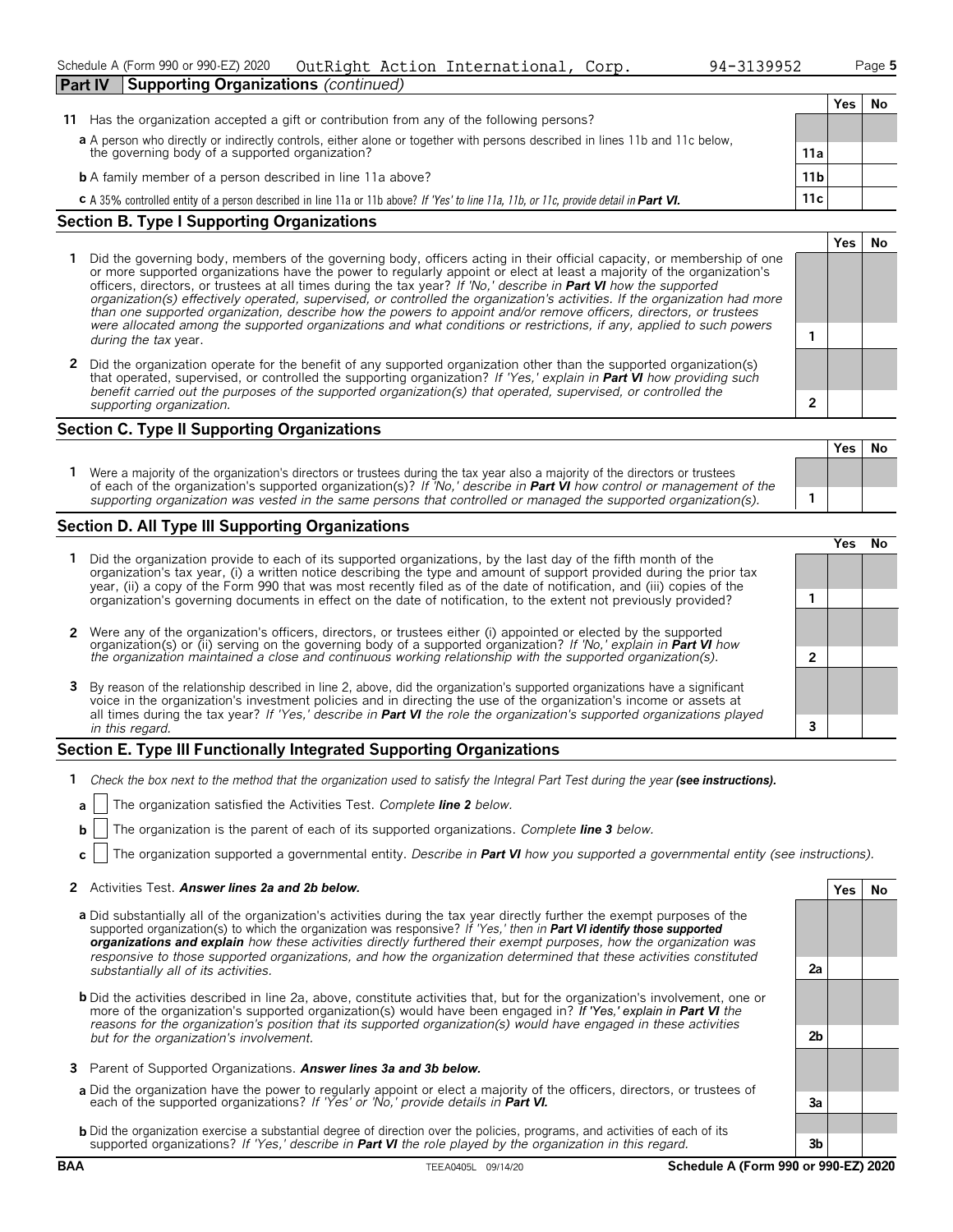# Schedule A (Form 990 or 990-EZ) 2020 OutRight Action International, Corp. 94-3139952 Page **6**

# **Part V Type III Non-Functionally Integrated 509(a)(3) Supporting Organizations**<br>**1**  $\Box$  Check has if the examization setisfied the Integral Part Test as a qualifying trust on Nov. 20

| 1            | Check here if the organization satisfied the Integral Part Test as a qualifying trust on Nov. 20, 1970 (explain in Part VI). See<br><b>instructions.</b> All other Type III non-functionally integrated supporting organizations must complete Sections A through E. |                         |                |                                |
|--------------|----------------------------------------------------------------------------------------------------------------------------------------------------------------------------------------------------------------------------------------------------------------------|-------------------------|----------------|--------------------------------|
|              | Section A - Adjusted Net Income                                                                                                                                                                                                                                      |                         | (A) Prior Year | (B) Current Year<br>(optional) |
| 1.           | Net short-term capital gain                                                                                                                                                                                                                                          | 1                       |                |                                |
| 2            | Recoveries of prior-year distributions                                                                                                                                                                                                                               | $\overline{2}$          |                |                                |
| 3.           | Other gross income (see instructions)                                                                                                                                                                                                                                | $\overline{\mathbf{3}}$ |                |                                |
| 4            | Add lines 1 through 3.                                                                                                                                                                                                                                               | 4                       |                |                                |
| 5.           | Depreciation and depletion                                                                                                                                                                                                                                           | 5                       |                |                                |
| 6            | Portion of operating expenses paid or incurred for production or collection of gross<br>income or for management, conservation, or maintenance of property held for<br>production of income (see instructions)                                                       | 6                       |                |                                |
|              | 7 Other expenses (see instructions)                                                                                                                                                                                                                                  | $\overline{7}$          |                |                                |
| 8            | <b>Adjusted Net Income</b> (subtract lines 5, 6, and 7 from line 4)                                                                                                                                                                                                  | 8                       |                |                                |
|              | <b>Section B - Minimum Asset Amount</b>                                                                                                                                                                                                                              |                         | (A) Prior Year | (B) Current Year<br>(optional) |
| 1.           | Aggregate fair market value of all non-exempt-use assets (see instructions for short<br>tax year or assets held for part of year):                                                                                                                                   |                         |                |                                |
|              | a Average monthly value of securities                                                                                                                                                                                                                                | 1a                      |                |                                |
|              | <b>b</b> Average monthly cash balances                                                                                                                                                                                                                               | 1 <sub>b</sub>          |                |                                |
|              | c Fair market value of other non-exempt-use assets                                                                                                                                                                                                                   | 1 <sub>c</sub>          |                |                                |
|              | <b>d Total</b> (add lines 1a, 1b, and 1c)                                                                                                                                                                                                                            | 1 <sub>d</sub>          |                |                                |
|              | <b>e Discount</b> claimed for blockage or other factors<br>(explain in detail in <b>Part VI</b> ):                                                                                                                                                                   |                         |                |                                |
|              | 2 Acquisition indebtedness applicable to non-exempt-use assets                                                                                                                                                                                                       | $\overline{2}$          |                |                                |
| 3            | Subtract line 2 from line 1d.                                                                                                                                                                                                                                        | 3                       |                |                                |
| 4            | Cash deemed held for exempt use. Enter 0.015 of line 3 (for greater amount,<br>see instructions).                                                                                                                                                                    | 4                       |                |                                |
| 5.           | Net value of non-exempt-use assets (subtract line 4 from line 3)                                                                                                                                                                                                     | 5                       |                |                                |
| 6            | Multiply line 5 by 0.035.                                                                                                                                                                                                                                            | 6                       |                |                                |
| 7            | Recoveries of prior-year distributions                                                                                                                                                                                                                               | $\overline{7}$          |                |                                |
| 8            | Minimum Asset Amount (add line 7 to line 6)                                                                                                                                                                                                                          | 8                       |                |                                |
|              | Section C - Distributable Amount                                                                                                                                                                                                                                     |                         |                | Current Year                   |
| 1.           | Adjusted net income for prior year (from Section A, line 8, column A)                                                                                                                                                                                                | 1                       |                |                                |
| $\mathbf{2}$ | Enter 0.85 of line 1.                                                                                                                                                                                                                                                | $\overline{2}$          |                |                                |
| 3            | Minimum asset amount for prior year (from Section B, line 8, column A)                                                                                                                                                                                               | 3                       |                |                                |
| 4            | Enter greater of line 2 or line 3.                                                                                                                                                                                                                                   | 4                       |                |                                |
| 5.           | Income tax imposed in prior year                                                                                                                                                                                                                                     | 5                       |                |                                |
| 6            | Distributable Amount. Subtract line 5 from line 4, unless subject to emergency<br>temporary reduction (see instructions).                                                                                                                                            | 6                       |                |                                |

**7**  $\mid$  Check here if the current year is the organization's first as a non-functionally integrated Type III supporting organization (see instructions).

**BAA Schedule A (Form 990 or 990-EZ) 2020**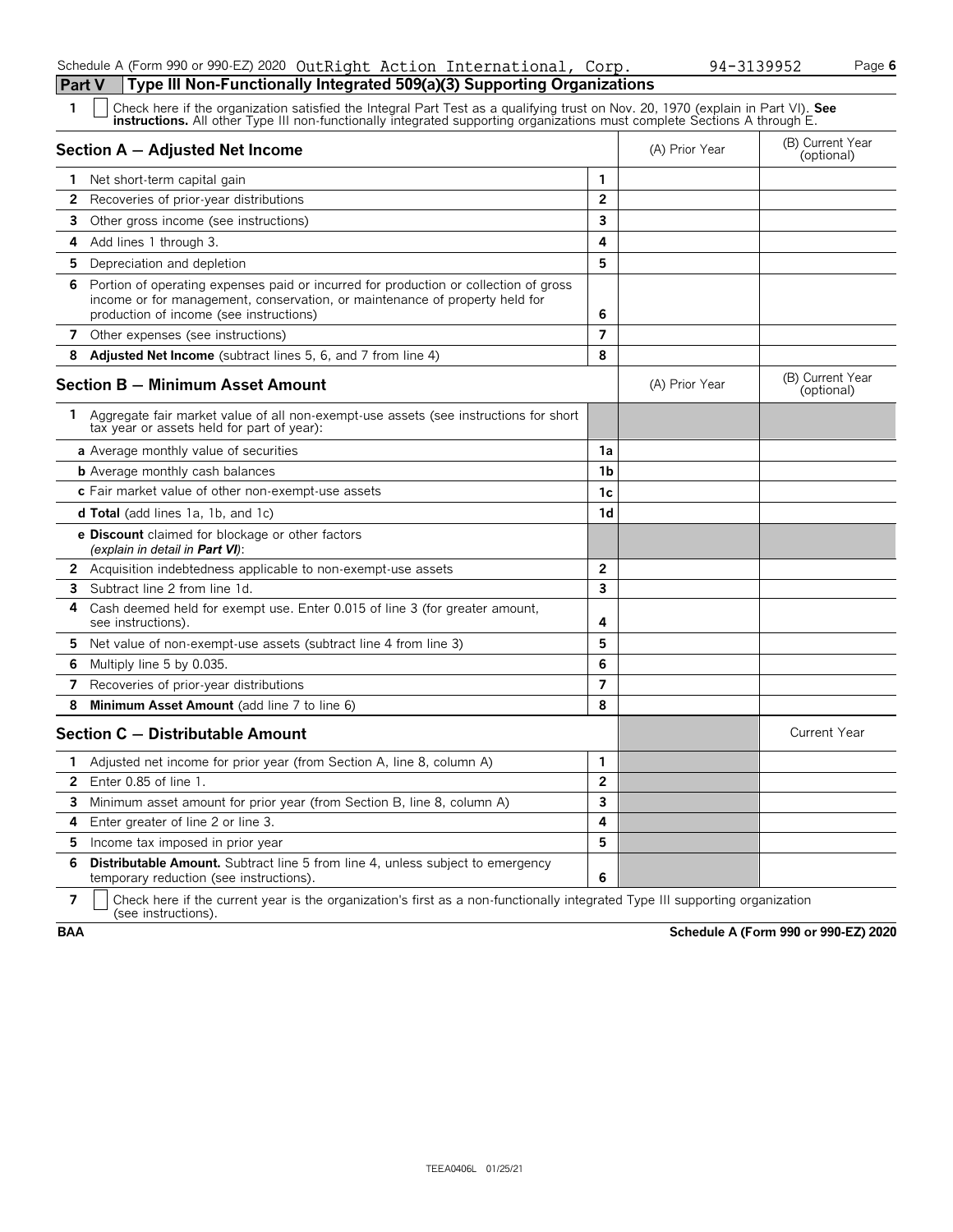### Schedule A (Form 990 or 990-EZ) 2020 Page **7** OutRight Action International, Corp. 94-3139952

| 3139952 | Page |
|---------|------|
|         |      |

| <b>Part V</b>                    | Type III Non-Functionally Integrated 509(a)(3) Supporting Organizations $\it (continued)$                                                                                     |                                              |                                               |                 |                                                  |
|----------------------------------|-------------------------------------------------------------------------------------------------------------------------------------------------------------------------------|----------------------------------------------|-----------------------------------------------|-----------------|--------------------------------------------------|
| <b>Section D - Distributions</b> |                                                                                                                                                                               | <b>Current Year</b>                          |                                               |                 |                                                  |
| 1.                               | Amounts paid to supported organizations to accomplish exempt purposes                                                                                                         |                                              |                                               | $\mathbf{1}$    |                                                  |
| 2                                | Amounts paid to perform activity that directly furthers exempt purposes of supported organizations,<br>in excess of income from activity                                      |                                              |                                               | $\overline{2}$  |                                                  |
| 3                                | Administrative expenses paid to accomplish exempt purposes of supported organizations                                                                                         |                                              | 3                                             |                 |                                                  |
| 4                                | Amounts paid to acquire exempt-use assets                                                                                                                                     |                                              |                                               | 4               |                                                  |
| 5                                | Qualified set-aside amounts (prior IRS approval required $-$ provide details in Part VI)                                                                                      |                                              |                                               | 5               |                                                  |
| 6                                | Other distributions (describe in Part VI). See instructions.                                                                                                                  |                                              |                                               | 6               |                                                  |
| 7                                | <b>Total annual distributions.</b> Add lines 1 through 6.                                                                                                                     |                                              |                                               | $\overline{7}$  |                                                  |
| 8                                | Distributions to attentive supported organizations to which the organization is responsive (provide details<br>in Part VI). See instructions.                                 |                                              |                                               | 8               |                                                  |
| 9                                | Distributable amount for 2020 from Section C, line 6                                                                                                                          |                                              |                                               | 9               |                                                  |
|                                  | 10 Line 8 amount divided by line 9 amount                                                                                                                                     |                                              |                                               | $\overline{10}$ |                                                  |
|                                  | Section E - Distribution Allocations (see instructions)                                                                                                                       | (i)<br><b>Excess</b><br><b>Distributions</b> | (ii)<br><b>Underdistributions</b><br>Pre-2020 |                 | (iii)<br><b>Distributable</b><br>Amount for 2020 |
|                                  | Distributable amount for 2020 from Section C, line 6                                                                                                                          |                                              |                                               |                 |                                                  |
|                                  | 2 Underdistributions, if any, for years prior to 2020 (reasonable<br>cause required $-$ explain in <b>Part VI</b> ). See instructions.                                        |                                              |                                               |                 |                                                  |
|                                  | 3 Excess distributions carryover, if any, to 2020                                                                                                                             |                                              |                                               |                 |                                                  |
|                                  | a From 2015                                                                                                                                                                   |                                              |                                               |                 |                                                  |
|                                  | b From 2016                                                                                                                                                                   |                                              |                                               |                 |                                                  |
|                                  | c From 2017.                                                                                                                                                                  |                                              |                                               |                 |                                                  |
|                                  | $d$ From 2018                                                                                                                                                                 |                                              |                                               |                 |                                                  |
|                                  | e From 2019                                                                                                                                                                   |                                              |                                               |                 |                                                  |
|                                  | f Total of lines 3a through 3e                                                                                                                                                |                                              |                                               |                 |                                                  |
|                                  | g Applied to underdistributions of prior years                                                                                                                                |                                              |                                               |                 |                                                  |
|                                  | h Applied to 2020 distributable amount                                                                                                                                        |                                              |                                               |                 |                                                  |
|                                  | i Carryover from 2015 not applied (see instructions)                                                                                                                          |                                              |                                               |                 |                                                  |
|                                  | j Remainder. Subtract lines 3g, 3h, and 3i from line 3f.                                                                                                                      |                                              |                                               |                 |                                                  |
| 4                                | Distributions for 2020 from Section D,<br>\$<br>line $7:$                                                                                                                     |                                              |                                               |                 |                                                  |
|                                  | a Applied to underdistributions of prior years                                                                                                                                |                                              |                                               |                 |                                                  |
|                                  | <b>b</b> Applied to 2020 distributable amount                                                                                                                                 |                                              |                                               |                 |                                                  |
|                                  | c Remainder. Subtract lines 4a and 4b from line 4.                                                                                                                            |                                              |                                               |                 |                                                  |
| 5.                               | Remaining underdistributions for years prior to 2020, if any.<br>Subtract lines 3g and 4a from line 2. For result greater than<br>zero, explain in Part VI. See instructions. |                                              |                                               |                 |                                                  |
|                                  | 6 Remaining underdistributions for 2020. Subtract lines 3h and 4b<br>from line 1. For result greater than zero, explain in Part VI. See<br>instructions.                      |                                              |                                               |                 |                                                  |
|                                  | 7 Excess distributions carryover to 2021. Add lines 3j and 4c.                                                                                                                |                                              |                                               |                 |                                                  |
|                                  | 8 Breakdown of line 7:                                                                                                                                                        |                                              |                                               |                 |                                                  |
|                                  | <b>a</b> Excess from $2016$                                                                                                                                                   |                                              |                                               |                 |                                                  |
|                                  | <b>b</b> Excess from 2017.                                                                                                                                                    |                                              |                                               |                 |                                                  |
|                                  | <b>c</b> Excess from 2018                                                                                                                                                     |                                              |                                               |                 |                                                  |
|                                  | <b>d</b> Excess from 2019                                                                                                                                                     |                                              |                                               |                 |                                                  |
|                                  | <b>e</b> Excess from 2020                                                                                                                                                     |                                              |                                               |                 |                                                  |

**BAA Schedule A (Form 990 or 990-EZ) 2020**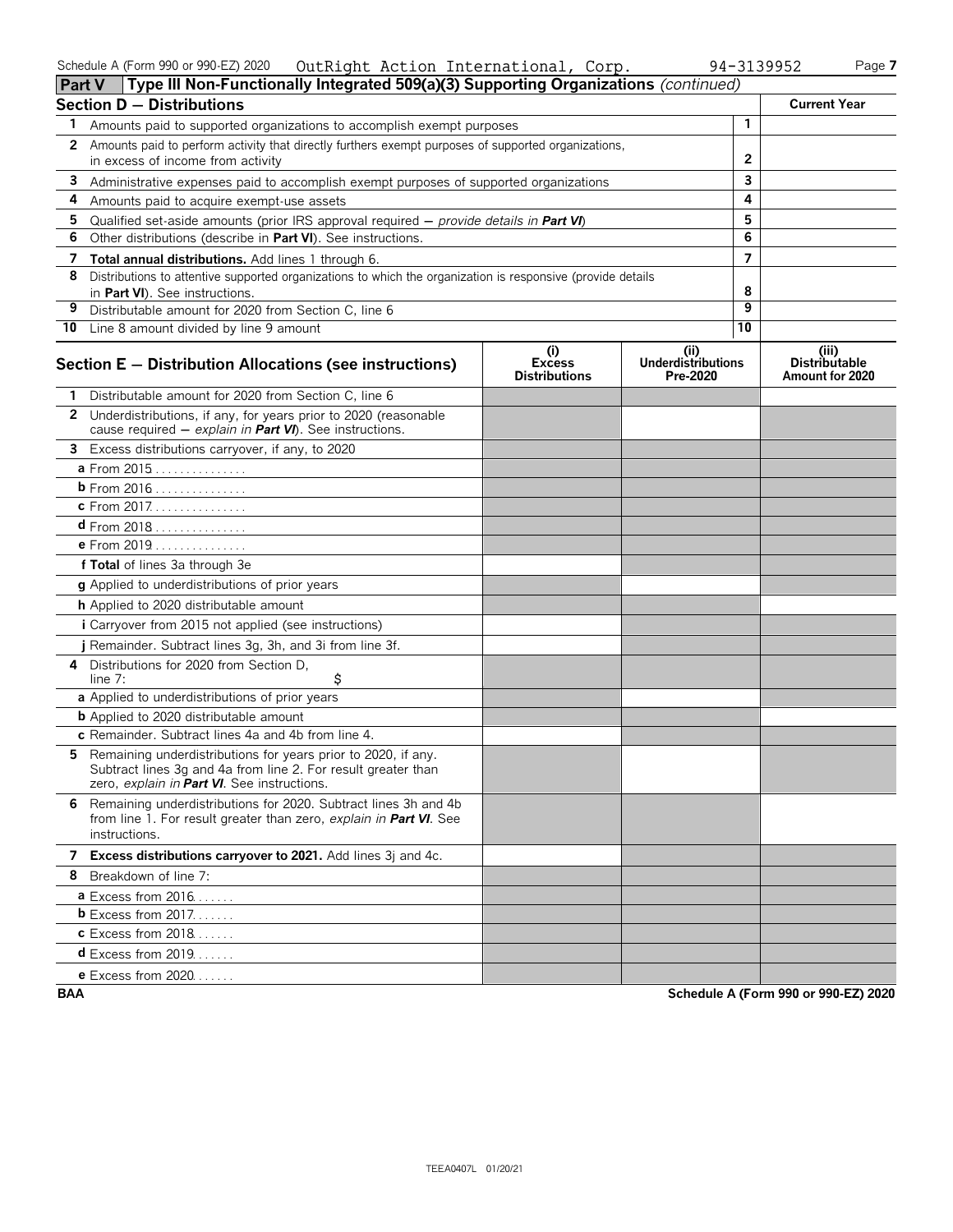|                | Schedule A (Form 990 or 990-EZ) 2020 | OutRight Action International, Corp.                                                                                                                                                                                                                                                                                                             |  | 94-3139952                                                                                                                                                                                                                             | Page 8 |
|----------------|--------------------------------------|--------------------------------------------------------------------------------------------------------------------------------------------------------------------------------------------------------------------------------------------------------------------------------------------------------------------------------------------------|--|----------------------------------------------------------------------------------------------------------------------------------------------------------------------------------------------------------------------------------------|--------|
| <b>Part VI</b> |                                      | B, lines 1 and 2; Part IV, Section C, line 1; Part IV, Section D, lines 2 and 3; Part IV, Section E, lines 1c, 2a, 2b,<br>3a, and 3b; Part V, line 1; Part V, Section B, line 1e; Part V, Section D, lines 5, 6, and 8; and Part V, Section E,<br>lines 2, 5, and 6. Also complete this part for any additional information. (See instructions.) |  | <b>Supplemental Information.</b> Provide the explanations required by Part II, line 10; Part II, line 17a or 17b; Part<br>III, line 12; Part IV, Section A, lines 1, 2, 3b, 3c, 4b, 4c, 5a, 6, 9a, 9b, 9c, 11a, 11b, and 11c; Part IV, |        |
|                |                                      |                                                                                                                                                                                                                                                                                                                                                  |  |                                                                                                                                                                                                                                        |        |

# **Part II, Line 10 - Other Income**

| Nature and Source |       |                       |                       | ንበ1 ጸ                 | 2011             |                    |
|-------------------|-------|-----------------------|-----------------------|-----------------------|------------------|--------------------|
| Other income      | Total | $3,222.$ \$<br>3,222. | 16,905. \$<br>16,905. | 25,580. \$<br>25,580. | 68,770. \$<br>68 | 27,737.<br>27,737. |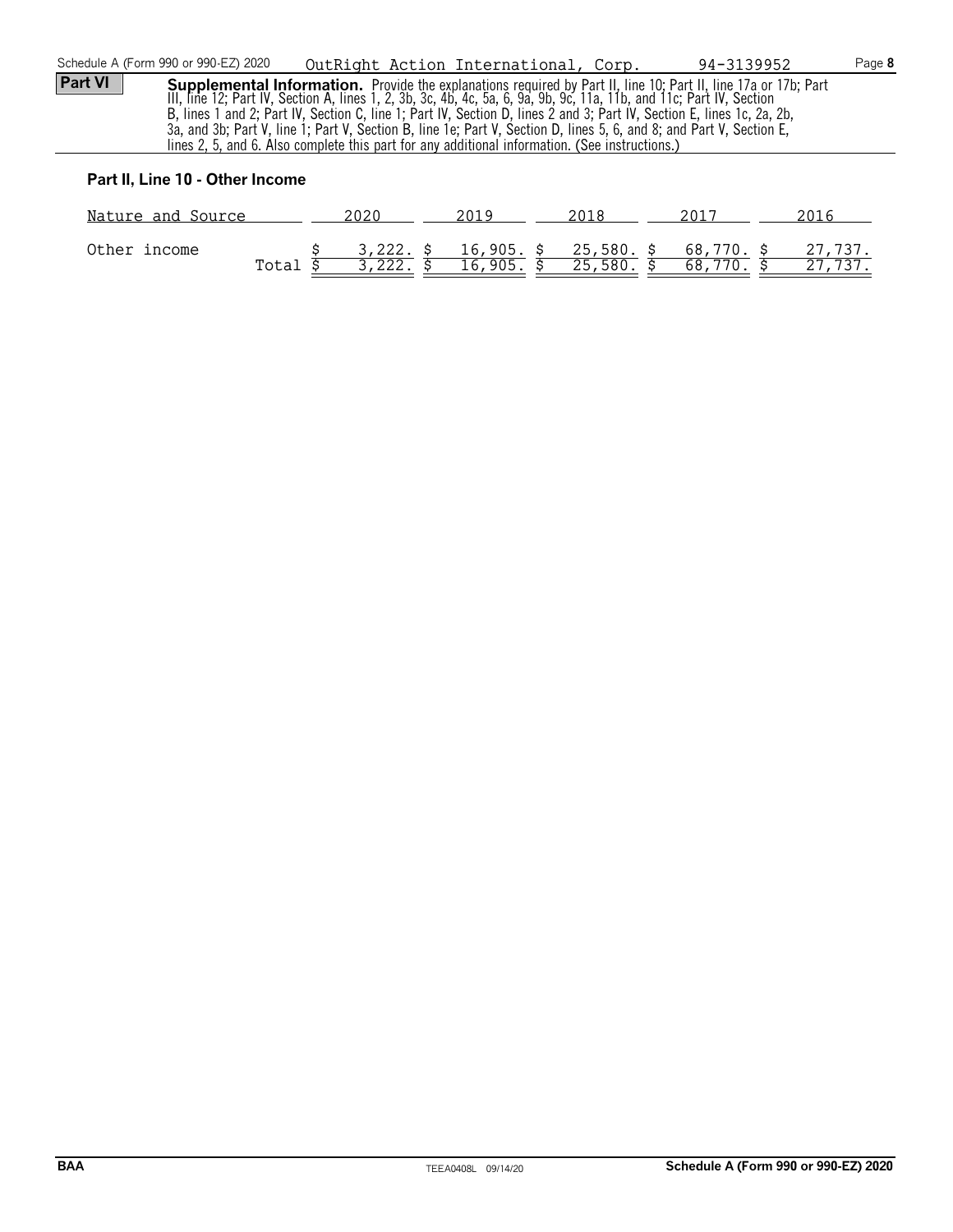| <b>SCHEDULE D</b>                                                                           |                                                                                  | <b>Supplemental Financial Statements</b>                                                                                                                                                                                                                                                                                                                                                |                                                    |                     | OMB No. 1545-0047                          |
|---------------------------------------------------------------------------------------------|----------------------------------------------------------------------------------|-----------------------------------------------------------------------------------------------------------------------------------------------------------------------------------------------------------------------------------------------------------------------------------------------------------------------------------------------------------------------------------------|----------------------------------------------------|---------------------|--------------------------------------------|
| (Form 990)                                                                                  |                                                                                  | ► Complete if the organization answered 'Yes' on Form 990,<br>Part IV, line 6, 7, 8, 9, 10, 11a, 11b, 11c, 11d, 11e, 11f, 12a, or 12b.                                                                                                                                                                                                                                                  |                                                    |                     | 2020                                       |
| Department of the Treasury<br>Internal Revenue Service                                      |                                                                                  | Attach to Form 990.<br>► Go to www.irs.gov/Form990 for instructions and the latest information.                                                                                                                                                                                                                                                                                         |                                                    |                     | <b>Open to Public</b><br><b>Inspection</b> |
| Name of the organization                                                                    |                                                                                  |                                                                                                                                                                                                                                                                                                                                                                                         |                                                    |                     | Employer identification number             |
|                                                                                             | OutRight Action International, Corp.                                             |                                                                                                                                                                                                                                                                                                                                                                                         |                                                    | 94-3139952          |                                            |
| Organizations Maintaining Donor Advised Funds or Other Similar Funds or Accounts.<br>Part I |                                                                                  |                                                                                                                                                                                                                                                                                                                                                                                         |                                                    |                     |                                            |
|                                                                                             |                                                                                  | Complete if the organization answered 'Yes' on Form 990, Part IV, line 6.                                                                                                                                                                                                                                                                                                               |                                                    |                     |                                            |
|                                                                                             |                                                                                  | (a) Donor advised funds                                                                                                                                                                                                                                                                                                                                                                 |                                                    |                     | (b) Funds and other accounts               |
| 1.<br>2                                                                                     | Total number at end of year<br>Aggregate value of contributions to (during year) |                                                                                                                                                                                                                                                                                                                                                                                         |                                                    |                     |                                            |
| 3.                                                                                          | Aggregate value of grants from (during year)                                     |                                                                                                                                                                                                                                                                                                                                                                                         |                                                    |                     |                                            |
| 4                                                                                           | Aggregate value at end of year                                                   |                                                                                                                                                                                                                                                                                                                                                                                         |                                                    |                     |                                            |
| 5                                                                                           |                                                                                  | Did the organization inform all donors and donor advisors in writing that the assets held in donor advised funds<br>are the organization's property, subject to the organization's exclusive legal control?                                                                                                                                                                             |                                                    |                     | No<br>Yes                                  |
| 6                                                                                           |                                                                                  | Did the organization inform all grantees, donors, and donor advisors in writing that grant funds can be used only<br>for charitable purposes and not for the benefit of the donor or donor advisor, or for any other purpose conf                                                                                                                                                       |                                                    |                     | Yes<br>No                                  |
| Part II                                                                                     | <b>Conservation Easements.</b>                                                   |                                                                                                                                                                                                                                                                                                                                                                                         |                                                    |                     |                                            |
|                                                                                             |                                                                                  | Complete if the organization answered 'Yes' on Form 990, Part IV, line 7.                                                                                                                                                                                                                                                                                                               |                                                    |                     |                                            |
|                                                                                             |                                                                                  | 1 Purpose(s) of conservation easements held by the organization (check all that apply).                                                                                                                                                                                                                                                                                                 |                                                    |                     |                                            |
|                                                                                             | Preservation of land for public use (for example, recreation or education)       |                                                                                                                                                                                                                                                                                                                                                                                         | Preservation of a historically important land area |                     |                                            |
|                                                                                             | Protection of natural habitat                                                    |                                                                                                                                                                                                                                                                                                                                                                                         | Preservation of a certified historic structure     |                     |                                            |
|                                                                                             | Preservation of open space                                                       |                                                                                                                                                                                                                                                                                                                                                                                         |                                                    |                     |                                            |
| last day of the tax year.                                                                   |                                                                                  | 2 Complete lines 2a through 2d if the organization held a qualified conservation contribution in the form of a conservation easement on the                                                                                                                                                                                                                                             |                                                    |                     |                                            |
|                                                                                             |                                                                                  |                                                                                                                                                                                                                                                                                                                                                                                         |                                                    |                     | Held at the End of the Tax Year            |
|                                                                                             |                                                                                  |                                                                                                                                                                                                                                                                                                                                                                                         | 2a                                                 |                     |                                            |
|                                                                                             |                                                                                  | c Number of conservation easements on a certified historic structure included in (a)                                                                                                                                                                                                                                                                                                    | 2 <sub>b</sub><br>2c                               |                     |                                            |
|                                                                                             |                                                                                  |                                                                                                                                                                                                                                                                                                                                                                                         |                                                    |                     |                                            |
|                                                                                             |                                                                                  | d Number of conservation easements included in (c) acquired after 7/25/06, and not on a historic                                                                                                                                                                                                                                                                                        | 2d                                                 |                     |                                            |
| tax year ►                                                                                  |                                                                                  | 3 Number of conservation easements modified, transferred, released, extinguished, or terminated by the organization during the                                                                                                                                                                                                                                                          |                                                    |                     |                                            |
|                                                                                             | 4 Number of states where property subject to conservation easement is located ►  |                                                                                                                                                                                                                                                                                                                                                                                         |                                                    |                     |                                            |
|                                                                                             |                                                                                  | Does the organization have a written policy regarding the periodic monitoring, inspection, handling of violations,                                                                                                                                                                                                                                                                      |                                                    |                     | Yes<br>No                                  |
| ٠                                                                                           |                                                                                  | 6 Staff and volunteer hours devoted to monitoring, inspecting, handling of violations, and enforcing conservation easements during the year                                                                                                                                                                                                                                             |                                                    |                     |                                            |
| ►\$                                                                                         |                                                                                  | 7 Amount of expenses incurred in monitoring, inspecting, handling of violations, and enforcing conservation easements during the year                                                                                                                                                                                                                                                   |                                                    |                     |                                            |
|                                                                                             |                                                                                  | Does each conservation easement reported on line 2(d) above satisfy the requirements of section 170(h)(4)(B)(i)<br>and section $170(h)(4)(B)(ii)$ ?                                                                                                                                                                                                                                     |                                                    |                     | Yes<br>No                                  |
| 9<br>conservation easements.                                                                |                                                                                  | In Part XIII, describe how the organization reports conservation easements in its revenue and expense statement and balance sheet, and<br>include, if applicable, the text of the footnote to the organization's financial statements that describes the organization's accounting for                                                                                                  |                                                    |                     |                                            |
| Part III                                                                                    |                                                                                  | Organizations Maintaining Collections of Art, Historical Treasures, or Other Similar Assets.<br>Complete if the organization answered 'Yes' on Form 990, Part IV, line 8.                                                                                                                                                                                                               |                                                    |                     |                                            |
|                                                                                             |                                                                                  | 1 a If the organization elected, as permitted under FASB ASC 958, not to report in its revenue statement and balance sheet works of art,<br>historical treasures, or other similar assets held for public exhibition, education, or research in furtherance of public service, provide in<br>Part XIII the text of the footnote to its financial statements that describes these items. |                                                    |                     |                                            |
|                                                                                             | following amounts relating to these items:                                       | <b>b</b> If the organization elected, as permitted under FASB ASC 958, to report in its revenue statement and balance sheet works of art,<br>historical treasures, or other similar assets held for public exhibition, education, or research in furtherance of public service, provide the                                                                                             |                                                    |                     |                                            |
|                                                                                             |                                                                                  |                                                                                                                                                                                                                                                                                                                                                                                         |                                                    |                     |                                            |
|                                                                                             |                                                                                  |                                                                                                                                                                                                                                                                                                                                                                                         |                                                    | $\triangleright$ \$ |                                            |
| 2                                                                                           |                                                                                  | If the organization received or held works of art, historical treasures, or other similar assets for financial gain, provide the following<br>amounts required to be reported under FASB ASC 958 relating to these items:                                                                                                                                                               |                                                    |                     |                                            |
|                                                                                             |                                                                                  |                                                                                                                                                                                                                                                                                                                                                                                         |                                                    | ►Ŝ                  |                                            |

| <b>b</b> Assets included in Form 990. Part X.                              |                    |                            |
|----------------------------------------------------------------------------|--------------------|----------------------------|
| BAA For Paperwork Reduction Act Notice, see the Instructions for Form 990. | TEEA3301L 08/18/20 | Schedule D (Form 990) 2020 |

 $\overline{\phantom{a}}$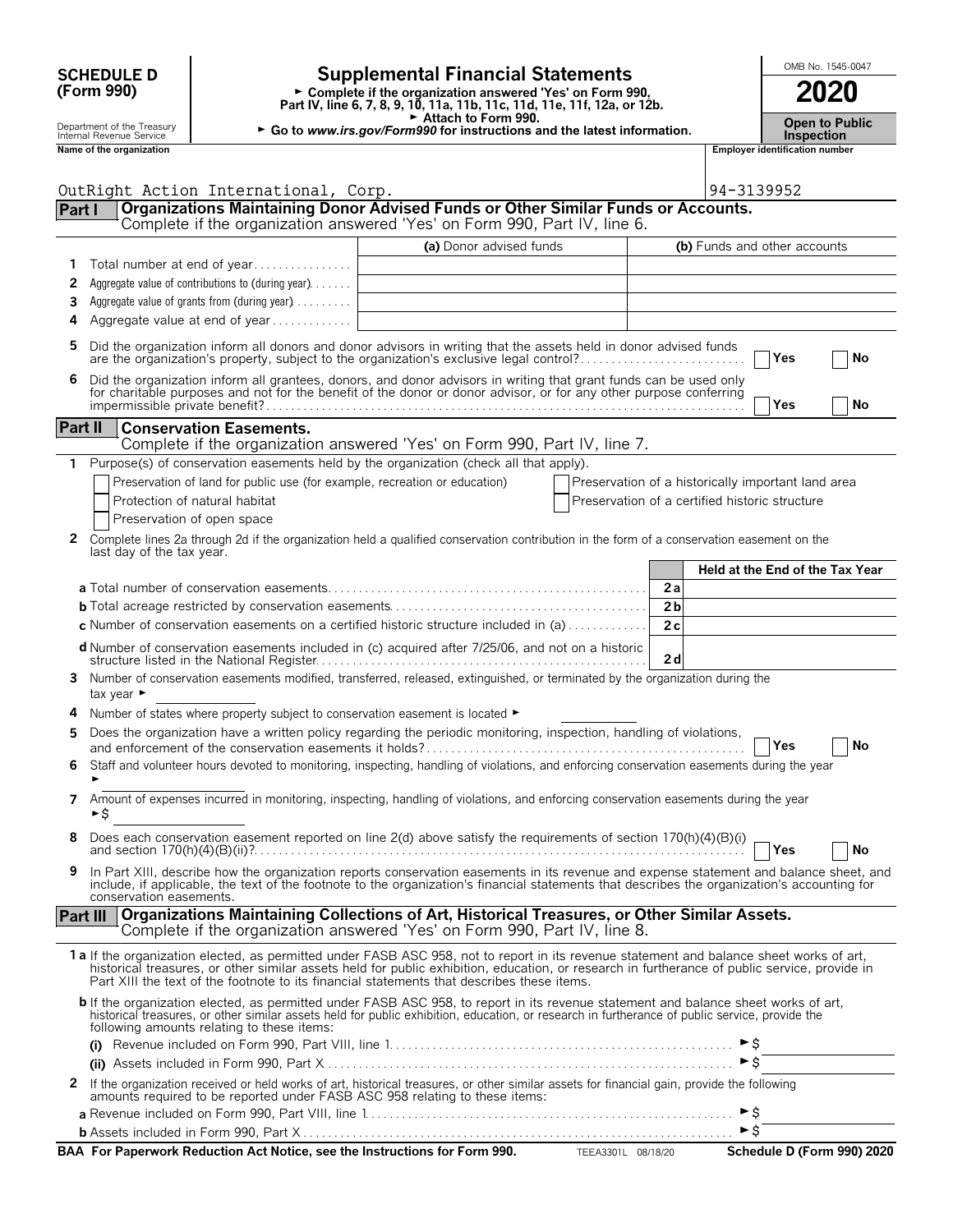| Schedule D (Form 990) 2020 OutRight Action International, Corp.                                                                                                                              |                  |                                         |                                    | 94-3139952                      | Page 2                     |
|----------------------------------------------------------------------------------------------------------------------------------------------------------------------------------------------|------------------|-----------------------------------------|------------------------------------|---------------------------------|----------------------------|
| Organizations Maintaining Collections of Art, Historical Treasures, or Other Similar Assets (continued)<br><b>Part III</b>                                                                   |                  |                                         |                                    |                                 |                            |
| Using the organization's acquisition, accession, and other records, check any of the following that make significant use of its collection<br>3.<br>items (check all that apply):            |                  |                                         |                                    |                                 |                            |
| Public exhibition<br>a                                                                                                                                                                       |                  |                                         | Loan or exchange program           |                                 |                            |
| Scholarly research<br>b                                                                                                                                                                      |                  | Other<br>е                              |                                    |                                 |                            |
| Preservation for future generations<br>C                                                                                                                                                     |                  |                                         |                                    |                                 |                            |
| Provide a description of the organization's collections and explain how they further the organization's exempt purpose in<br>4<br>Part XIII.                                                 |                  |                                         |                                    |                                 |                            |
| During the year, did the organization solicit or receive donations of art, historical treasures, or other similar assets<br>5                                                                |                  |                                         |                                    |                                 |                            |
| to be sold to raise funds rather than to be maintained as part of the organization's collection?                                                                                             |                  |                                         |                                    |                                 | <b>No</b><br>Yes           |
| <b>Escrow and Custodial Arrangements.</b> Complete if the organization answered 'Yes' on Form 990, Part IV,<br><b>Part IV</b><br>line 9, or reported an amount on Form 990, Part X, line 21. |                  |                                         |                                    |                                 |                            |
| 1a Is the organization an agent, trustee, custodian or other intermediary for contributions or other assets not included                                                                     |                  |                                         |                                    |                                 | Yes<br>No                  |
| <b>b</b> If 'Yes,' explain the arrangement in Part XIII and complete the following table:                                                                                                    |                  |                                         |                                    |                                 |                            |
|                                                                                                                                                                                              |                  |                                         |                                    |                                 | Amount                     |
|                                                                                                                                                                                              |                  |                                         |                                    | 1 <sub>c</sub>                  |                            |
|                                                                                                                                                                                              |                  |                                         |                                    | 1 d                             |                            |
|                                                                                                                                                                                              |                  |                                         |                                    | 1 e                             |                            |
|                                                                                                                                                                                              |                  |                                         |                                    | 1f                              |                            |
| 2a Did the organization include an amount on Form 990, Part X, line 21, for escrow or custodial account liability?                                                                           |                  |                                         |                                    |                                 | Yes<br>No                  |
|                                                                                                                                                                                              |                  |                                         |                                    |                                 |                            |
|                                                                                                                                                                                              |                  |                                         |                                    |                                 |                            |
| <b>Part V</b><br>Endowment Funds. Complete if the organization answered 'Yes' on Form 990, Part IV, line 10.                                                                                 |                  |                                         |                                    |                                 |                            |
|                                                                                                                                                                                              | (a) Current year | (b) Prior year                          | (c) Two years back                 | (d) Three years back            | (e) Four years back        |
| <b>1 a</b> Beginning of year balance                                                                                                                                                         | 778,354.         | 658,354.                                | 534,354.                           | 640, 354.                       | 598,354.                   |
| $b$ Contributions                                                                                                                                                                            | 11,970,000.      | 120,000.                                | 124,000.                           | 44,000.                         | 42,000.                    |
| c Net investment earnings, gains,                                                                                                                                                            |                  |                                         |                                    |                                 |                            |
| and losses                                                                                                                                                                                   |                  |                                         |                                    |                                 |                            |
| <b>d</b> Grants or scholarships $\ldots$                                                                                                                                                     |                  |                                         |                                    |                                 |                            |
| <b>e</b> Other expenditures for facilities<br>and programs                                                                                                                                   |                  |                                         |                                    | 150,000.                        |                            |
| <b>f</b> Administrative expenses $\dots \dots$                                                                                                                                               |                  |                                         |                                    |                                 |                            |
| <b>g</b> End of year balance $\dots\dots\dots\dots$                                                                                                                                          | 12,748,354.      | 778,354.                                | 658,354.                           | 534,354.                        | 640, 354.                  |
| 2 Provide the estimated percentage of the current year end balance (line 1g, column (a)) held as:                                                                                            |                  |                                         |                                    |                                 |                            |
| a Board designated or quasi-endowment $\blacktriangleright$                                                                                                                                  |                  | 99.00%                                  |                                    |                                 |                            |
| <b>b</b> Permanent endowment $\blacktriangleright$                                                                                                                                           | 1.00%            |                                         |                                    |                                 |                            |
| $c$ Term endowment $\blacktriangleright$                                                                                                                                                     | ٥ř               |                                         |                                    |                                 |                            |
| The percentages on lines 2a, 2b, and 2c should equal 100%.                                                                                                                                   |                  |                                         |                                    |                                 |                            |
|                                                                                                                                                                                              |                  |                                         |                                    |                                 |                            |
| 3a Are there endowment funds not in the possession of the organization that are held and administered for the<br>organization by:                                                            |                  |                                         |                                    |                                 | Yes<br>No                  |
|                                                                                                                                                                                              |                  |                                         |                                    |                                 | X<br>3a(i)                 |
|                                                                                                                                                                                              |                  |                                         |                                    |                                 | $\mathbf X$<br>3a(ii)      |
|                                                                                                                                                                                              |                  |                                         |                                    |                                 | 3 <sub>b</sub>             |
| Describe in Part XIII the intended uses of the organization's endowment funds. See Part XIII<br>4                                                                                            |                  |                                         |                                    |                                 |                            |
| <b>Part VI</b> Land, Buildings, and Equipment.                                                                                                                                               |                  |                                         |                                    |                                 |                            |
| Complete if the organization answered 'Yes' on Form 990, Part IV, line 11a. See Form 990, Part X, line 10.                                                                                   |                  |                                         |                                    |                                 |                            |
|                                                                                                                                                                                              |                  |                                         |                                    |                                 |                            |
| Description of property                                                                                                                                                                      |                  | (a) Cost or other basis<br>(investment) | (b) Cost or other<br>basis (other) | (c) Accumulated<br>depreciation | (d) Book value             |
|                                                                                                                                                                                              |                  |                                         |                                    |                                 |                            |
|                                                                                                                                                                                              |                  |                                         |                                    |                                 |                            |
| c Leasehold improvements                                                                                                                                                                     |                  |                                         | 10,918.                            | 10,918.                         | $0$ .                      |
|                                                                                                                                                                                              |                  |                                         |                                    |                                 |                            |
|                                                                                                                                                                                              |                  |                                         | 136,806.                           | 130,052.                        | 6,754.                     |
|                                                                                                                                                                                              |                  |                                         |                                    |                                 | 6,754.                     |
| <b>BAA</b>                                                                                                                                                                                   |                  |                                         |                                    |                                 | Schedule D (Form 990) 2020 |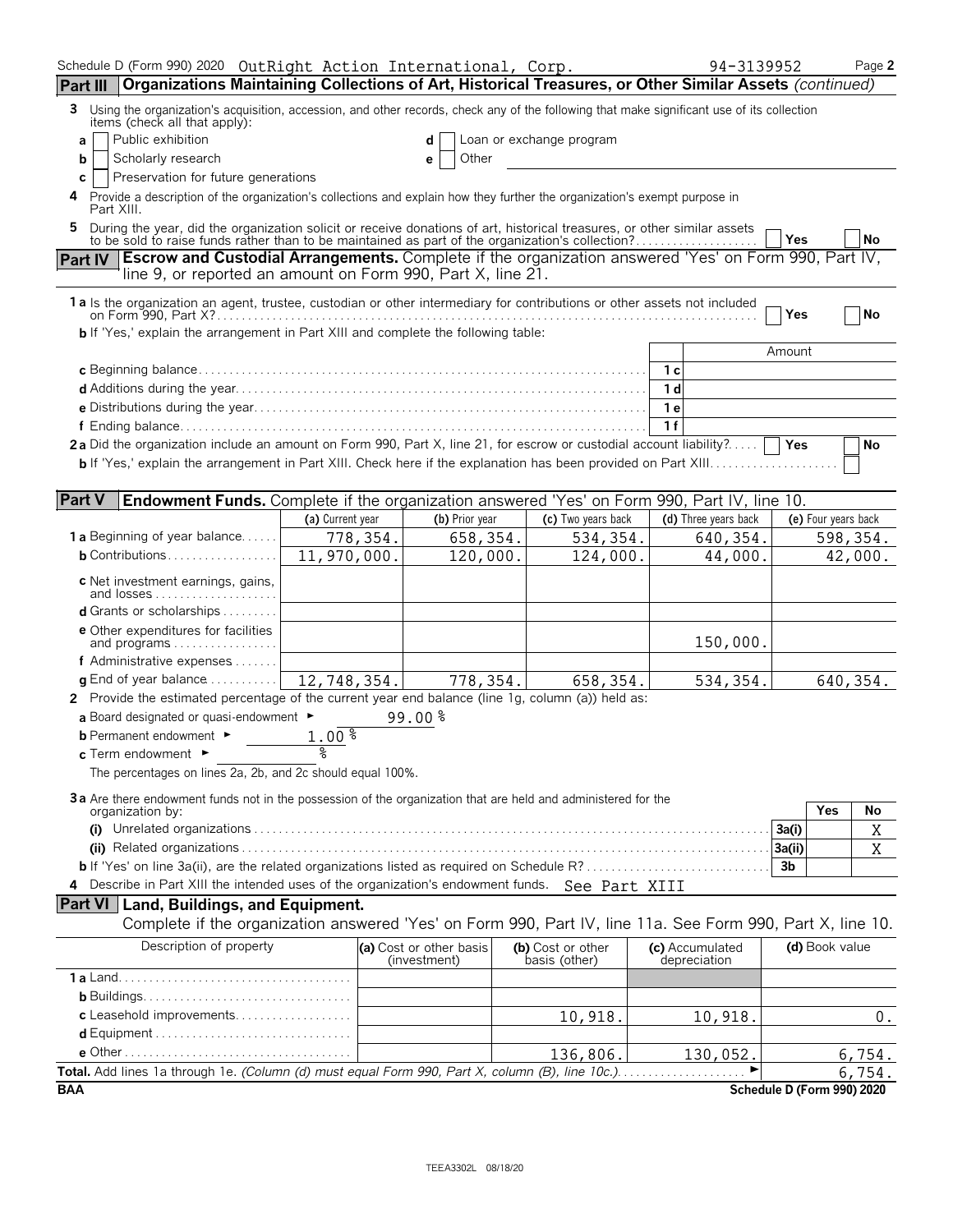| Schedule D (Form 990) 2020 | OutRight Action International, | Corp. | 94-3139952 | Page 3 |
|----------------------------|--------------------------------|-------|------------|--------|
|----------------------------|--------------------------------|-------|------------|--------|

|                         | Part VII   Investments - Other Securities.                                                                                                                                         |                              | N/A                                                       |                |
|-------------------------|------------------------------------------------------------------------------------------------------------------------------------------------------------------------------------|------------------------------|-----------------------------------------------------------|----------------|
|                         | Complete if the organization answered 'Yes' on Form 990, Part IV, line 11b. See Form 990, Part X, line 12.<br>(a) Description of security or category (including name of security) | (b) Book value               | (c) Method of valuation: Cost or end-of-year market value |                |
|                         |                                                                                                                                                                                    |                              |                                                           |                |
|                         |                                                                                                                                                                                    |                              |                                                           |                |
| (3) Other               |                                                                                                                                                                                    |                              |                                                           |                |
| (A)                     |                                                                                                                                                                                    |                              |                                                           |                |
| (B)                     |                                                                                                                                                                                    |                              |                                                           |                |
| (C)                     |                                                                                                                                                                                    |                              |                                                           |                |
| (D)                     |                                                                                                                                                                                    |                              |                                                           |                |
| (E)                     |                                                                                                                                                                                    |                              |                                                           |                |
| (F)                     |                                                                                                                                                                                    |                              |                                                           |                |
| (G)                     |                                                                                                                                                                                    |                              |                                                           |                |
| (H)                     |                                                                                                                                                                                    |                              |                                                           |                |
| $($ l $)$               |                                                                                                                                                                                    |                              |                                                           |                |
|                         | Total. (Column (b) must equal Form 990, Part X, column (B) line 12.). $\Box$                                                                                                       |                              |                                                           |                |
|                         | Part VIII Investments - Program Related.                                                                                                                                           |                              | N/A                                                       |                |
|                         | Complete if the organization answered 'Yes' on Form 990, Part IV, line 11c. See Form 990, Part X, line 13.<br>(a) Description of investment                                        | (b) Book value               | (c) Method of valuation: Cost or end-of-year market value |                |
|                         |                                                                                                                                                                                    |                              |                                                           |                |
| (1)                     |                                                                                                                                                                                    |                              |                                                           |                |
| (2)<br>(3)              |                                                                                                                                                                                    |                              |                                                           |                |
| (4)                     |                                                                                                                                                                                    |                              |                                                           |                |
| (5)                     |                                                                                                                                                                                    |                              |                                                           |                |
| (6)                     |                                                                                                                                                                                    |                              |                                                           |                |
| (7)                     |                                                                                                                                                                                    |                              |                                                           |                |
| (8)                     |                                                                                                                                                                                    |                              |                                                           |                |
| (9)                     |                                                                                                                                                                                    |                              |                                                           |                |
| (10)                    |                                                                                                                                                                                    |                              |                                                           |                |
|                         | Total. (Column (b) must equal Form 990, Part X, column (B) line 13.) $\Box$                                                                                                        |                              |                                                           |                |
| Part IX                 | Other Assets.<br>Complete if the organization answered 'Yes' on Form 990, Part IV, line 11d. See Form 990, Part X, line 15.                                                        |                              |                                                           |                |
|                         |                                                                                                                                                                                    | (a) Description              |                                                           | (b) Book value |
| (1)                     |                                                                                                                                                                                    |                              |                                                           |                |
| (2)                     |                                                                                                                                                                                    |                              |                                                           |                |
| (3)                     |                                                                                                                                                                                    |                              |                                                           |                |
| (4)<br>(5)              |                                                                                                                                                                                    |                              |                                                           |                |
| (6)                     |                                                                                                                                                                                    |                              |                                                           |                |
| (7)                     |                                                                                                                                                                                    |                              |                                                           |                |
| (8)                     |                                                                                                                                                                                    |                              |                                                           |                |
| (9)                     |                                                                                                                                                                                    |                              |                                                           |                |
| (10)                    |                                                                                                                                                                                    |                              |                                                           |                |
|                         |                                                                                                                                                                                    |                              | ▶                                                         |                |
| Part X                  | <b>Other Liabilities.</b><br>Complete if the organization answered 'Yes' on Form 990, Part IV, line 11e or 11f. See Form 990, Part X, line 25.                                     |                              |                                                           |                |
| 1.                      |                                                                                                                                                                                    | (a) Description of liability |                                                           | (b) Book value |
|                         | (1) Federal income taxes                                                                                                                                                           |                              |                                                           |                |
| (2)                     |                                                                                                                                                                                    |                              |                                                           |                |
| (3)                     |                                                                                                                                                                                    |                              |                                                           |                |
| $\overline{(4)}$        |                                                                                                                                                                                    |                              |                                                           |                |
| $\overline{(5)}$<br>(6) |                                                                                                                                                                                    |                              |                                                           |                |
| (7)                     |                                                                                                                                                                                    |                              |                                                           |                |
| (8)                     |                                                                                                                                                                                    |                              |                                                           |                |
| (9)                     |                                                                                                                                                                                    |                              |                                                           |                |
| (10)                    |                                                                                                                                                                                    |                              |                                                           |                |
| (11)                    |                                                                                                                                                                                    |                              |                                                           |                |
|                         |                                                                                                                                                                                    |                              |                                                           |                |

**2.** Liability for uncertain tax positions. In Part XIII, provide the text of the footnote to the organization's financial statements that reports the organization's liability for uncertain tax positions under FASB ASC 740. Check here if the text of the footnote has been provided in Part XIII. . . . . . . . . . . . . . . . . . . . . . . . . . . . . . . . . . . . . . . . . . . . . . . . . . . . . . . . See Part XIII X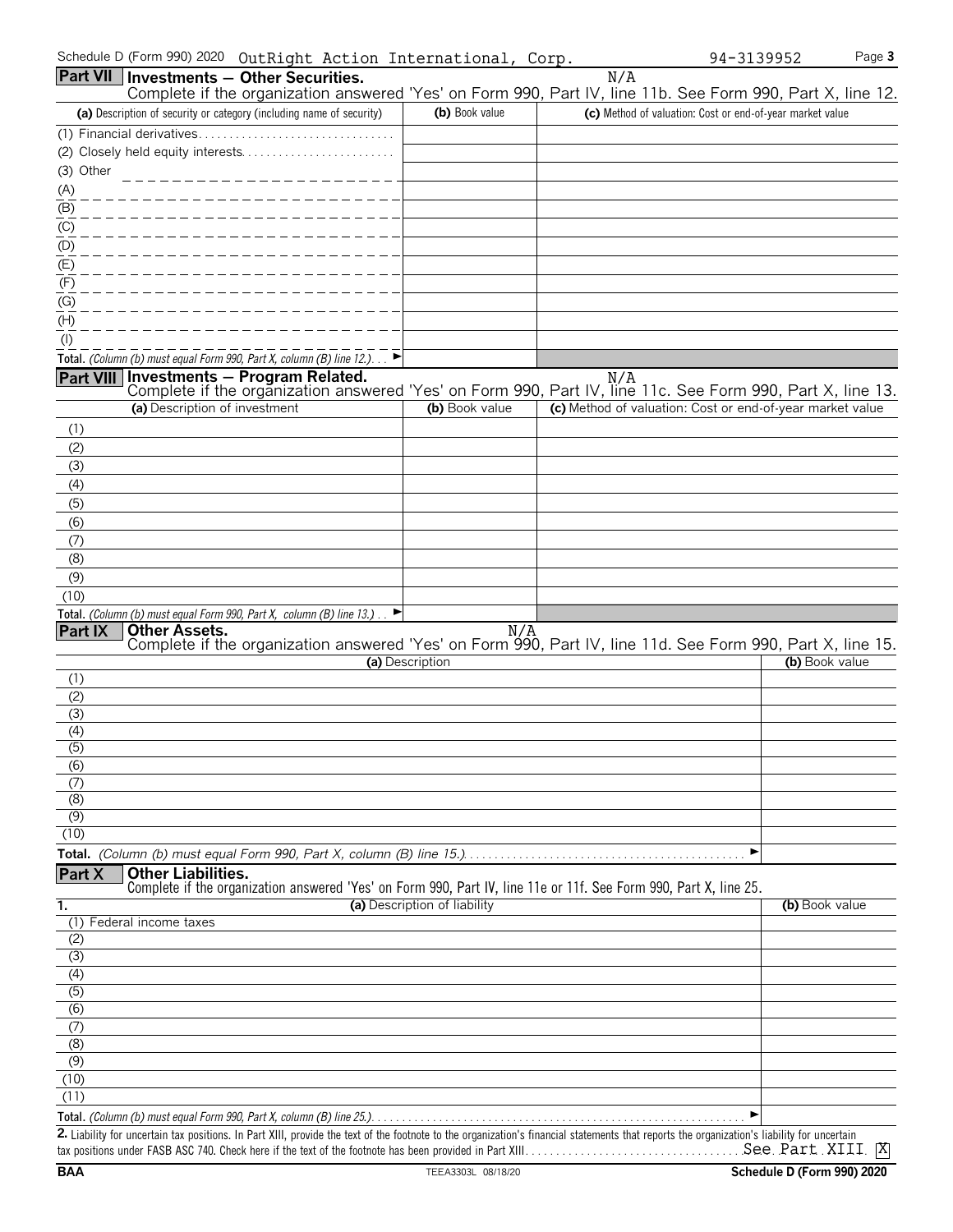| Schedule D (Form 990) 2020 OutRight Action International, Corp.                                  | 94-3139952      | Page 4      |
|--------------------------------------------------------------------------------------------------|-----------------|-------------|
| Part XI   Reconciliation of Revenue per Audited Financial Statements With Revenue per Return.    |                 |             |
| Complete if the organization answered 'Yes' on Form 990, Part IV, line 12a.                      |                 |             |
| 1                                                                                                | $\mathbf{1}$    | 19,365,071. |
| 2 Amounts included on line 1 but not on Form 990, Part VIII, line 12:                            |                 |             |
| 2al                                                                                              |                 |             |
| 2 <sub>h</sub>                                                                                   |                 |             |
| 2c                                                                                               |                 |             |
| 2d                                                                                               |                 |             |
|                                                                                                  | 2e              |             |
| 3.                                                                                               | $\mathbf{3}$    | 19,365,071. |
| Amounts included on Form 990, Part VIII, line 12, but not on line 1:<br>4                        |                 |             |
| a Investment expenses not included on Form 990, Part VIII, line 7b. 4a                           |                 |             |
|                                                                                                  |                 |             |
|                                                                                                  | 4 c             |             |
|                                                                                                  | $5\phantom{.0}$ | 19,365,071. |
| Part XII   Reconciliation of Expenses per Audited Financial Statements With Expenses per Return. |                 |             |
| Complete if the organization answered 'Yes' on Form 990, Part IV, line 12a.                      |                 |             |
|                                                                                                  | $\mathbf{1}$    | 4,950,848.  |
| Amounts included on line 1 but not on Form 990, Part IX, line 25:<br>$\mathbf{2}$                |                 |             |
| 2a                                                                                               |                 |             |
| 2 <sub>b</sub>                                                                                   |                 |             |
| 2c                                                                                               |                 |             |
|                                                                                                  |                 |             |
|                                                                                                  | 2e              |             |
| 3                                                                                                | 3               | 4,950,848.  |
| Amounts included on Form 990, Part IX, line 25, but not on line 1:<br>4                          |                 |             |
| a Investment expenses not included on Form 990, Part VIII, line 7b. 4a                           |                 |             |
| 4h                                                                                               |                 |             |
|                                                                                                  | 4с              |             |
| 5 Total expenses. Add lines 3 and 4c. (This must equal Form 990, Part I, line 18.). $\ldots$ .   | 5               | 4,950,848.  |
| Part XIII Supplemental Information.                                                              |                 |             |

Provide the descriptions required for Part II, lines 3, 5, and 9; Part III, lines 1a and 4; Part IV, lines 1b and 2b; Part V,

# line 4; Part X, line 2; Part XI, lines 2d and 4b; and Part XII, lines 2d and 4b. Also complete this part to provide any additional information.

# **Part V, Line 4 - Intended Uses Of Endowment Fund**

| The board-designated net assets include resources that have been designated by the  |
|-------------------------------------------------------------------------------------|
| Board of Directors to function as a reserve for operating contingences. Any portion |
| of these funds may be expended upon approval of the Board of Directors. Investment  |
| income supports the current operations of OutRight. Total balance at June 30, 2021  |
| was \$2,230,000                                                                     |

**BAA Schedule D (Form 990) 2020** Additionally, the board established the Vision Fund, which is intended to fund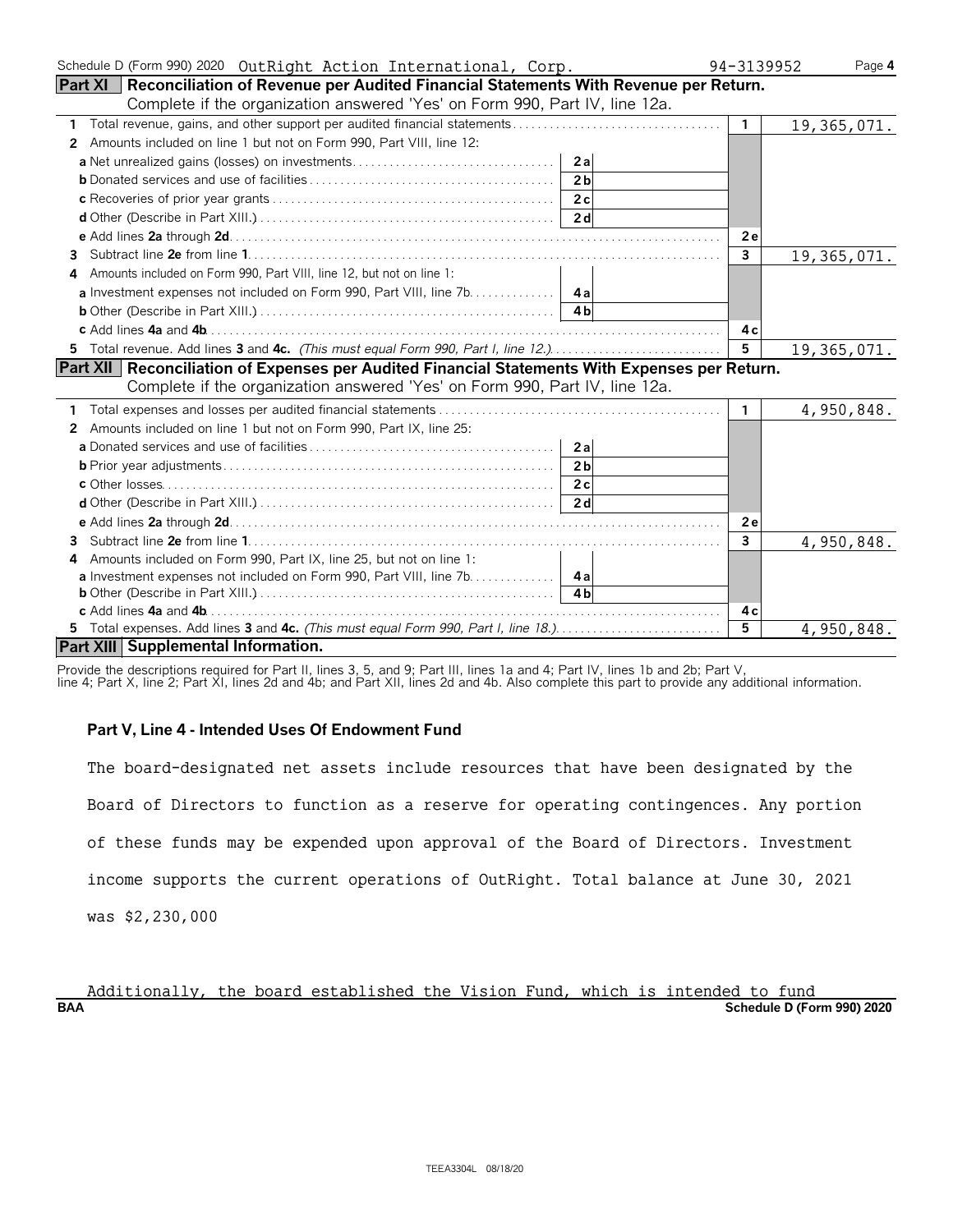# **Part V, Line 4 - Intended Uses Of Endowment Fund (continued)**

special opportunities, investments in infrastructure and one-time initiatives. Total balance at June 30, 2021 was \$10,500,000

The permanent endowment funds, in the amount of \$18,354 were granted to OutRight during its formative years to sustain the future of the organization.

# **Part X - FASB ASC 740 Footnote**

OutRight does not believe its financial statements include any uncertain tax positions. Tax filing for the period ending June 30, 2018 and later are subject to examination by applicable taxing authorities.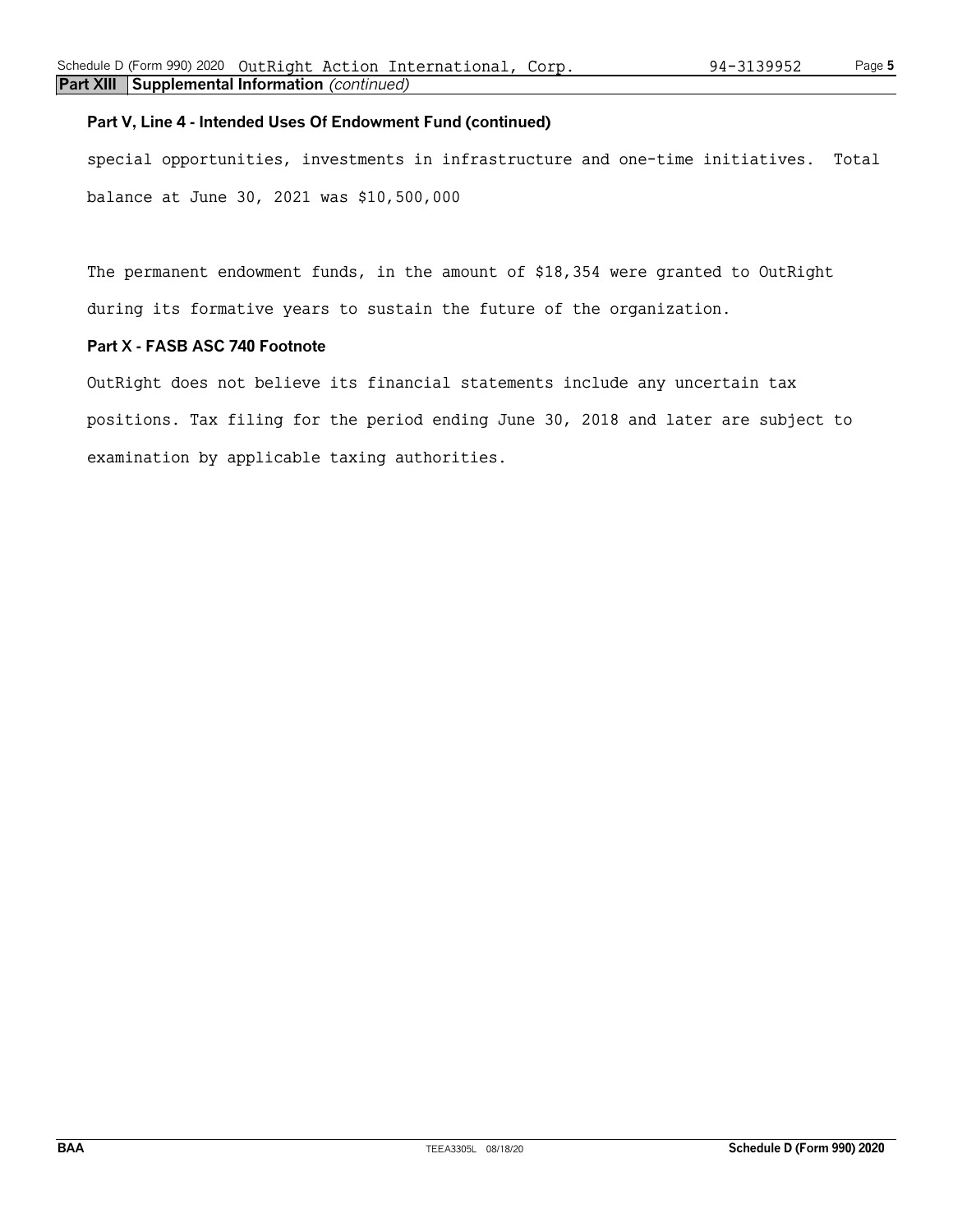| <b>SCHEDULE F</b> |  |
|-------------------|--|
| (Form 990)        |  |

# **Statement of Activities Outside the United States LECTIONB No. 1545-0047**

**(Form 990)** G **Complete if the organization answered 'Yes' on Form 990, Part IV, line 14b, 15, or 16.** <sup>G</sup>**Attach to Form 990. 2020**

| <b>Inspection</b>            |
|------------------------------|
| plover identification number |

| Department of the Treasury<br>Internal Revenue Service |                                           |                                                                                           | ► Go to www.irs.gov/Form990 for instructions and the latest information.                                                                                                                                                                                   |                                                                                                                       | <b>Open to Public</b><br><b>Inspection</b>                          |
|--------------------------------------------------------|-------------------------------------------|-------------------------------------------------------------------------------------------|------------------------------------------------------------------------------------------------------------------------------------------------------------------------------------------------------------------------------------------------------------|-----------------------------------------------------------------------------------------------------------------------|---------------------------------------------------------------------|
| Name of the organization                               |                                           |                                                                                           |                                                                                                                                                                                                                                                            |                                                                                                                       | Employer identification number                                      |
| OutRight Action International, Corp.                   |                                           |                                                                                           |                                                                                                                                                                                                                                                            | 94-3139952                                                                                                            |                                                                     |
| Part I<br>on Form 990, Part IV, line 14b.              |                                           |                                                                                           | General Information on Activities Outside the United States. Complete if the organization answered 'Yes'                                                                                                                                                   |                                                                                                                       |                                                                     |
|                                                        |                                           |                                                                                           | 1 For grantmakers. Does the organization maintain records to substantiate the amount of its grants and other assistance,<br>the grantees' eligibility for the grants or assistance, and the selection criteria used to award the grants or assistance? $X$ |                                                                                                                       | <b>No</b>                                                           |
| United States.                                         |                                           |                                                                                           | 2 For grantmakers. Describe in Part V the organization's procedures for monitoring the use of its grants and other assistance outside the                                                                                                                  |                                                                                                                       |                                                                     |
|                                                        |                                           |                                                                                           | 3 Activities per Region. (The following Part I, line 3 table can be duplicated if additional space is needed.)                                                                                                                                             |                                                                                                                       |                                                                     |
| (a) Region                                             | (b) Number of<br>offices in the<br>region | (c) Number of<br>employees,<br>agents, and<br>independent<br>contractors<br>in the region | (d) Activities conducted in<br>the region (by type) (such<br>as, fundraising, program<br>services, investments,<br>grants to recipients<br>located in the region)                                                                                          | (e) If activity listed in<br>(d) is a program<br>service, describe<br>specific type of<br>service(s) in<br>the region | $(f)$ Total<br>expenditures for<br>and investments<br>in the region |
| (1) Antigua                                            |                                           |                                                                                           | Grantmaking                                                                                                                                                                                                                                                |                                                                                                                       | 8,230.                                                              |
| (2) Argentina                                          |                                           |                                                                                           | Grantmaking                                                                                                                                                                                                                                                |                                                                                                                       | 14,839.                                                             |
| (3) Australia                                          |                                           |                                                                                           | Grantmaking                                                                                                                                                                                                                                                |                                                                                                                       | 20,000.                                                             |
| (4) Bahamas                                            |                                           |                                                                                           | Grantmaking                                                                                                                                                                                                                                                |                                                                                                                       | 57,925.                                                             |
| (5) Bangladesh                                         |                                           |                                                                                           | Grantmaking                                                                                                                                                                                                                                                |                                                                                                                       | 11,896.                                                             |
| (6) Barbados                                           |                                           |                                                                                           | Grantmaking                                                                                                                                                                                                                                                |                                                                                                                       | 7,450.                                                              |
| $(7)$ Beirut                                           |                                           |                                                                                           | Grantmaking                                                                                                                                                                                                                                                |                                                                                                                       | 33,776.                                                             |
| $(8)$ Belize                                           |                                           |                                                                                           | Grantmaking                                                                                                                                                                                                                                                |                                                                                                                       | 10,000.                                                             |
| $(9)$ Benin                                            |                                           |                                                                                           | Grantmaking                                                                                                                                                                                                                                                |                                                                                                                       | 10,873.                                                             |
| $(10)$ Bolivia                                         |                                           |                                                                                           | Grantmaking                                                                                                                                                                                                                                                |                                                                                                                       | 19,743.                                                             |
| $(11)$ Brazil                                          |                                           |                                                                                           | Grantmaking                                                                                                                                                                                                                                                |                                                                                                                       | 89,852.                                                             |
| $(12)$ Cambodia                                        |                                           |                                                                                           | Grantmaking                                                                                                                                                                                                                                                |                                                                                                                       | 12,420.                                                             |
| $(13)$ Cameroon                                        |                                           |                                                                                           | Grantmaking                                                                                                                                                                                                                                                |                                                                                                                       | 17,386.                                                             |
| $(14)$ Chile                                           |                                           |                                                                                           | Grantmaking                                                                                                                                                                                                                                                |                                                                                                                       | 7,500.                                                              |
| $(15)$ China                                           |                                           |                                                                                           | Grantmaking                                                                                                                                                                                                                                                |                                                                                                                       | 9,909.                                                              |
| $(16)$ Colombia                                        |                                           |                                                                                           | Grantmaking                                                                                                                                                                                                                                                |                                                                                                                       | 29,841.                                                             |
| (17) Equatorial Guinea<br>3 a Subtotal.                |                                           |                                                                                           | Grantmaking                                                                                                                                                                                                                                                |                                                                                                                       | 7,500.<br>369,140.                                                  |
| <b>b</b> Total from continuation                       |                                           |                                                                                           |                                                                                                                                                                                                                                                            |                                                                                                                       |                                                                     |
| sheets to Part I<br>c Totals (add lines 3a and 3b)     | 0                                         | 0                                                                                         |                                                                                                                                                                                                                                                            |                                                                                                                       | 1,332,763.<br>1,701,903.                                            |

**BAA For Paperwork Reduction Act Notice, see the Instructions for Form 990.** Schedule F (Form 990) 2020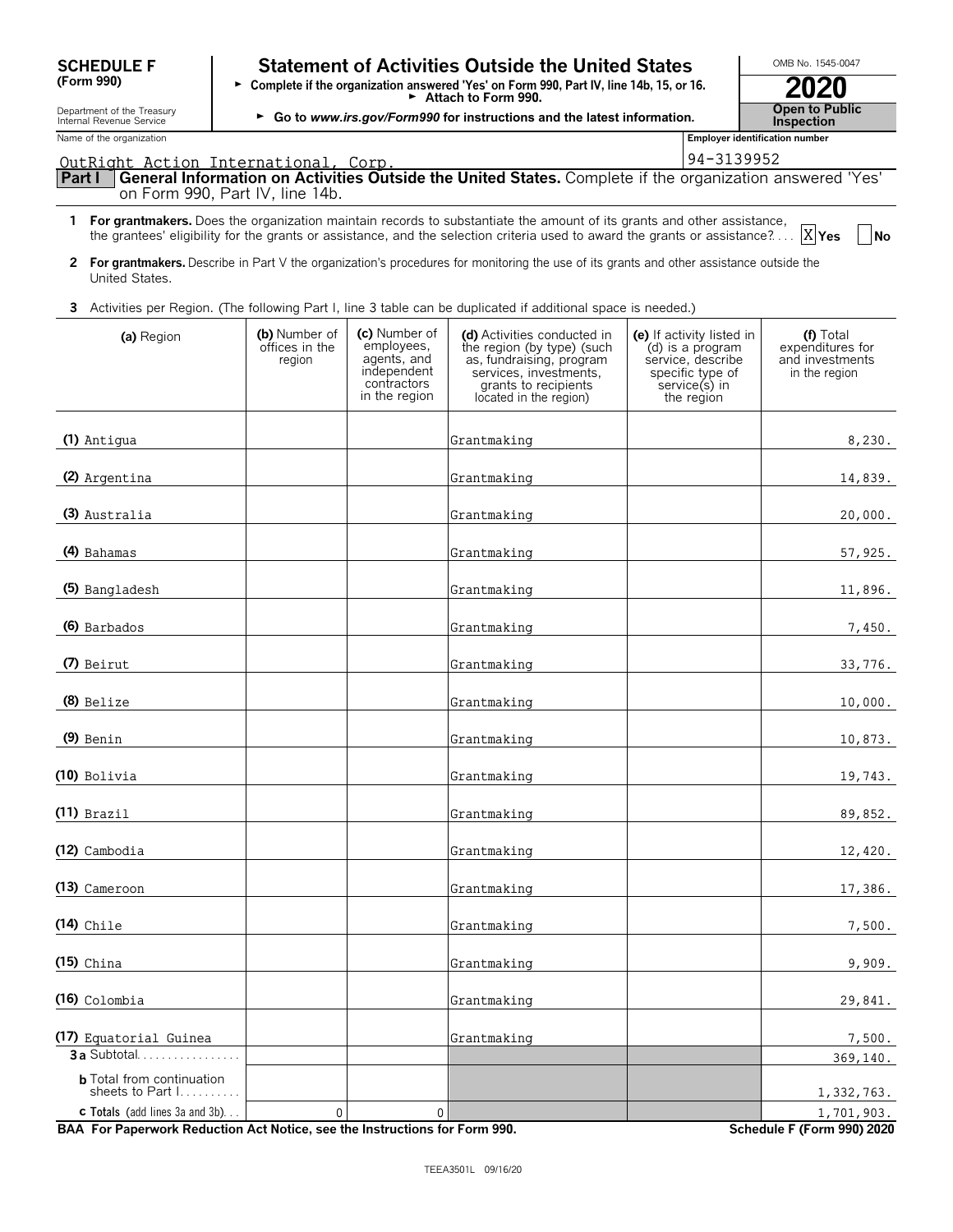**Part II Grants and Other Assistance to Organizations or Entities Outside the United States.** Complete if the organization answered 'Yes' on Form 990, Part IV, line 15, for any recipient who received more than \$5,000. Part II can be duplicated if additional space is needed.

| $\mathbf{1}$ | (a) Name of organization                                                                                                                                                                                                       | (b) IRS code<br>section and EIN<br>(if applicable) | (c) Region | (d) Purpose<br>of grant   | (e) Amount of<br>cash grant | (f) Manner of<br>cash<br>disbursement | (g) Amount of<br>noncash<br>assistance | (h) Description of<br>noncash<br>assistance | (i) Method of<br>valuation (book,<br>FMV, appraisal,<br>other) |
|--------------|--------------------------------------------------------------------------------------------------------------------------------------------------------------------------------------------------------------------------------|----------------------------------------------------|------------|---------------------------|-----------------------------|---------------------------------------|----------------------------------------|---------------------------------------------|----------------------------------------------------------------|
|              |                                                                                                                                                                                                                                |                                                    |            | $COVID-19$                |                             |                                       |                                        |                                             |                                                                |
|              |                                                                                                                                                                                                                                |                                                    | Antigua    | Relief                    | 8,230. EFT                  |                                       |                                        |                                             | <b>FMV</b>                                                     |
|              |                                                                                                                                                                                                                                |                                                    |            | COVID-19                  |                             |                                       |                                        |                                             |                                                                |
|              |                                                                                                                                                                                                                                |                                                    | Argentina  | Relief                    | 14,359. EFT                 |                                       |                                        |                                             | <b>FMV</b>                                                     |
|              |                                                                                                                                                                                                                                |                                                    | Argentina  | Protecting<br><b>LGBT</b> | 480. EFT                    |                                       |                                        |                                             | <b>FMV</b>                                                     |
|              |                                                                                                                                                                                                                                |                                                    |            | COVID-19                  |                             |                                       |                                        |                                             |                                                                |
|              |                                                                                                                                                                                                                                |                                                    | Australia  | Relief                    | 20,000. EFT                 |                                       |                                        |                                             | <b>FMV</b>                                                     |
|              |                                                                                                                                                                                                                                |                                                    |            | COVID-19                  |                             |                                       |                                        |                                             |                                                                |
|              |                                                                                                                                                                                                                                |                                                    | Bahamas    | Relief                    | 7,500. EFT                  |                                       |                                        |                                             | <b>FMV</b>                                                     |
|              |                                                                                                                                                                                                                                |                                                    |            | Protecting                |                             |                                       |                                        |                                             |                                                                |
|              |                                                                                                                                                                                                                                |                                                    | Bahamas    | LGBT                      | 50,425. EFT                 |                                       |                                        |                                             | <b>FMV</b>                                                     |
|              |                                                                                                                                                                                                                                |                                                    |            | COVID-19                  |                             |                                       |                                        |                                             |                                                                |
|              |                                                                                                                                                                                                                                |                                                    | Bangladesh | Relief                    | 11,896. EFT                 |                                       |                                        |                                             | <b>FMV</b>                                                     |
|              |                                                                                                                                                                                                                                |                                                    |            | COVID-19                  |                             |                                       |                                        |                                             |                                                                |
|              |                                                                                                                                                                                                                                |                                                    | Barbados   | Relief                    | 7,450. EFT                  |                                       |                                        |                                             | <b>FMV</b>                                                     |
|              |                                                                                                                                                                                                                                |                                                    | Beirut     | Protecting<br>LGBT        | 33,776. EFT                 |                                       |                                        |                                             | <b>FMV</b>                                                     |
|              |                                                                                                                                                                                                                                |                                                    |            | COVID-19                  |                             |                                       |                                        |                                             |                                                                |
|              |                                                                                                                                                                                                                                |                                                    | Belize     | Relief                    | 7,500. EFT                  |                                       |                                        |                                             | <b>FMV</b>                                                     |
|              |                                                                                                                                                                                                                                |                                                    |            | Protecting                |                             |                                       |                                        |                                             |                                                                |
|              |                                                                                                                                                                                                                                |                                                    | Belize     | <b>LGBT</b>               | 2,500. EFT                  |                                       |                                        |                                             | <b>FMV</b>                                                     |
|              |                                                                                                                                                                                                                                |                                                    |            | COVID-19                  |                             |                                       |                                        |                                             |                                                                |
|              |                                                                                                                                                                                                                                |                                                    | Benin      | Relief                    | 10,873. EFT                 |                                       |                                        |                                             | <b>FMV</b>                                                     |
|              |                                                                                                                                                                                                                                |                                                    |            | COVID-19                  |                             |                                       |                                        |                                             |                                                                |
|              |                                                                                                                                                                                                                                |                                                    | Bolivia    | Relief                    | 19,743. EFT                 |                                       |                                        |                                             | <b>FMV</b>                                                     |
|              |                                                                                                                                                                                                                                |                                                    |            | COVID-19                  |                             |                                       |                                        |                                             |                                                                |
|              |                                                                                                                                                                                                                                |                                                    | Brazil     | Relief                    | 89,852. EFT                 |                                       |                                        |                                             | <b>FMV</b>                                                     |
|              |                                                                                                                                                                                                                                |                                                    |            | COVID-19                  |                             |                                       |                                        |                                             |                                                                |
|              |                                                                                                                                                                                                                                |                                                    | Cambodia   | Relief                    | 12,420. EFT                 |                                       |                                        |                                             | <b>FMV</b>                                                     |
|              |                                                                                                                                                                                                                                |                                                    |            | COVID-19                  |                             |                                       |                                        |                                             |                                                                |
|              |                                                                                                                                                                                                                                |                                                    | Cameroon   | Relief                    | 17,386. EFT                 |                                       |                                        |                                             | <b>FMV</b>                                                     |
|              | 2 Enter total number of recipient organizations listed above that are recognized as charities by the foreign country, recognized as a tax exempt 501(c)(3) organization by the IRS, or for which the grantee or counsel has pr |                                                    |            |                           |                             |                                       |                                        |                                             | $\mathbf 0$                                                    |
|              |                                                                                                                                                                                                                                |                                                    |            |                           |                             |                                       |                                        |                                             | 88                                                             |
| <b>BAA</b>   |                                                                                                                                                                                                                                |                                                    |            |                           |                             |                                       |                                        |                                             | Schedule F (Form 990) 2020                                     |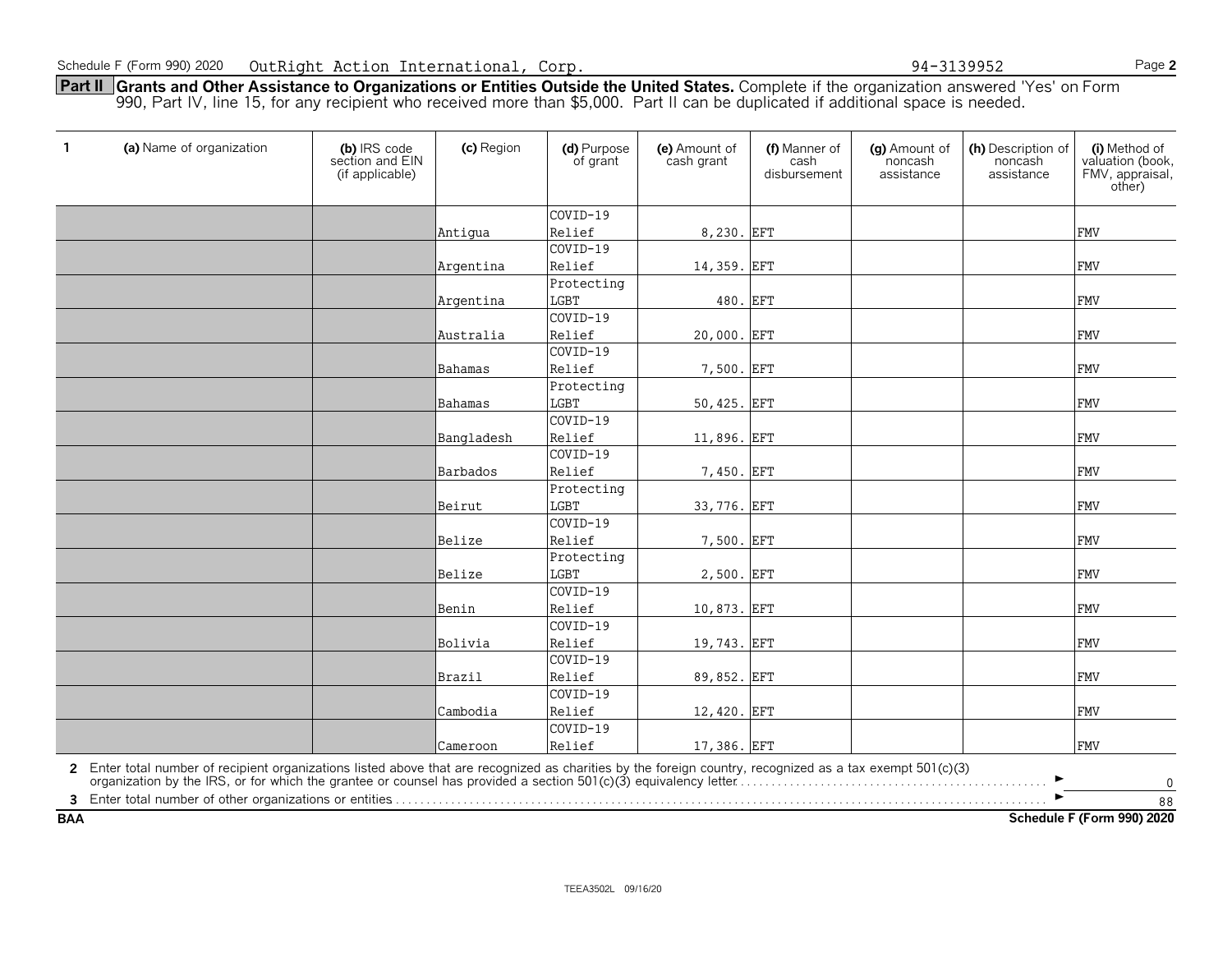| (a) Type of grant or assistance | (b) Region | (c) Number<br>of recipients | (d) Amount of<br>cash grant | (e) Manner of<br>cash<br>disbursement | (f) Amount of<br>noncash assistance | (g) Description of<br>noncash assistance | (h) Method of<br>valuation (book,<br>FMV, appraisal,<br>other) |
|---------------------------------|------------|-----------------------------|-----------------------------|---------------------------------------|-------------------------------------|------------------------------------------|----------------------------------------------------------------|
| (1)                             |            |                             |                             |                                       |                                     |                                          |                                                                |
| (2)                             |            |                             |                             |                                       |                                     |                                          |                                                                |
| (3)                             |            |                             |                             |                                       |                                     |                                          |                                                                |
| (4)                             |            |                             |                             |                                       |                                     |                                          |                                                                |
| (5)                             |            |                             |                             |                                       |                                     |                                          |                                                                |
| (6)                             |            |                             |                             |                                       |                                     |                                          |                                                                |
| (7)                             |            |                             |                             |                                       |                                     |                                          |                                                                |
| (8)                             |            |                             |                             |                                       |                                     |                                          |                                                                |
| (9)                             |            |                             |                             |                                       |                                     |                                          |                                                                |
| (10)                            |            |                             |                             |                                       |                                     |                                          |                                                                |
| (11)                            |            |                             |                             |                                       |                                     |                                          |                                                                |
| (12)                            |            |                             |                             |                                       |                                     |                                          |                                                                |
| (13)                            |            |                             |                             |                                       |                                     |                                          |                                                                |
| (14)                            |            |                             |                             |                                       |                                     |                                          |                                                                |
| (15)                            |            |                             |                             |                                       |                                     |                                          |                                                                |
| (16)                            |            |                             |                             |                                       |                                     |                                          |                                                                |
| (17)                            |            |                             |                             |                                       |                                     |                                          |                                                                |
| $\frac{(18)}{BAA}$              |            |                             |                             |                                       |                                     |                                          | Schedule F (Form 990) 2020                                     |

**Part III** Grants and Other Assistance to Individuals Outside the United States. Complete if the organization answered 'Yes' on Form 990, Part IV, line 16. Part III can be duplicated if additional space is needed.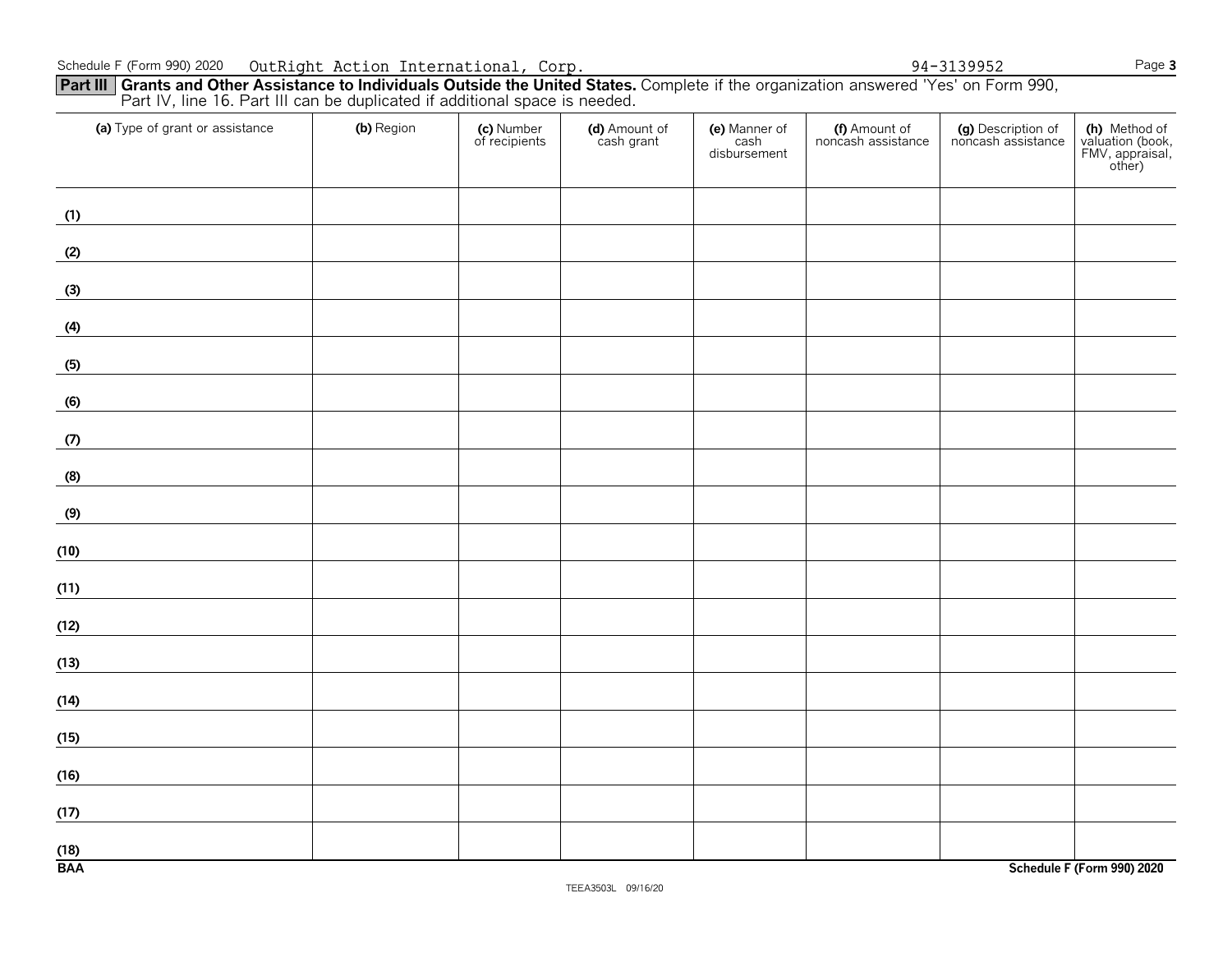|   | <b>Foreign Forms</b><br><b>Part IV</b>                                                                                                                                                                                                                                                                                                                                                                                 |            |      |
|---|------------------------------------------------------------------------------------------------------------------------------------------------------------------------------------------------------------------------------------------------------------------------------------------------------------------------------------------------------------------------------------------------------------------------|------------|------|
|   | Was the organization a U.S. transferor of property to a foreign corporation during the tax year? If 'Yes,' the<br>organization may be required to file Form 926, Return by a U.S. Transferor of Property to a Foreign                                                                                                                                                                                                  | Yes        | X No |
|   | Did the organization have an interest in a foreign trust during the tax year? If 'Yes,' the organization may be<br>required to separately file Form 3520, Annual Return To Report Transactions With Foreign Trusts and Receipt<br>of Certain Foreign Gifts, and/or Form 3520-A, Annual Information Return of Foreign Trust With a U.S.<br>Owner (see Instructions for Forms 3520 and 3520-A; don't file with Form 990) | Yes        | X No |
|   | Did the organization have an ownership interest in a foreign corporation during the tax year? If 'Yes,' the<br>organization may be required to file Form 5471, Information Return of U.S. Persons With Respect to Certain                                                                                                                                                                                              | <b>Yes</b> | X No |
| 4 | Was the organization a direct or indirect shareholder of a passive foreign investment company or a qualified<br>electing fund during the tax year? If 'Yes,' the organization may be required to file Form 8621, Information<br>Return by a Shareholder of a Passive Foreign Investment Company or Qualified Electing Fund (see                                                                                        | Yes        | X No |
|   | Did the organization have an ownership interest in a foreign partnership during the tax year? If 'Yes,' the<br>organization may be required to file Form 8865, Return of U.S. Persons With Respect to Certain Foreign                                                                                                                                                                                                  | Yes        | X No |
| 6 | Did the organization have any operations in or related to any boycotting countries during the tax year?<br>If 'Yes,' the organization may be required to separately file Form 5713, International Boycott Report (see                                                                                                                                                                                                  | Yes        | X No |

**BAA** TEEA3505L 09/16/20 **Schedule F (Form 990) 2020**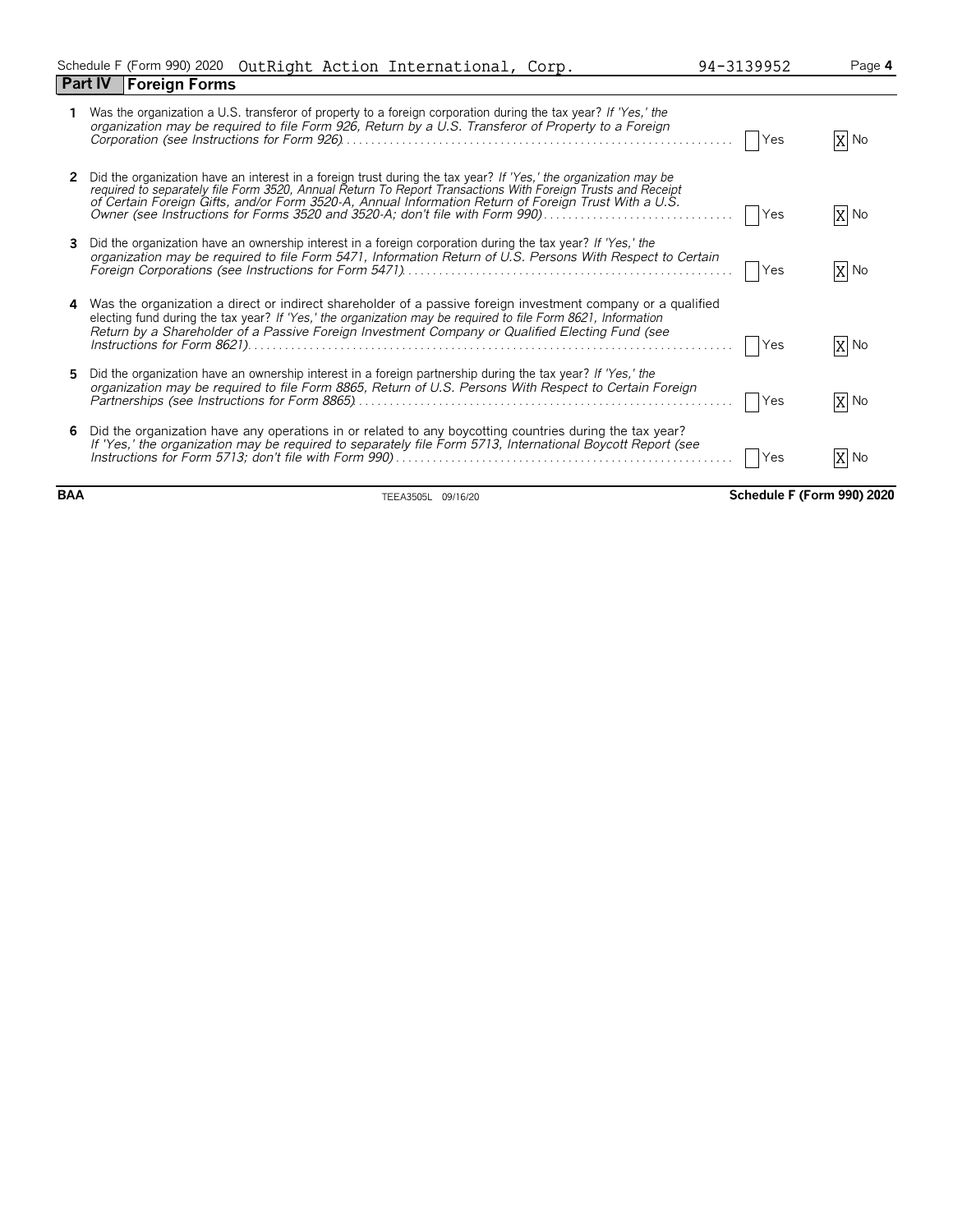# **Part V Supplemental Information**

Provide the information required by Part I, line 2 (monitoring of funds); Part I, line 3, column (f) (accounting method; amounts of investments vs. expenditures per region); Part II, line 1 (accounting method); Part III (accounting method); and Part III, column (c) (estimated number of recipients), as applicable. Also complete this part to provide any additional information. See instructions.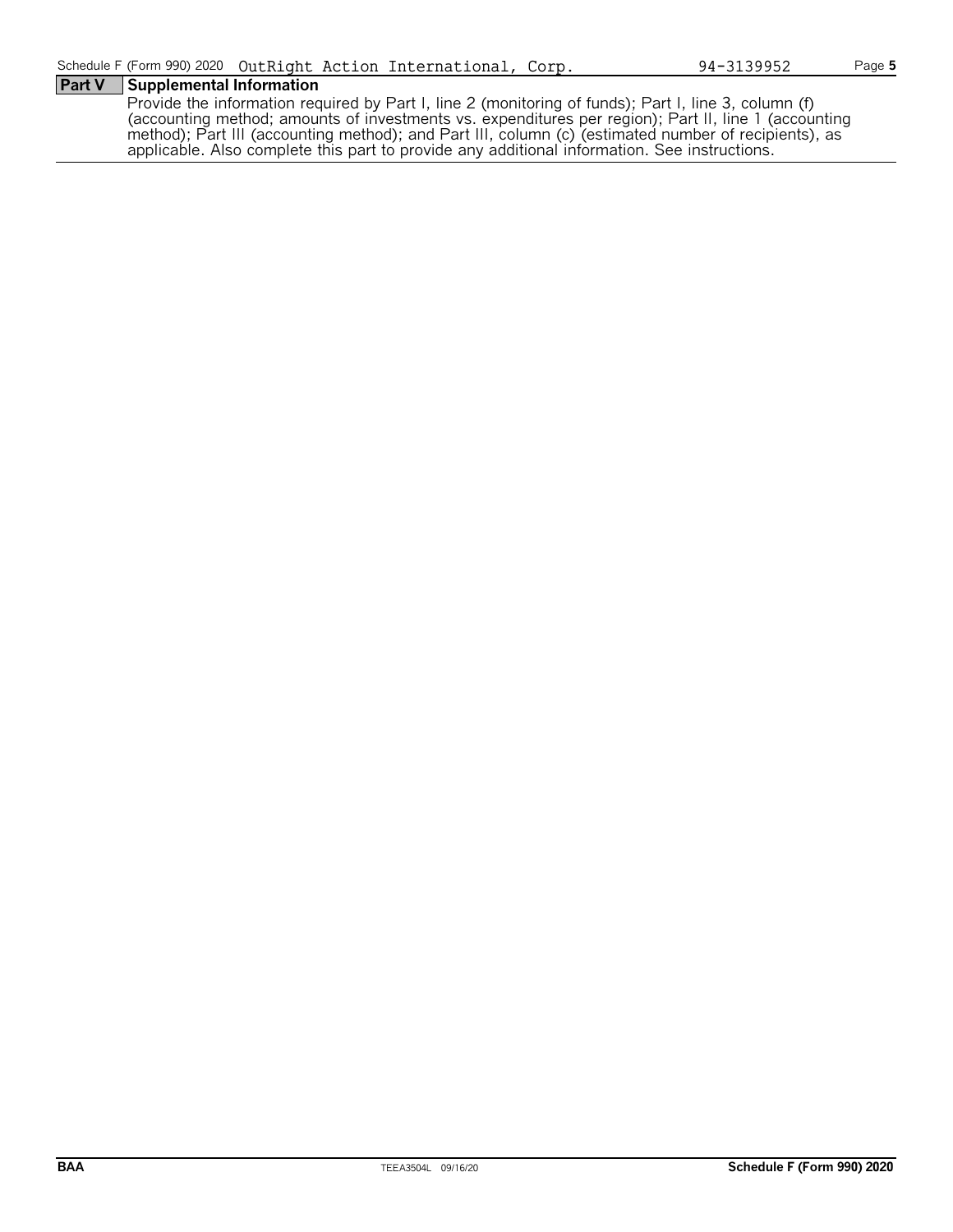# **Continuation Sheet for Schedule F (Form 990)**

**Extrach to Form 990 to list additional information for**<br>
Schedule F (Form 990) Part I, line 3; Part II, line 1; or Part III.<br>
► See instructions for Schedule F (Form 990).<br>
Continuation Page 1 of

Continuation Page  $1$  of 3

| Name of the organization             |                                           |                                                                                       |                                                                                                                                                            | <b>Employer identification number</b>                                                                              |                                                                      |
|--------------------------------------|-------------------------------------------|---------------------------------------------------------------------------------------|------------------------------------------------------------------------------------------------------------------------------------------------------------|--------------------------------------------------------------------------------------------------------------------|----------------------------------------------------------------------|
| OutRight Action International, Corp. |                                           |                                                                                       |                                                                                                                                                            | 94-3139952                                                                                                         |                                                                      |
| Part I                               |                                           |                                                                                       | Continuation of Activities per Region. (Schedule F (Form 990), Part I, line 3)                                                                             |                                                                                                                    |                                                                      |
| (a) Region                           | (b) Number of<br>offices in the<br>region | (c) Number of<br>employees, agents<br>and independent<br>contractors in<br>the region | (d) Activities conducted in<br>region (by type) (such as,<br>fundraising, program<br>services, investments, grants to<br>recipients located in the region) | (e) If activity listed in<br>(d) is a program<br>service, describe<br>specific type of<br>service(s) in the region | (f) Total<br>expenditures<br>for and<br>investments<br>in the region |
| Georgia                              |                                           |                                                                                       | Grantmaking                                                                                                                                                |                                                                                                                    | 11,210.                                                              |
| Ghana                                |                                           |                                                                                       | Grantmaking                                                                                                                                                |                                                                                                                    | 10,500.                                                              |
| Guatemala                            |                                           |                                                                                       | Grantmaking                                                                                                                                                |                                                                                                                    | 7,588.                                                               |
| Guyana                               |                                           |                                                                                       | Grantmaking                                                                                                                                                |                                                                                                                    | 20,980.                                                              |
| Haiti                                |                                           |                                                                                       | Grantmaking                                                                                                                                                |                                                                                                                    | 9,500.                                                               |
| Honduras                             |                                           |                                                                                       | Grantmaking                                                                                                                                                |                                                                                                                    | 31,897.                                                              |
| Hungary                              |                                           |                                                                                       | Grantmaking                                                                                                                                                |                                                                                                                    | 10,000.                                                              |
| India                                |                                           |                                                                                       | Grantmaking                                                                                                                                                |                                                                                                                    | 20,000.                                                              |
| Indonesia                            |                                           |                                                                                       | Grantmaking                                                                                                                                                |                                                                                                                    | 77,983.                                                              |
| Iraq                                 |                                           |                                                                                       | Grantmaking                                                                                                                                                |                                                                                                                    | 16,200.                                                              |
| Jamaica                              |                                           |                                                                                       | Grantmaking                                                                                                                                                |                                                                                                                    | 10,800.                                                              |
| Jordan                               |                                           |                                                                                       | Grantmaking                                                                                                                                                |                                                                                                                    | 2,500.                                                               |
| Kenya                                |                                           |                                                                                       | Grantmaking                                                                                                                                                |                                                                                                                    | 116,830.                                                             |
| Kiribati                             |                                           |                                                                                       | Grantmaking                                                                                                                                                |                                                                                                                    | 7,185.                                                               |
| Latvia                               |                                           |                                                                                       | Grantmaking                                                                                                                                                |                                                                                                                    | 30,956.                                                              |
| Lebanon                              |                                           |                                                                                       | Grantmaking                                                                                                                                                |                                                                                                                    | 85,859.                                                              |
| Liberia                              |                                           |                                                                                       | Grantmaking                                                                                                                                                |                                                                                                                    | 10,650.                                                              |
| Malawi                               |                                           |                                                                                       | Grantmaking                                                                                                                                                |                                                                                                                    | 10,900.                                                              |
| Mauritania                           |                                           |                                                                                       | Grantmaking                                                                                                                                                |                                                                                                                    | 10,000.                                                              |
| Mauritius                            |                                           |                                                                                       | Grantmaking                                                                                                                                                |                                                                                                                    | 480.                                                                 |
| Mexico                               |                                           |                                                                                       | Grantmaking                                                                                                                                                |                                                                                                                    | 40,000.                                                              |
| Morocco                              |                                           |                                                                                       | Grantmaking                                                                                                                                                |                                                                                                                    | 12,250.                                                              |
| Myanmar                              |                                           |                                                                                       | Grantmaking                                                                                                                                                |                                                                                                                    | 64,498.                                                              |
| Totals                               | 0                                         | $\pmb{0}$                                                                             |                                                                                                                                                            |                                                                                                                    | 618,766.                                                             |

**Schedule F Cont (Form 990) 2020**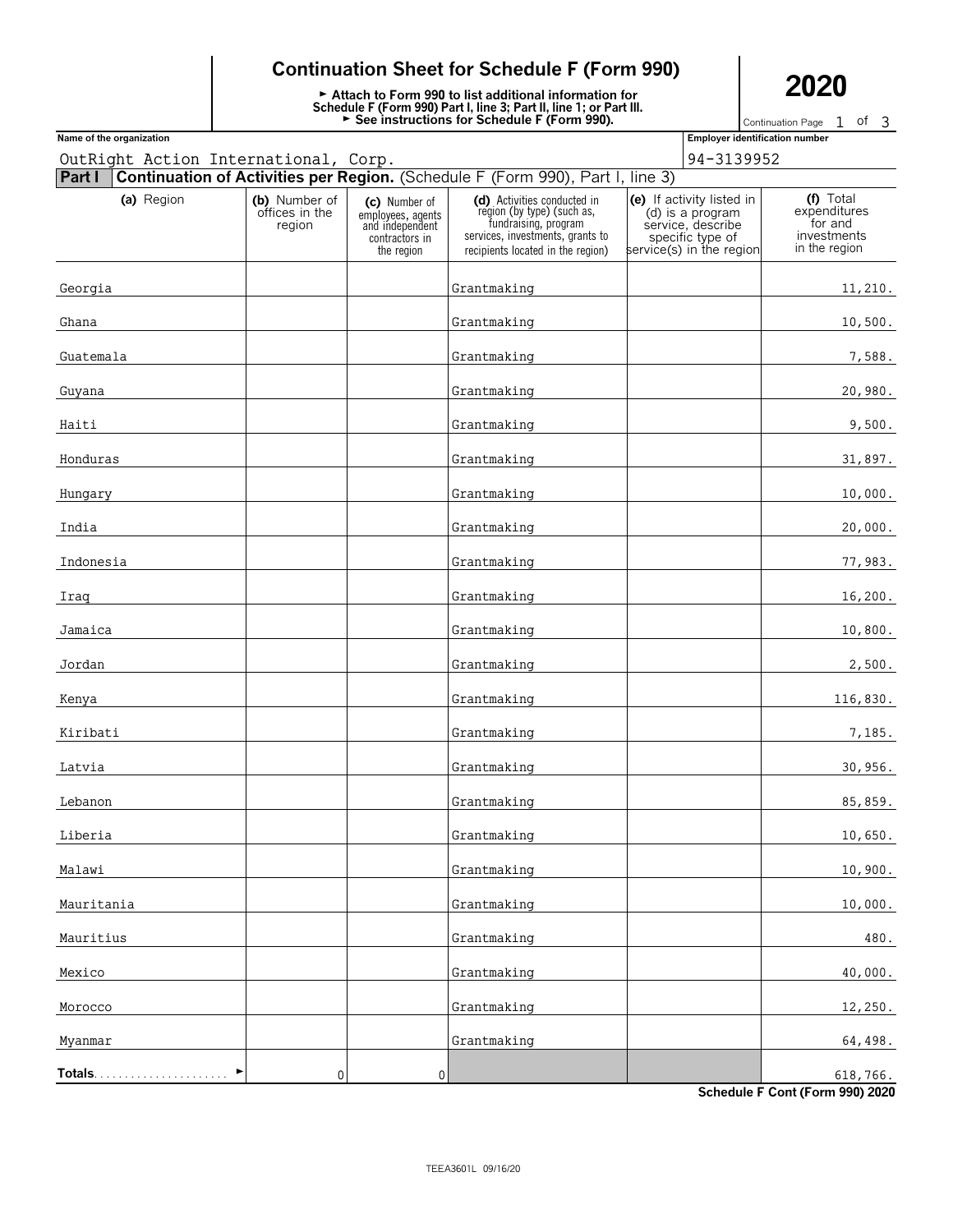# **Continuation Sheet for Schedule F (Form 990)**

**Extrach to Form 990 to list additional information for**<br>
Schedule F (Form 990) Part I, line 3; Part II, line 1; or Part III.<br>
► See instructions for Schedule F (Form 990).<br>
Continuation Page 2 of

Continuation Page 2 of 3

| Name of the organization             |                                           |                                                                                       |                                                                                                                                                            | <b>Employer identification number</b>                                                                              |                                                                      |
|--------------------------------------|-------------------------------------------|---------------------------------------------------------------------------------------|------------------------------------------------------------------------------------------------------------------------------------------------------------|--------------------------------------------------------------------------------------------------------------------|----------------------------------------------------------------------|
| OutRight Action International, Corp. |                                           |                                                                                       |                                                                                                                                                            | 94-3139952                                                                                                         |                                                                      |
| Part I                               |                                           |                                                                                       | Continuation of Activities per Region. (Schedule F (Form 990), Part I, line 3)                                                                             |                                                                                                                    |                                                                      |
| (a) Region                           | (b) Number of<br>offices in the<br>region | (c) Number of<br>employees, agents<br>and independent<br>contractors in<br>the region | (d) Activities conducted in<br>region (by type) (such as,<br>fundraising, program<br>services, investments, grants to<br>recipients located in the region) | (e) If activity listed in<br>(d) is a program<br>service, describe<br>specific type of<br>service(s) in the region | (f) Total<br>expenditures<br>for and<br>investments<br>in the region |
| Namibia                              |                                           |                                                                                       | Grantmaking                                                                                                                                                |                                                                                                                    | 8,975.                                                               |
| Nepal                                |                                           |                                                                                       | Grantmaking                                                                                                                                                |                                                                                                                    | 15,913.                                                              |
| Netherlands                          |                                           |                                                                                       | Grantmaking                                                                                                                                                |                                                                                                                    | 2,999.                                                               |
| New Zealand                          |                                           |                                                                                       | Grantmaking                                                                                                                                                |                                                                                                                    | 5,000.                                                               |
| Nicaragua                            |                                           |                                                                                       | Grantmaking                                                                                                                                                |                                                                                                                    | 9,675.                                                               |
| Nigeria                              |                                           |                                                                                       | Grantmaking                                                                                                                                                |                                                                                                                    | 80,225.                                                              |
| North Macedonia                      |                                           |                                                                                       | Grantmaking                                                                                                                                                |                                                                                                                    | 8,250.                                                               |
| Panama                               |                                           |                                                                                       | Grantmaking                                                                                                                                                |                                                                                                                    | 9,500.                                                               |
| Philippines                          |                                           |                                                                                       | Grantmaking                                                                                                                                                |                                                                                                                    | 36,245.                                                              |
| Republic of Congo                    |                                           |                                                                                       | Grantmaking                                                                                                                                                |                                                                                                                    | 6,500.                                                               |
| Russia                               |                                           |                                                                                       | Grantmaking                                                                                                                                                |                                                                                                                    | 106,127.                                                             |
| Senegal                              |                                           |                                                                                       | Grantmaking                                                                                                                                                |                                                                                                                    | 10,000.                                                              |
| Serbia                               |                                           |                                                                                       | Grantmaking                                                                                                                                                |                                                                                                                    | 6,750.                                                               |
| Singapore                            |                                           |                                                                                       | Grantmaking                                                                                                                                                |                                                                                                                    | 10,000.                                                              |
| South Africa                         |                                           |                                                                                       | Grantmaking                                                                                                                                                |                                                                                                                    | 114,811.                                                             |
| Spain                                |                                           |                                                                                       | Grantmaking                                                                                                                                                |                                                                                                                    | 20,000.                                                              |
| Sri Lanka                            |                                           |                                                                                       | Grantmaking                                                                                                                                                |                                                                                                                    | 53, 328.                                                             |
| Taiwan                               |                                           |                                                                                       | Grantmaking                                                                                                                                                |                                                                                                                    | 7,900.                                                               |
| Tajikistan                           |                                           |                                                                                       | Grantmaking                                                                                                                                                |                                                                                                                    | 14,500.                                                              |
| Thailand                             |                                           |                                                                                       | Grantmaking                                                                                                                                                |                                                                                                                    | 30, 300.                                                             |
| Trinidad                             |                                           |                                                                                       | Grantmaking                                                                                                                                                |                                                                                                                    | 12,000.                                                              |
| Turkey                               |                                           |                                                                                       | Grantmaking                                                                                                                                                |                                                                                                                    | 8,722.                                                               |
| Uganda                               |                                           |                                                                                       | Grantmaking                                                                                                                                                |                                                                                                                    | 52,221.                                                              |
|                                      | $\pmb{0}$                                 | $\mathbf 0$                                                                           |                                                                                                                                                            |                                                                                                                    | 629,941.                                                             |

**Schedule F Cont (Form 990) 2020**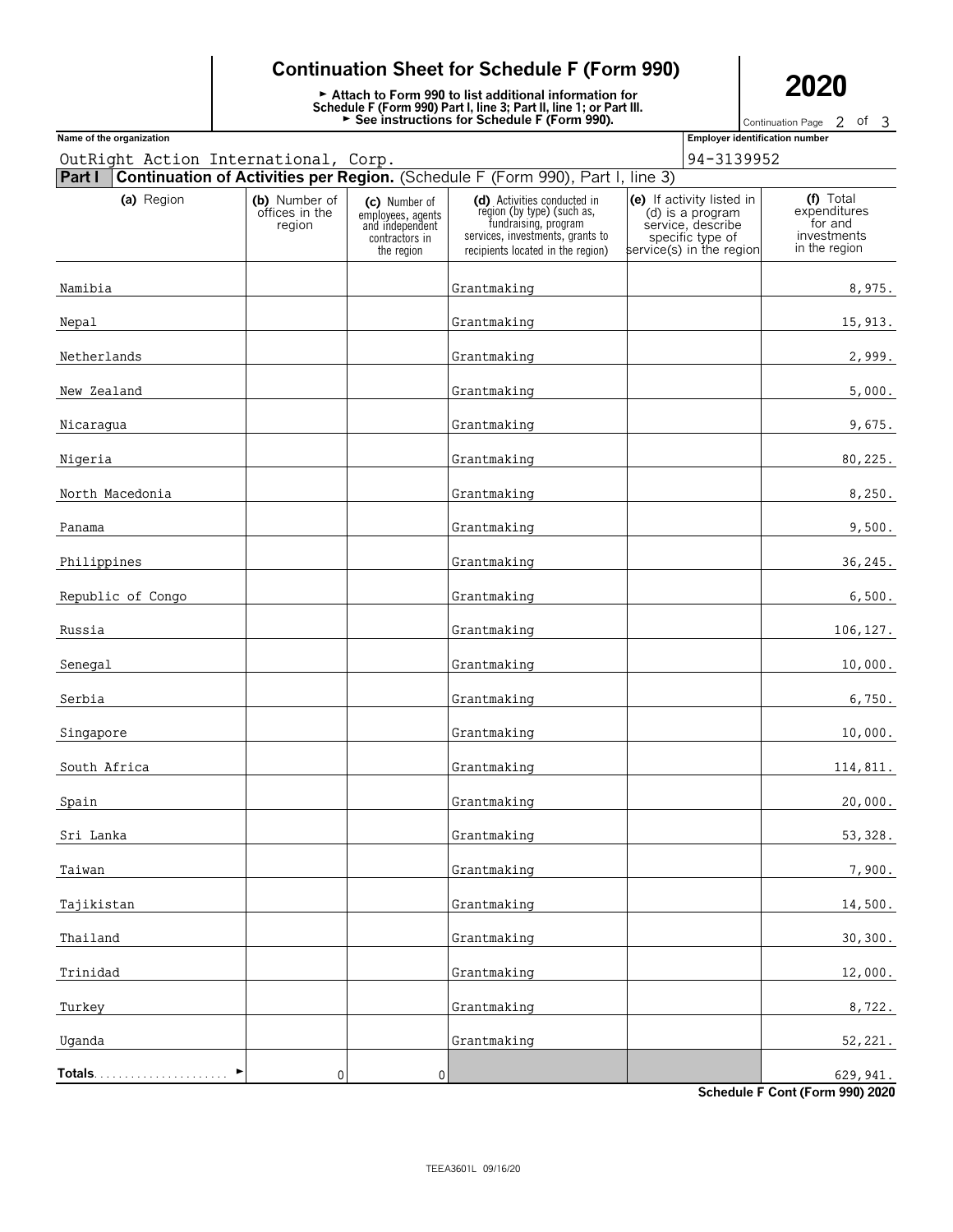# **Continuation Sheet for Schedule F (Form 990)**

**Extrach to Form 990 to list additional information for**<br>
Schedule F (Form 990) Part I, line 3; Part II, line 1; or Part III.<br>
► See instructions for Schedule F (Form 990).<br>
Continuation Page 3 of

Continuation Page 3 of 3

| Name of the organization             |                                           |                                                                                       |                                                                                                                                                            | <b>Employer identification number</b>                                                                              |                                                                      |
|--------------------------------------|-------------------------------------------|---------------------------------------------------------------------------------------|------------------------------------------------------------------------------------------------------------------------------------------------------------|--------------------------------------------------------------------------------------------------------------------|----------------------------------------------------------------------|
| OutRight Action International, Corp. |                                           |                                                                                       |                                                                                                                                                            | 94-3139952                                                                                                         |                                                                      |
| Part I                               |                                           |                                                                                       | Continuation of Activities per Region. (Schedule F (Form 990), Part I, line 3)                                                                             |                                                                                                                    |                                                                      |
| (a) Region                           | (b) Number of<br>offices in the<br>region | (c) Number of<br>employees, agents<br>and independent<br>contractors in<br>the region | (d) Activities conducted in<br>region (by type) (such as,<br>fundraising, program<br>services, investments, grants to<br>recipients located in the region) | (e) If activity listed in<br>(d) is a program<br>service, describe<br>specific type of<br>service(s) in the region | (f) Total<br>expenditures<br>for and<br>investments<br>in the region |
| United Kingdom                       |                                           |                                                                                       | Grantmaking                                                                                                                                                |                                                                                                                    | 54,469.                                                              |
| Venezuela                            |                                           |                                                                                       | Grantmaking                                                                                                                                                |                                                                                                                    | 9,335.                                                               |
| Vietnam                              |                                           |                                                                                       | Grantmaking                                                                                                                                                |                                                                                                                    | 10,000.                                                              |
| Virgin Islands                       |                                           |                                                                                       | Grantmaking                                                                                                                                                |                                                                                                                    | 480.                                                                 |
| Zambia                               |                                           |                                                                                       | Grantmaking                                                                                                                                                |                                                                                                                    | 9,772.                                                               |
|                                      |                                           |                                                                                       |                                                                                                                                                            |                                                                                                                    |                                                                      |
|                                      |                                           |                                                                                       |                                                                                                                                                            |                                                                                                                    |                                                                      |
|                                      |                                           |                                                                                       |                                                                                                                                                            |                                                                                                                    |                                                                      |
|                                      |                                           |                                                                                       |                                                                                                                                                            |                                                                                                                    |                                                                      |
|                                      |                                           |                                                                                       |                                                                                                                                                            |                                                                                                                    |                                                                      |
|                                      |                                           |                                                                                       |                                                                                                                                                            |                                                                                                                    |                                                                      |
|                                      |                                           |                                                                                       |                                                                                                                                                            |                                                                                                                    |                                                                      |
|                                      |                                           |                                                                                       |                                                                                                                                                            |                                                                                                                    |                                                                      |
|                                      |                                           |                                                                                       |                                                                                                                                                            |                                                                                                                    |                                                                      |
|                                      |                                           |                                                                                       |                                                                                                                                                            |                                                                                                                    |                                                                      |
|                                      |                                           |                                                                                       |                                                                                                                                                            |                                                                                                                    |                                                                      |
|                                      |                                           |                                                                                       |                                                                                                                                                            |                                                                                                                    |                                                                      |
|                                      |                                           |                                                                                       |                                                                                                                                                            |                                                                                                                    |                                                                      |
|                                      |                                           |                                                                                       |                                                                                                                                                            |                                                                                                                    |                                                                      |
|                                      |                                           |                                                                                       |                                                                                                                                                            |                                                                                                                    |                                                                      |
|                                      |                                           |                                                                                       |                                                                                                                                                            |                                                                                                                    |                                                                      |
|                                      |                                           |                                                                                       |                                                                                                                                                            |                                                                                                                    |                                                                      |
|                                      |                                           |                                                                                       |                                                                                                                                                            |                                                                                                                    |                                                                      |
| Totals                               | $\overline{0}$                            | $\mathsf{0}$                                                                          |                                                                                                                                                            |                                                                                                                    | 84,056.                                                              |

**Schedule F Cont (Form 990) 2020**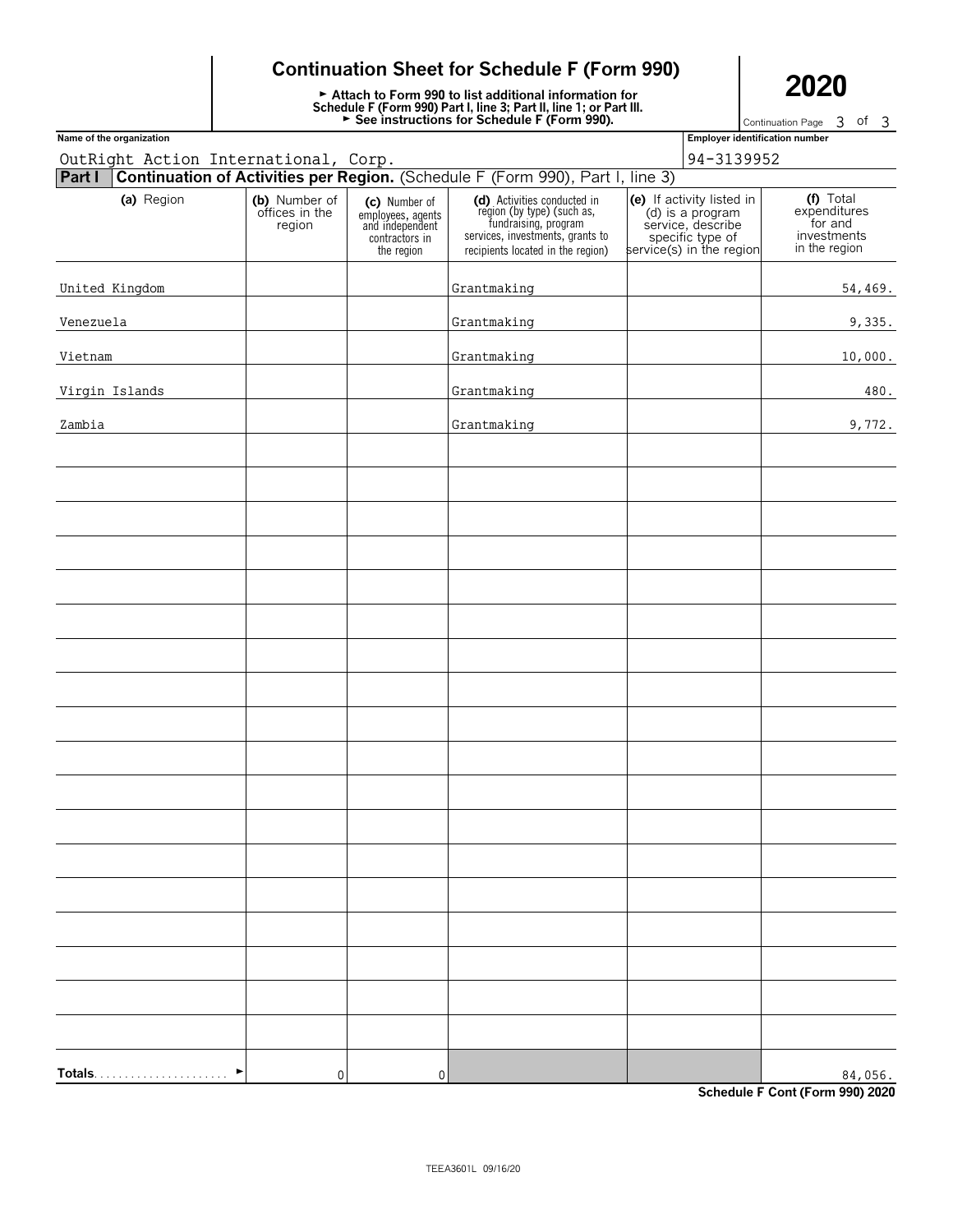Continuation Page 1 of 4

| <b>Part II   Continuation of Grants and Other Assistance to Organizations or Entities Outside the United States.</b> (Schedule F (Form 990), Part II, line 1) |                                                    |               |                         |                             |                                       |                                         |                                              |                                                                   |
|---------------------------------------------------------------------------------------------------------------------------------------------------------------|----------------------------------------------------|---------------|-------------------------|-----------------------------|---------------------------------------|-----------------------------------------|----------------------------------------------|-------------------------------------------------------------------|
| $\mathbf{1}$<br>(a) Name of organization                                                                                                                      | (b) IRS code<br>section and EIN<br>(if applicable) | (c) Region    | (d) Purpose<br>of grant | (e) Amount of<br>cash grant | (f) Manner of<br>cash<br>disbursement | (g) Amount<br>of non-cash<br>assistance | (h) Description<br>of non-cash<br>assistance | (i) Method of<br>valuation<br>(book, FMV,<br>appraisal,<br>other) |
|                                                                                                                                                               |                                                    |               | COVID-19                |                             |                                       |                                         |                                              |                                                                   |
|                                                                                                                                                               |                                                    | Chile         | Relief                  | 7,500. EFT                  |                                       |                                         |                                              | <b>FMV</b>                                                        |
|                                                                                                                                                               |                                                    |               | COVID-19                |                             |                                       |                                         |                                              |                                                                   |
|                                                                                                                                                               |                                                    | China         | Relief                  | 9,909. EFT                  |                                       |                                         |                                              | <b>FMV</b>                                                        |
|                                                                                                                                                               |                                                    |               | COVID-19                |                             |                                       |                                         |                                              |                                                                   |
|                                                                                                                                                               |                                                    | Colombia      | Relief                  | 29,841. EFT                 |                                       |                                         |                                              | <b>FMV</b>                                                        |
|                                                                                                                                                               |                                                    |               | Protecting              |                             |                                       |                                         |                                              |                                                                   |
|                                                                                                                                                               |                                                    | Equat. Guinea | LGBT                    | 7,500. EFT                  |                                       |                                         |                                              | <b>FMV</b>                                                        |
|                                                                                                                                                               |                                                    |               | COVID-19                |                             |                                       |                                         |                                              |                                                                   |
|                                                                                                                                                               |                                                    | Georgia       | Relief                  | 11,210. EFT                 |                                       |                                         |                                              | <b>FMV</b>                                                        |
|                                                                                                                                                               |                                                    |               | COVID-19                |                             |                                       |                                         |                                              |                                                                   |
|                                                                                                                                                               |                                                    | Ghana         | Relief                  | 10,000. EFT                 |                                       |                                         |                                              | FMV                                                               |
|                                                                                                                                                               |                                                    |               | Protecting              |                             |                                       |                                         |                                              |                                                                   |
|                                                                                                                                                               |                                                    | Ghana         | $_{\rm LGBT}$           | 500. EFT                    |                                       |                                         |                                              | FMV                                                               |
|                                                                                                                                                               |                                                    |               | COVID-19                |                             |                                       |                                         |                                              |                                                                   |
|                                                                                                                                                               |                                                    | Guatemala     | Relief                  | 7,588. EFT                  |                                       |                                         |                                              | <b>FMV</b>                                                        |
|                                                                                                                                                               |                                                    |               | COVID-19                |                             |                                       |                                         |                                              |                                                                   |
|                                                                                                                                                               |                                                    | Guyana        | Relief                  | 19,880. EFT                 |                                       |                                         |                                              | FMV                                                               |
|                                                                                                                                                               |                                                    |               | Protecting              |                             |                                       |                                         |                                              |                                                                   |
|                                                                                                                                                               |                                                    | Guyana        | LGBT                    | 1,100. EFT                  |                                       |                                         |                                              | FMV                                                               |
|                                                                                                                                                               |                                                    |               | COVID-19                |                             |                                       |                                         |                                              |                                                                   |
|                                                                                                                                                               |                                                    | Haiti         | Relief                  | 9,500. EFT                  |                                       |                                         |                                              | FMV                                                               |
|                                                                                                                                                               |                                                    |               | COVID-19                |                             |                                       |                                         |                                              |                                                                   |
|                                                                                                                                                               |                                                    | Honduras      | Relief                  | 31,897. EFT                 |                                       |                                         |                                              | FMV                                                               |
|                                                                                                                                                               |                                                    |               | COVID-19                |                             |                                       |                                         |                                              |                                                                   |
|                                                                                                                                                               |                                                    | Hungary       | Relief                  | 10,000. EFT                 |                                       |                                         |                                              | <b>FMV</b>                                                        |
|                                                                                                                                                               |                                                    |               | COVID-19                |                             |                                       |                                         |                                              |                                                                   |
|                                                                                                                                                               |                                                    | India         | Relief                  | 10,000. EFT                 |                                       |                                         |                                              | <b>FMV</b>                                                        |
|                                                                                                                                                               |                                                    |               | Protecting              |                             |                                       |                                         |                                              |                                                                   |
|                                                                                                                                                               |                                                    | India         | $_{\rm LGBT}$           | 10,000. EFT                 |                                       |                                         |                                              | <b>FMV</b>                                                        |
|                                                                                                                                                               |                                                    |               | COVID-19                |                             |                                       |                                         |                                              |                                                                   |
|                                                                                                                                                               |                                                    | Indonesia     | Relief                  | 34,650. EFT                 |                                       |                                         |                                              | <b>FMV</b>                                                        |
|                                                                                                                                                               |                                                    |               | Security                |                             |                                       |                                         |                                              |                                                                   |
|                                                                                                                                                               |                                                    | Indonesia     | Grant                   | 43,333. EFT                 |                                       |                                         |                                              | <b>FMV</b>                                                        |
|                                                                                                                                                               |                                                    |               | Protecting              |                             |                                       |                                         |                                              |                                                                   |
|                                                                                                                                                               |                                                    | Iraq          | LGBT                    | 7,512. EFT                  |                                       |                                         |                                              | <b>FMV</b>                                                        |
|                                                                                                                                                               |                                                    |               | Security                |                             |                                       |                                         |                                              |                                                                   |
|                                                                                                                                                               |                                                    | Iraq          | Grant                   | 8,688. EFT                  |                                       |                                         |                                              | <b>FMV</b>                                                        |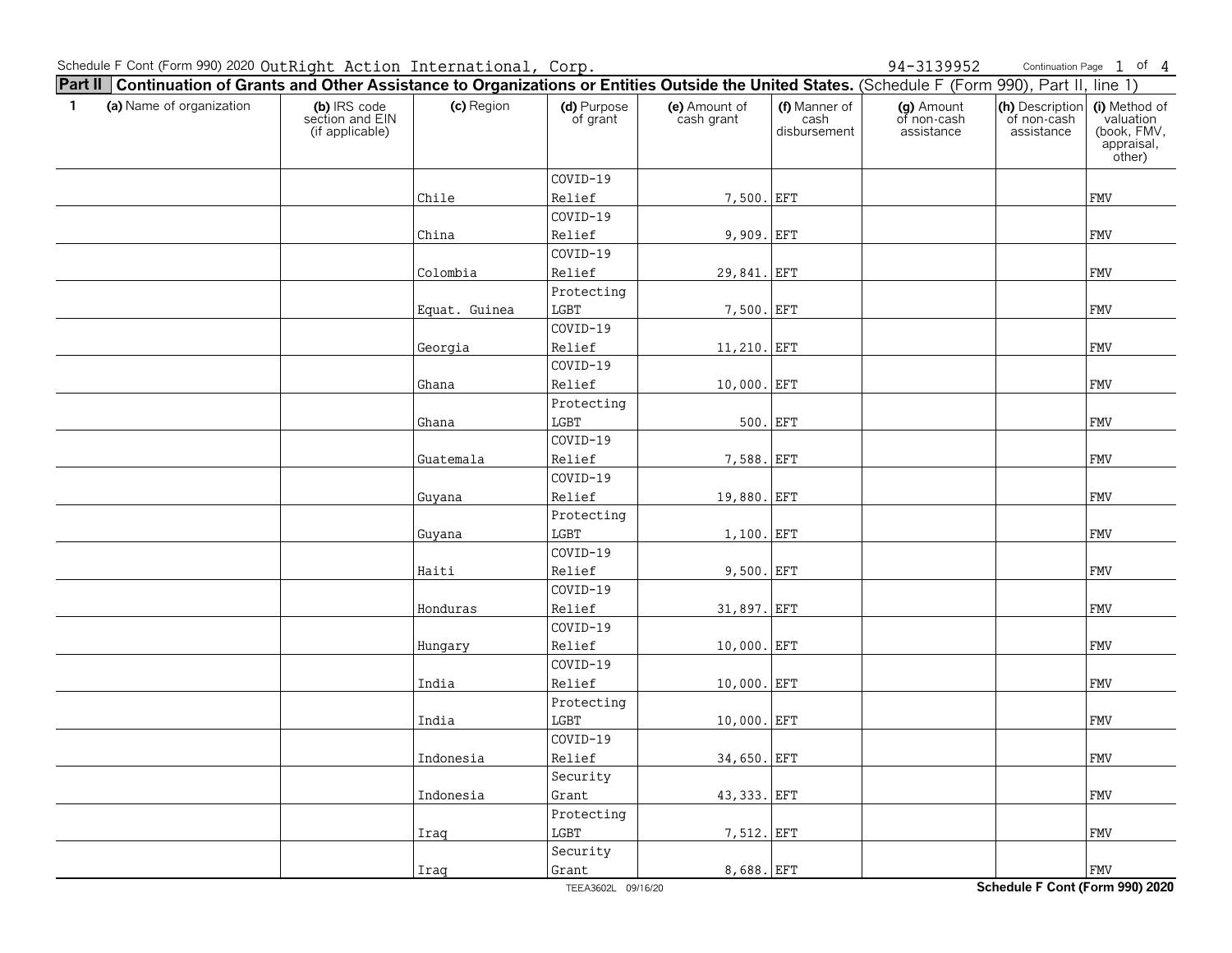Continuation Page 2 of 4

| <b>Part II   Continuation of Grants and Other Assistance to Organizations or Entities Outside the United States.</b> (Schedule F (Form 990), Part II, line 1) |                                                    |            |                         |                             |                                       |                                         |                                              |                                                                   |
|---------------------------------------------------------------------------------------------------------------------------------------------------------------|----------------------------------------------------|------------|-------------------------|-----------------------------|---------------------------------------|-----------------------------------------|----------------------------------------------|-------------------------------------------------------------------|
| (a) Name of organization<br>$\mathbf{1}$                                                                                                                      | (b) IRS code<br>section and EIN<br>(if applicable) | (c) Region | (d) Purpose<br>of grant | (e) Amount of<br>cash grant | (f) Manner of<br>cash<br>disbursement | (g) Amount<br>of non-cash<br>assistance | (h) Description<br>of non-cash<br>assistance | (i) Method of<br>valuation<br>(book, FMV,<br>appraisal,<br>other) |
|                                                                                                                                                               |                                                    |            | Protecting              |                             |                                       |                                         |                                              |                                                                   |
|                                                                                                                                                               |                                                    | Jamaica    | LGBT                    | 10,800. EFT                 |                                       |                                         |                                              | <b>FMV</b>                                                        |
|                                                                                                                                                               |                                                    |            | COVID-19                |                             |                                       |                                         |                                              |                                                                   |
|                                                                                                                                                               |                                                    | Jordan     | Relief                  | 2,500. EFT                  |                                       |                                         |                                              | <b>FMV</b>                                                        |
|                                                                                                                                                               |                                                    |            | COVID-19                |                             |                                       |                                         |                                              |                                                                   |
|                                                                                                                                                               |                                                    | Kenya      | Relief                  | 59,135. EFT                 |                                       |                                         |                                              | <b>FMV</b>                                                        |
|                                                                                                                                                               |                                                    |            | Protecting              |                             |                                       |                                         |                                              |                                                                   |
|                                                                                                                                                               |                                                    | Kenya      | LGBT                    | 57,695. EFT                 |                                       |                                         |                                              | FMV                                                               |
|                                                                                                                                                               |                                                    |            | COVID-19                |                             |                                       |                                         |                                              |                                                                   |
|                                                                                                                                                               |                                                    | Kiribati   | Relief                  | 7,185. EFT                  |                                       |                                         |                                              | <b>FMV</b>                                                        |
|                                                                                                                                                               |                                                    |            | COVID-19                |                             |                                       |                                         |                                              |                                                                   |
|                                                                                                                                                               |                                                    | Latvia     | Relief                  | 4,800. EFT                  |                                       |                                         |                                              | FMV                                                               |
|                                                                                                                                                               |                                                    |            | Protecting              |                             |                                       |                                         |                                              |                                                                   |
|                                                                                                                                                               |                                                    | Latvia     | $_{\rm LGBT}$           | 26,156. EFT                 |                                       |                                         |                                              | FMV                                                               |
|                                                                                                                                                               |                                                    |            | COVID-19                |                             |                                       |                                         |                                              |                                                                   |
|                                                                                                                                                               |                                                    | Lebanon    | Relief                  | 58,338. EFT                 |                                       |                                         |                                              | <b>FMV</b>                                                        |
|                                                                                                                                                               |                                                    |            | Protecting              |                             |                                       |                                         |                                              |                                                                   |
|                                                                                                                                                               |                                                    | Lebanon    | $_{\rm LGBT}$           | 27,521. EFT                 |                                       |                                         |                                              | FMV                                                               |
|                                                                                                                                                               |                                                    |            | COVID-19                |                             |                                       |                                         |                                              |                                                                   |
|                                                                                                                                                               |                                                    | Liberia    | Relief                  | 10,650. EFT                 |                                       |                                         |                                              | <b>FMV</b>                                                        |
|                                                                                                                                                               |                                                    |            | COVID-19                |                             |                                       |                                         |                                              |                                                                   |
|                                                                                                                                                               |                                                    | Malawi     | Relief                  | 10,900. EFT                 |                                       |                                         |                                              | FMV                                                               |
|                                                                                                                                                               |                                                    |            | COVID-19                |                             |                                       |                                         |                                              |                                                                   |
|                                                                                                                                                               |                                                    | Mauritania | Relief                  | 10,000. EFT                 |                                       |                                         |                                              | FMV                                                               |
|                                                                                                                                                               |                                                    |            | Protecting              |                             |                                       |                                         |                                              |                                                                   |
|                                                                                                                                                               |                                                    | Mauritius  | LGBT                    |                             | 480. EFT                              |                                         |                                              | <b>FMV</b>                                                        |
|                                                                                                                                                               |                                                    |            | COVID-19                |                             |                                       |                                         |                                              |                                                                   |
|                                                                                                                                                               |                                                    | Mexico     | Relief                  | 40,000. EFT                 |                                       |                                         |                                              | <b>FMV</b>                                                        |
|                                                                                                                                                               |                                                    |            | COVID-19                |                             |                                       |                                         |                                              |                                                                   |
|                                                                                                                                                               |                                                    | Morocco    | Relief                  | 12,250. EFT                 |                                       |                                         |                                              | <b>FMV</b>                                                        |
|                                                                                                                                                               |                                                    |            | COVID-19                |                             |                                       |                                         |                                              |                                                                   |
|                                                                                                                                                               |                                                    | Myanmar    | Relief                  | 41,120. EFT                 |                                       |                                         |                                              | <b>FMV</b>                                                        |
|                                                                                                                                                               |                                                    |            | Protecting              |                             |                                       |                                         |                                              |                                                                   |
|                                                                                                                                                               |                                                    | Myanmar    | LGBT                    | 23,378. EFT                 |                                       |                                         |                                              | <b>FMV</b>                                                        |
|                                                                                                                                                               |                                                    |            | COVID-19                |                             |                                       |                                         |                                              |                                                                   |
|                                                                                                                                                               |                                                    | Namibia    | Relief                  | 8,975. EFT                  |                                       |                                         |                                              | <b>FMV</b>                                                        |
|                                                                                                                                                               |                                                    |            | COVID-19                |                             |                                       |                                         |                                              |                                                                   |
|                                                                                                                                                               |                                                    | Nepal      | Relief                  | 15,913. EFT                 |                                       |                                         |                                              | <b>FMV</b>                                                        |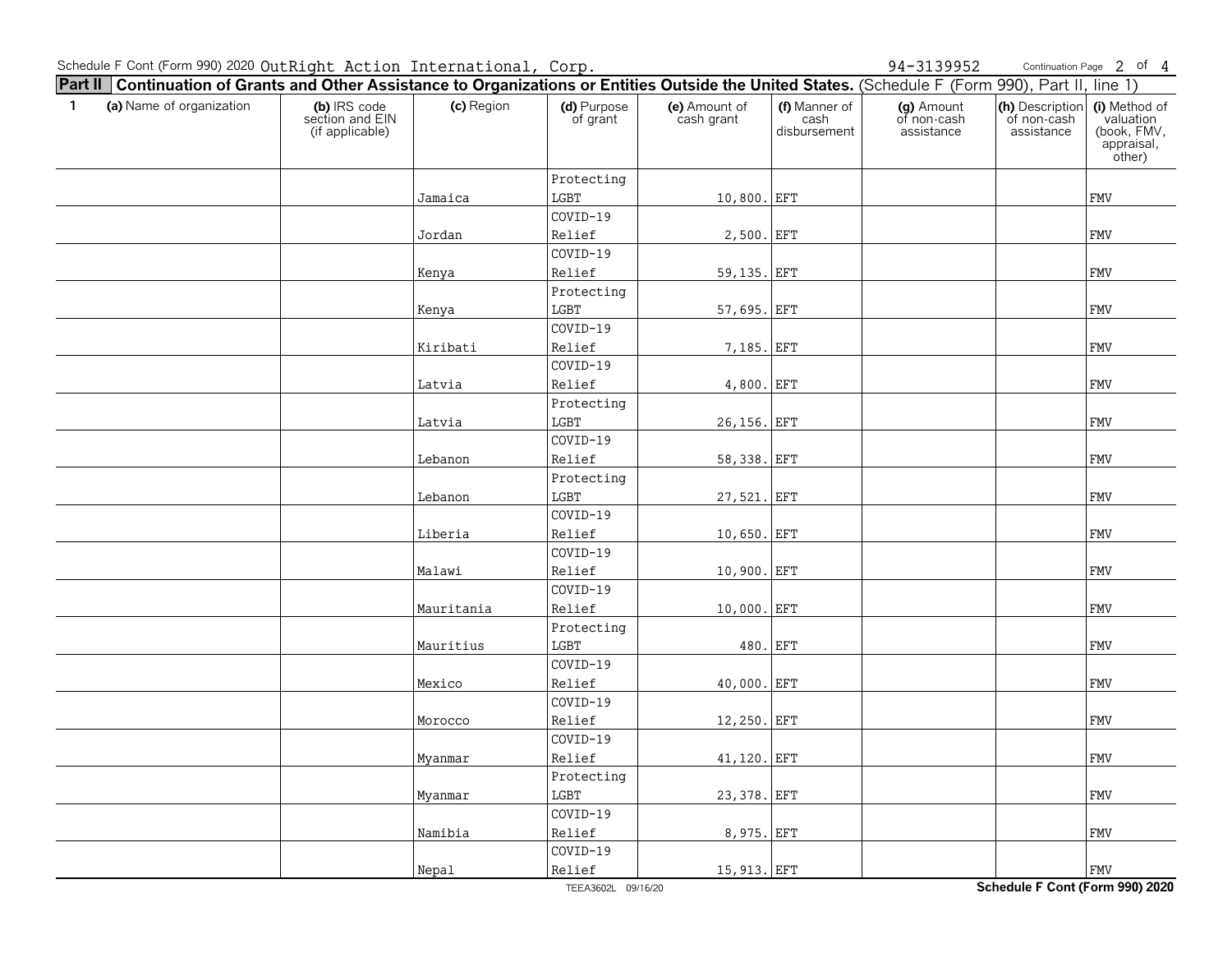Continuation Page 3 of 4

| <b>Part II   Continuation of Grants and Other Assistance to Organizations or Entities Outside the United States.</b> (Schedule F (Form 990), Part II, line 1) |                                                    |                 |                         |                             |                                       |                                         |                                              |                                                                   |
|---------------------------------------------------------------------------------------------------------------------------------------------------------------|----------------------------------------------------|-----------------|-------------------------|-----------------------------|---------------------------------------|-----------------------------------------|----------------------------------------------|-------------------------------------------------------------------|
| (a) Name of organization<br>$\mathbf{1}$                                                                                                                      | (b) IRS code<br>section and EIN<br>(if applicable) | (c) Region      | (d) Purpose<br>of grant | (e) Amount of<br>cash grant | (f) Manner of<br>cash<br>disbursement | (g) Amount<br>of non-cash<br>assistance | (h) Description<br>of non-cash<br>assistance | (i) Method of<br>valuation<br>(book, FMV,<br>appraisal,<br>other) |
|                                                                                                                                                               |                                                    |                 | Security                |                             |                                       |                                         |                                              |                                                                   |
|                                                                                                                                                               |                                                    | Netherlands     | Grant                   | 2,999. EFT                  |                                       |                                         |                                              | <b>FMV</b>                                                        |
|                                                                                                                                                               |                                                    |                 | Protecting              |                             |                                       |                                         |                                              |                                                                   |
|                                                                                                                                                               |                                                    | New Zealand     | LGBT                    | $5,000.$ EFT                |                                       |                                         |                                              | <b>FMV</b>                                                        |
|                                                                                                                                                               |                                                    |                 | COVID-19                |                             |                                       |                                         |                                              |                                                                   |
|                                                                                                                                                               |                                                    | Nicaragua       | Relief                  | 9,675. EFT                  |                                       |                                         |                                              | <b>FMV</b>                                                        |
|                                                                                                                                                               |                                                    |                 | COVID-19                |                             |                                       |                                         |                                              |                                                                   |
|                                                                                                                                                               |                                                    | Nigeria         | Relief                  | 27,090. EFT                 |                                       |                                         |                                              | FMV                                                               |
|                                                                                                                                                               |                                                    |                 | Protecting              |                             |                                       |                                         |                                              |                                                                   |
|                                                                                                                                                               |                                                    | Nigeria         | LGBT                    | 53, 135. EFT                |                                       |                                         |                                              | <b>FMV</b>                                                        |
|                                                                                                                                                               |                                                    |                 | COVID-19                |                             |                                       |                                         |                                              |                                                                   |
|                                                                                                                                                               |                                                    | North Macedonia | Relief                  | 8,250. EFT                  |                                       |                                         |                                              | FMV                                                               |
|                                                                                                                                                               |                                                    |                 | COVID-19                |                             |                                       |                                         |                                              |                                                                   |
|                                                                                                                                                               |                                                    | Panama          | Relief                  | 9,500. EFT                  |                                       |                                         |                                              | FMV                                                               |
|                                                                                                                                                               |                                                    |                 | COVID-19                |                             |                                       |                                         |                                              |                                                                   |
|                                                                                                                                                               |                                                    | Philippines     | Relief                  | 28,819. EFT                 |                                       |                                         |                                              | <b>FMV</b>                                                        |
|                                                                                                                                                               |                                                    |                 | Protecting              |                             |                                       |                                         |                                              |                                                                   |
|                                                                                                                                                               |                                                    | Philippines     | $_{\rm LGBT}$           | 7,426. EFT                  |                                       |                                         |                                              | FMV                                                               |
|                                                                                                                                                               |                                                    |                 | COVID-19                |                             |                                       |                                         |                                              |                                                                   |
|                                                                                                                                                               |                                                    | Rep. of Congo   | Relief                  | 6,500. EFT                  |                                       |                                         |                                              | <b>FMV</b>                                                        |
|                                                                                                                                                               |                                                    |                 | COVID-19                |                             |                                       |                                         |                                              |                                                                   |
|                                                                                                                                                               |                                                    | Russia          | Relief                  | 23,881. EFT                 |                                       |                                         |                                              | FMV                                                               |
|                                                                                                                                                               |                                                    |                 | Protecting              |                             |                                       |                                         |                                              |                                                                   |
|                                                                                                                                                               |                                                    | Russia          | $_{\rm LGBT}$           | 82,246. EFT                 |                                       |                                         |                                              | <b>FMV</b>                                                        |
|                                                                                                                                                               |                                                    |                 | COVID-19                |                             |                                       |                                         |                                              |                                                                   |
|                                                                                                                                                               |                                                    | Senegal         | Relief                  | 10,000. EFT                 |                                       |                                         |                                              | <b>FMV</b>                                                        |
|                                                                                                                                                               |                                                    |                 | COVID-19                |                             |                                       |                                         |                                              |                                                                   |
|                                                                                                                                                               |                                                    | Serbia          | Relief                  | 6,750. EFT                  |                                       |                                         |                                              | <b>FMV</b>                                                        |
|                                                                                                                                                               |                                                    |                 | COVID-19                |                             |                                       |                                         |                                              |                                                                   |
|                                                                                                                                                               |                                                    | Singapore       | Relief                  | 10,000. EFT                 |                                       |                                         |                                              | <b>FMV</b>                                                        |
|                                                                                                                                                               |                                                    |                 | COVID-19                |                             |                                       |                                         |                                              |                                                                   |
|                                                                                                                                                               |                                                    | South Africa    | Relief                  | 35,078. EFT                 |                                       |                                         |                                              | <b>FMV</b>                                                        |
|                                                                                                                                                               |                                                    |                 | Protecting              |                             |                                       |                                         |                                              |                                                                   |
|                                                                                                                                                               |                                                    | South Africa    | LGBT                    | 79,733. EFT                 |                                       |                                         |                                              | <b>FMV</b>                                                        |
|                                                                                                                                                               |                                                    |                 | COVID-19                |                             |                                       |                                         |                                              |                                                                   |
|                                                                                                                                                               |                                                    | Spain           | Relief                  | 20,000. EFT                 |                                       |                                         |                                              | <b>FMV</b>                                                        |
|                                                                                                                                                               |                                                    |                 | COVID-19                |                             |                                       |                                         |                                              |                                                                   |
|                                                                                                                                                               |                                                    | Sri Lanka       | Relief                  | 20,700. EFT                 |                                       |                                         |                                              | <b>FMV</b>                                                        |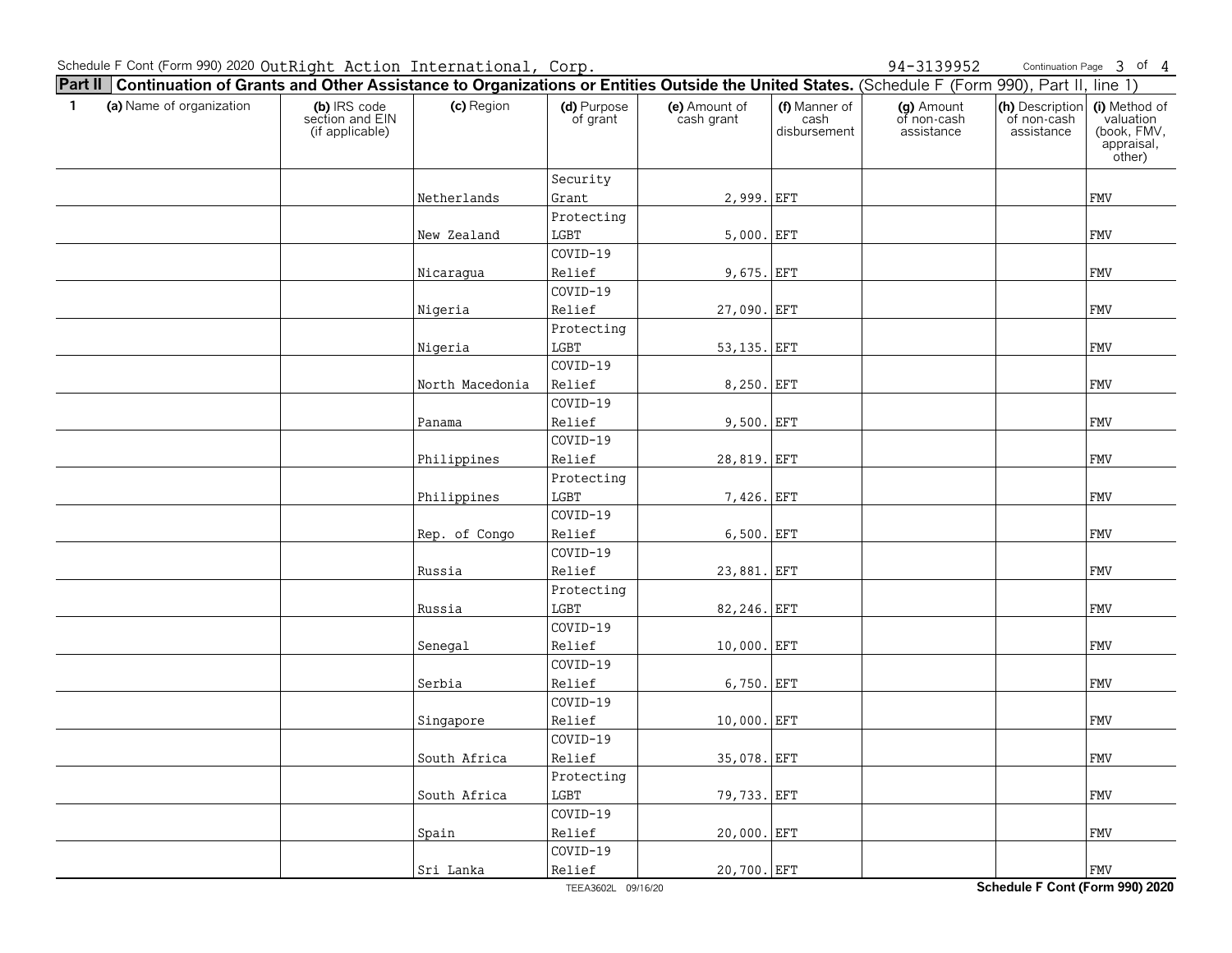Continuation Page 4 of 4

| <b>Part II   Continuation of Grants and Other Assistance to Organizations or Entities Outside the United States.</b> (Schedule F (Form 990), Part II, line 1) |                                                    |                |                         |                             |                                       |                                         |                                              |                                                                   |
|---------------------------------------------------------------------------------------------------------------------------------------------------------------|----------------------------------------------------|----------------|-------------------------|-----------------------------|---------------------------------------|-----------------------------------------|----------------------------------------------|-------------------------------------------------------------------|
| (a) Name of organization<br>$\mathbf{1}$                                                                                                                      | (b) IRS code<br>section and EIN<br>(if applicable) | (c) Region     | (d) Purpose<br>of grant | (e) Amount of<br>cash grant | (f) Manner of<br>cash<br>disbursement | (g) Amount<br>of non-cash<br>assistance | (h) Description<br>of non-cash<br>assistance | (i) Method of<br>valuation<br>(book, FMV,<br>appraisal,<br>other) |
|                                                                                                                                                               |                                                    |                | Protecting              |                             |                                       |                                         |                                              |                                                                   |
|                                                                                                                                                               |                                                    | Sri Lanka      | LGBT                    | 32,628. EFT                 |                                       |                                         |                                              | <b>FMV</b>                                                        |
|                                                                                                                                                               |                                                    |                | COVID-19                |                             |                                       |                                         |                                              |                                                                   |
|                                                                                                                                                               |                                                    | Taiwan         | Relief                  | 7,900. EFT                  |                                       |                                         |                                              | ${\tt FMV}$                                                       |
|                                                                                                                                                               |                                                    |                | COVID-19                |                             |                                       |                                         |                                              |                                                                   |
|                                                                                                                                                               |                                                    | Tajikistan     | Relief                  | 14,500. EFT                 |                                       |                                         |                                              | FMV                                                               |
|                                                                                                                                                               |                                                    |                | COVID-19                |                             |                                       |                                         |                                              |                                                                   |
|                                                                                                                                                               |                                                    | Thailand       | Relief                  | 30,300. EFT                 |                                       |                                         |                                              | FMV                                                               |
|                                                                                                                                                               |                                                    |                | COVID-19                |                             |                                       |                                         |                                              |                                                                   |
|                                                                                                                                                               |                                                    | Trinidad       | Relief                  | 10,000. EFT                 |                                       |                                         |                                              | <b>FMV</b>                                                        |
|                                                                                                                                                               |                                                    |                | Protecting              |                             |                                       |                                         |                                              |                                                                   |
|                                                                                                                                                               |                                                    | Trinidad       | LGBT                    | 2,000. EFT                  |                                       |                                         |                                              | ${\tt FMV}$                                                       |
|                                                                                                                                                               |                                                    |                | COVID-19                |                             |                                       |                                         |                                              |                                                                   |
|                                                                                                                                                               |                                                    | Turkey         | Relief                  | 8,722. EFT                  |                                       |                                         |                                              | ${\tt FMV}$                                                       |
|                                                                                                                                                               |                                                    |                | COVID-19                |                             |                                       |                                         |                                              |                                                                   |
|                                                                                                                                                               |                                                    | Uganda         | Relief                  | 42, 221. EFT                |                                       |                                         |                                              | FMV                                                               |
|                                                                                                                                                               |                                                    |                | Protecting              |                             |                                       |                                         |                                              |                                                                   |
|                                                                                                                                                               |                                                    | Uganda         | LGBT                    | 10,000. EFT                 |                                       |                                         |                                              | <b>FMV</b>                                                        |
|                                                                                                                                                               |                                                    |                | COVID-19                |                             |                                       |                                         |                                              |                                                                   |
|                                                                                                                                                               |                                                    | United Kingdom | Relief                  | 20,000. EFT                 |                                       |                                         |                                              | ${\tt FMV}$                                                       |
|                                                                                                                                                               |                                                    |                | Security                |                             |                                       |                                         |                                              |                                                                   |
|                                                                                                                                                               |                                                    | United Kingdom | Grant                   | 34,469. EFT                 |                                       |                                         |                                              | FMV                                                               |
|                                                                                                                                                               |                                                    |                | COVID-19                |                             |                                       |                                         |                                              |                                                                   |
|                                                                                                                                                               |                                                    | Venezuela      | Relief                  | 9,335. EFT                  |                                       |                                         |                                              | ${\tt FMV}$                                                       |
|                                                                                                                                                               |                                                    |                | COVID-19                |                             |                                       |                                         |                                              |                                                                   |
|                                                                                                                                                               |                                                    | Vietnam        | Relief                  | 10,000. EFT                 |                                       |                                         |                                              | <b>FMV</b>                                                        |
|                                                                                                                                                               |                                                    |                | Protecting              |                             |                                       |                                         |                                              |                                                                   |
|                                                                                                                                                               |                                                    | Virgin Islands | LGBT                    | 480. EFT                    |                                       |                                         |                                              | <b>FMV</b>                                                        |
|                                                                                                                                                               |                                                    |                | COVID-19                |                             |                                       |                                         |                                              |                                                                   |
|                                                                                                                                                               |                                                    | Zambia         | Relief                  | 9,772. EFT                  |                                       |                                         |                                              | ${\tt FMV}$                                                       |
|                                                                                                                                                               |                                                    |                |                         |                             |                                       |                                         |                                              |                                                                   |
|                                                                                                                                                               |                                                    |                |                         |                             |                                       |                                         |                                              |                                                                   |
|                                                                                                                                                               |                                                    |                |                         |                             |                                       |                                         |                                              |                                                                   |
|                                                                                                                                                               |                                                    |                |                         |                             |                                       |                                         |                                              |                                                                   |
|                                                                                                                                                               |                                                    |                |                         |                             |                                       |                                         |                                              |                                                                   |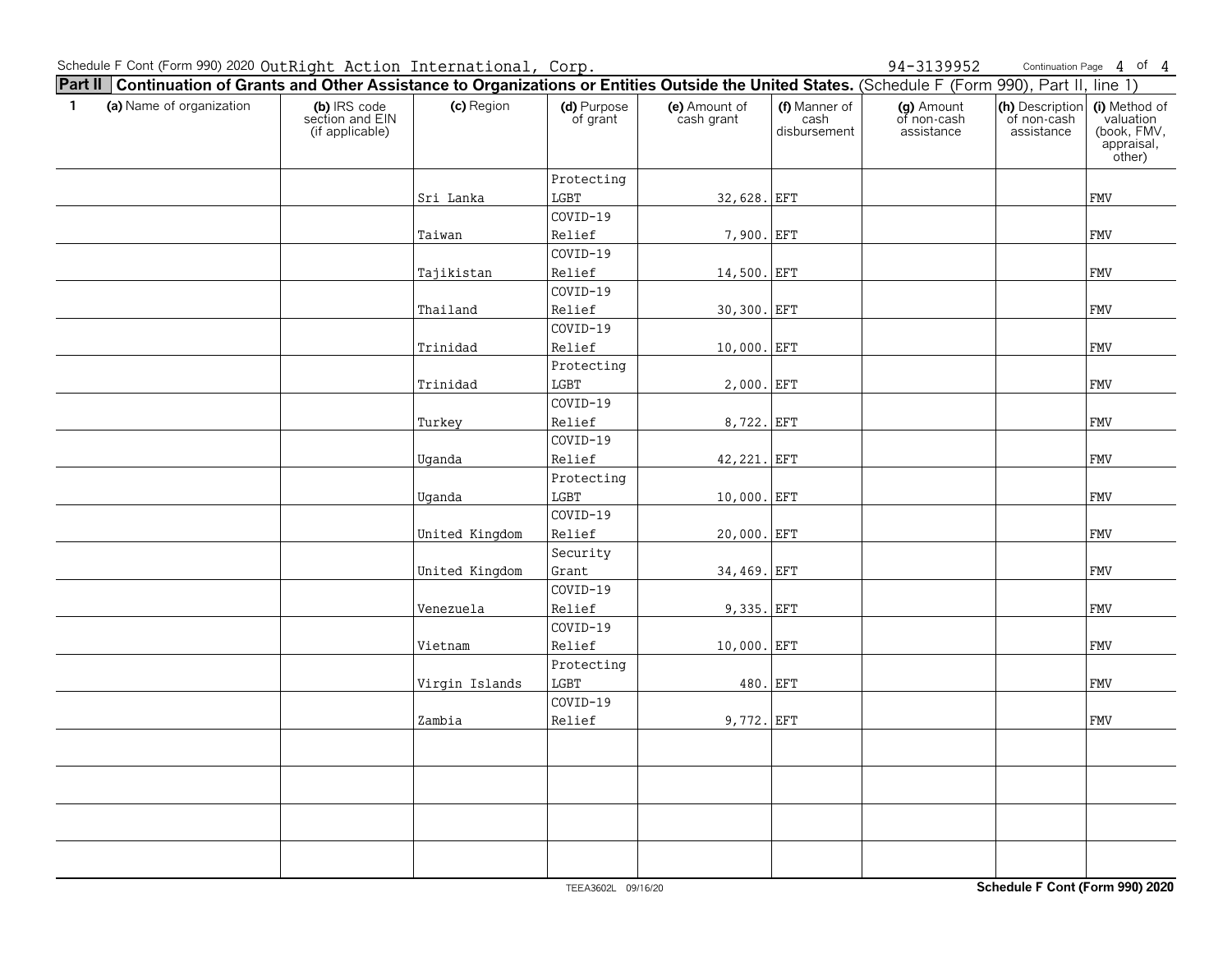| OMB No. 1545-0047<br><b>Compensation Information</b><br><b>SCHEDULE J</b>                                                                                                                                                      |                                                                                                                                                                                                                                                                                                                             |                                |                                     |            |             |  |  |
|--------------------------------------------------------------------------------------------------------------------------------------------------------------------------------------------------------------------------------|-----------------------------------------------------------------------------------------------------------------------------------------------------------------------------------------------------------------------------------------------------------------------------------------------------------------------------|--------------------------------|-------------------------------------|------------|-------------|--|--|
| (Form 990)                                                                                                                                                                                                                     | For certain Officers, Directors, Trustees, Key Employees, and Highest Compensated Employees                                                                                                                                                                                                                                 |                                | 2020                                |            |             |  |  |
|                                                                                                                                                                                                                                | > Complete if the organization answered 'Yes' on Form 990, Part IV, line 23.                                                                                                                                                                                                                                                |                                |                                     |            |             |  |  |
| Department of the Treasury<br>Internal Revenue Service                                                                                                                                                                         | Attach to Form 990.<br>Go to www.irs.gov/Form990 for instructions and the latest information.                                                                                                                                                                                                                               |                                | <b>Open to Public</b><br>Inspection |            |             |  |  |
| Name of the organization                                                                                                                                                                                                       |                                                                                                                                                                                                                                                                                                                             | Employer identification number |                                     |            |             |  |  |
|                                                                                                                                                                                                                                | OutRight Action International, Corp.                                                                                                                                                                                                                                                                                        | 94-3139952                     |                                     |            |             |  |  |
| Part I                                                                                                                                                                                                                         | <b>Questions Regarding Compensation</b>                                                                                                                                                                                                                                                                                     |                                |                                     |            |             |  |  |
|                                                                                                                                                                                                                                |                                                                                                                                                                                                                                                                                                                             |                                |                                     | <b>Yes</b> | No          |  |  |
|                                                                                                                                                                                                                                | 1 a Check the appropriate box(es) if the organization provided any of the following to or for a person listed on Form 990, Part<br>VII, Section A, line 1a. Complete Part III to provide any relevant information regarding these items.                                                                                    |                                |                                     |            |             |  |  |
|                                                                                                                                                                                                                                | First-class or charter travel<br>Housing allowance or residence for personal use                                                                                                                                                                                                                                            |                                |                                     |            |             |  |  |
| Travel for companions                                                                                                                                                                                                          | Payments for business use of personal residence                                                                                                                                                                                                                                                                             |                                |                                     |            |             |  |  |
| Tax indemnification and gross-up payments                                                                                                                                                                                      | Health or social club dues or initiation fees                                                                                                                                                                                                                                                                               |                                |                                     |            |             |  |  |
|                                                                                                                                                                                                                                | Discretionary spending account<br>Personal services (such as maid, chauffeur, chef)                                                                                                                                                                                                                                         |                                |                                     |            |             |  |  |
|                                                                                                                                                                                                                                | <b>b</b> If any of the boxes on line 1a are checked, did the organization follow a written policy regarding payment or                                                                                                                                                                                                      |                                |                                     |            |             |  |  |
| reimbursement or provision of all of the expenses described above? If 'No,' complete Part III to explain                                                                                                                       |                                                                                                                                                                                                                                                                                                                             |                                |                                     |            |             |  |  |
|                                                                                                                                                                                                                                |                                                                                                                                                                                                                                                                                                                             |                                |                                     |            |             |  |  |
| Did the organization require substantiation prior to reimbursing or allowing expenses incurred by all directors,<br>2<br>trustees, and officers, including the CEO/Executive Director, regarding the items checked on line 1a? |                                                                                                                                                                                                                                                                                                                             |                                |                                     |            |             |  |  |
| 3                                                                                                                                                                                                                              | Indicate which, if any, of the following the organization used to establish the compensation of the organization's CEO/<br>Executive Director. Check all that apply. Do not check any boxes for methods used by a related organization to<br>establish compensation of the CEO/Executive Director, but explain in Part III. |                                |                                     |            |             |  |  |
|                                                                                                                                                                                                                                | Compensation committee<br>X Written employment contract                                                                                                                                                                                                                                                                     |                                |                                     |            |             |  |  |
|                                                                                                                                                                                                                                | Independent compensation consultant<br>Compensation survey or study                                                                                                                                                                                                                                                         |                                |                                     |            |             |  |  |
|                                                                                                                                                                                                                                | $X$ Form 990 of other organizations<br>X<br>Approval by the board or compensation committee                                                                                                                                                                                                                                 |                                |                                     |            |             |  |  |
|                                                                                                                                                                                                                                |                                                                                                                                                                                                                                                                                                                             |                                |                                     |            |             |  |  |
|                                                                                                                                                                                                                                | During the year, did any person listed on Form 990, Part VII, Section A, line 1a, with respect to the filing<br>organization or a related organization:                                                                                                                                                                     |                                |                                     |            |             |  |  |
|                                                                                                                                                                                                                                |                                                                                                                                                                                                                                                                                                                             |                                | 4 a                                 |            | Χ           |  |  |
|                                                                                                                                                                                                                                |                                                                                                                                                                                                                                                                                                                             |                                | 4 <b>b</b>                          |            | $\mathbf X$ |  |  |
|                                                                                                                                                                                                                                | c Participate in or receive payment from an equity-based compensation arrangement?                                                                                                                                                                                                                                          |                                | 4 c                                 |            | X           |  |  |
|                                                                                                                                                                                                                                | If 'Yes' to any of lines 4a-c, list the persons and provide the applicable amounts for each item in Part III.                                                                                                                                                                                                               |                                |                                     |            |             |  |  |
|                                                                                                                                                                                                                                | Only section 501(c)(3), 501(c)(4), and 501(c)(29) organizations must complete lines 5-9.                                                                                                                                                                                                                                    |                                |                                     |            |             |  |  |
| contingent on the revenues of:                                                                                                                                                                                                 | For persons listed on Form 990, Part VII, Section A, line 1a, did the organization pay or accrue any compensation                                                                                                                                                                                                           |                                |                                     |            |             |  |  |
|                                                                                                                                                                                                                                |                                                                                                                                                                                                                                                                                                                             |                                | 5а                                  |            | Χ           |  |  |
|                                                                                                                                                                                                                                |                                                                                                                                                                                                                                                                                                                             |                                | 5 b                                 |            | X           |  |  |
|                                                                                                                                                                                                                                | If 'Yes' on line 5a or 5b, describe in Part III.                                                                                                                                                                                                                                                                            |                                |                                     |            |             |  |  |
| 6                                                                                                                                                                                                                              | For persons listed on Form 990, Part VII, Section A, line 1a, did the organization pay or accrue any compensation<br>contingent on the net earnings of:                                                                                                                                                                     |                                |                                     |            |             |  |  |
|                                                                                                                                                                                                                                |                                                                                                                                                                                                                                                                                                                             |                                | 6а                                  |            | Χ           |  |  |
|                                                                                                                                                                                                                                |                                                                                                                                                                                                                                                                                                                             |                                | 6b                                  |            | X           |  |  |
|                                                                                                                                                                                                                                | If 'Yes' on line 6a or 6b, describe in Part III.                                                                                                                                                                                                                                                                            |                                |                                     |            |             |  |  |
|                                                                                                                                                                                                                                |                                                                                                                                                                                                                                                                                                                             |                                | 7                                   |            | X           |  |  |
| 8                                                                                                                                                                                                                              | Were any amounts reported on Form 990, Part VII, paid or accrued pursuant to a contract that was subject                                                                                                                                                                                                                    |                                |                                     |            |             |  |  |
|                                                                                                                                                                                                                                | to the initial contract exception described in Regulations section 53.4958-4(a)(3)?                                                                                                                                                                                                                                         |                                | 8                                   |            | X           |  |  |
|                                                                                                                                                                                                                                | If 'Yes' on line 8, did the organization also follow the rebuttable presumption procedure described in Regulations                                                                                                                                                                                                          |                                |                                     |            |             |  |  |
| 9                                                                                                                                                                                                                              |                                                                                                                                                                                                                                                                                                                             |                                | 9                                   |            |             |  |  |
|                                                                                                                                                                                                                                | BAA For Paperwork Reduction Act Notice, see the Instructions for Form 990.                                                                                                                                                                                                                                                  | Schedule J (Form 990) 2020     |                                     |            |             |  |  |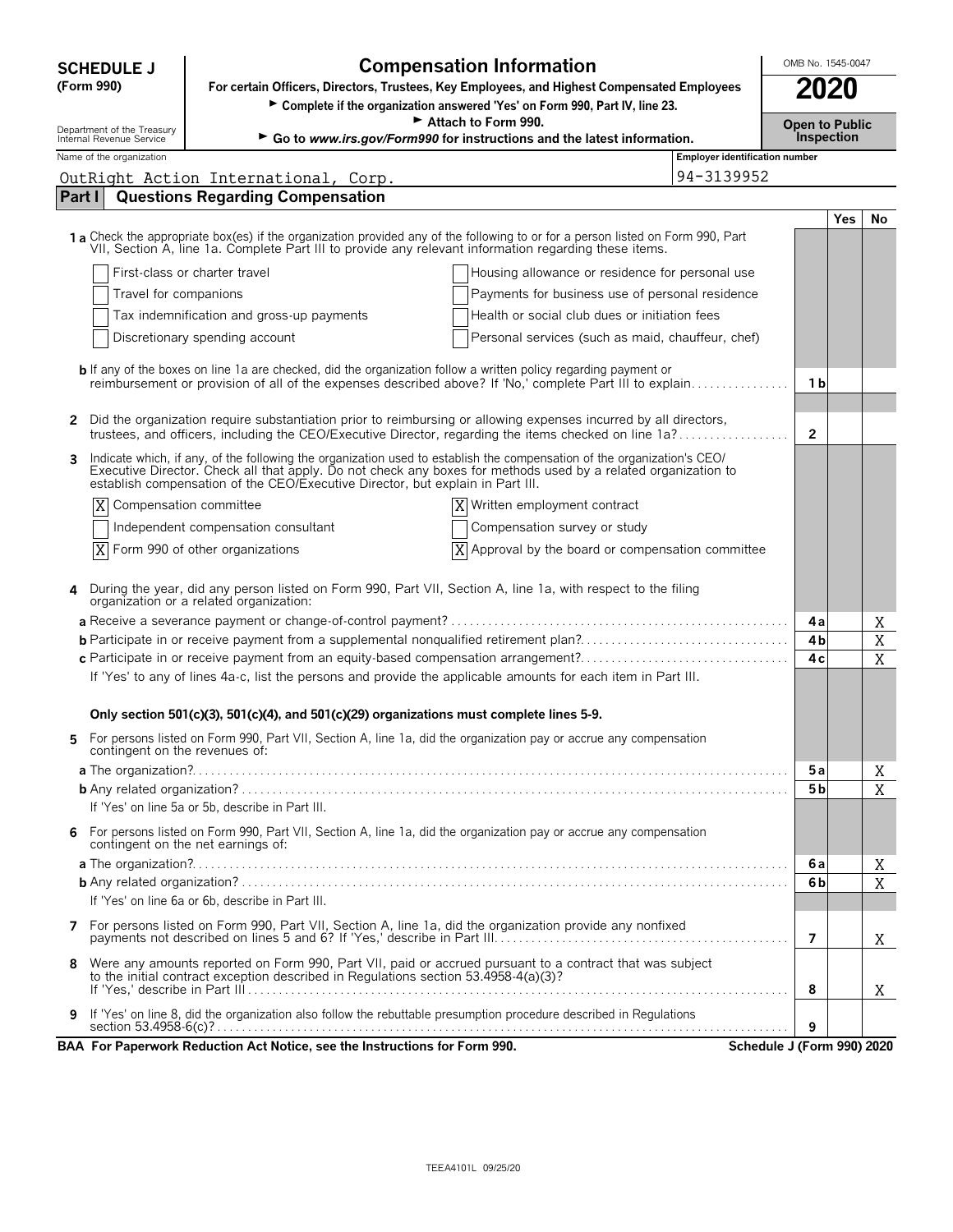# **Part II** | Officers, Directors, Trustees, Key Employees, and Highest Compensated Employees. Use duplicate copies if additional space is needed.

For each individual whose compensation must be reported on Schedule J, report compensation from the organization on row (i) and from related organizations, described in the instructions, on row (ii). Do not list any individuals that aren't listed on Form 990, Part VII.

Note: The sum of columns (B)(i)-(iii) for each listed individual must equal the total amount of Form 990, Part VII, Section A, line 1a, applicable column (D) and (E) amounts for that individual.

| (A) Name and Title |                           | (B) Breakdown of W-2 and/or 1099-MISC compensation |                                        |                                           |                                                         |                            |                                            |                                                                                   |
|--------------------|---------------------------|----------------------------------------------------|----------------------------------------|-------------------------------------------|---------------------------------------------------------|----------------------------|--------------------------------------------|-----------------------------------------------------------------------------------|
|                    |                           | (i) Base<br>compensation                           | (ii) Bonus & incentive<br>compensation | (iii) Other<br>reportable<br>compensation | (C) Retirement<br>and other<br>deferred<br>compensation | (D) Nontaxable<br>benefits | $(E)$ Total of<br>columns $(B)(i)$ - $(D)$ | (F) Compensation<br>in column (B)<br>reported as<br>deferred on prior<br>Form 990 |
| Jessica Stern      | (i)                       | 224,520.                                           | $\mathbf{0}$                           | 0.                                        | 10,764                                                  | 9,858.                     | 245, 142.                                  | $0$ .                                                                             |
| 1 Executive Dir.   | (i)                       | $\mathbf{0}$                                       | $\mathbf 0$                            | $\mathbf{0}$ .                            | $\mathbf 0$                                             | $\mathsf{O}$ .             | $\mathbf 0$                                | $\mathbf 0$ .                                                                     |
| Maria Sjödin       | (i)                       | 172, 122.                                          | $\mathbf 0$                            | $\mathbf 0$ .                             | 8,094.                                                  | 9,858.                     | 190,074.                                   | $\overline{0}$ .                                                                  |
| 2 Deputy ED        | (i)                       | $\mathbf 0$                                        | $\mathbf{0}$ .                         | 0.                                        | $\mathbf 0$                                             | $0$ .                      | $\mathsf{O}$ .                             | $0$ .                                                                             |
|                    | $\overline{(\mathsf{i})}$ |                                                    |                                        |                                           |                                                         |                            |                                            |                                                                                   |
| $\mathbf{3}$       | (i)                       |                                                    |                                        |                                           |                                                         |                            |                                            |                                                                                   |
|                    | $\overline{(\mathsf{i})}$ |                                                    |                                        |                                           |                                                         |                            |                                            |                                                                                   |
| 4                  | (i)                       |                                                    |                                        |                                           |                                                         |                            |                                            |                                                                                   |
|                    | $\overline{(\mathsf{i})}$ |                                                    |                                        |                                           |                                                         |                            |                                            |                                                                                   |
| 5                  | (i)                       |                                                    |                                        |                                           |                                                         |                            |                                            |                                                                                   |
|                    | $\overline{(\mathsf{i})}$ |                                                    |                                        |                                           |                                                         |                            |                                            |                                                                                   |
| 6                  | (i)                       |                                                    |                                        |                                           |                                                         |                            |                                            |                                                                                   |
|                    | $\overline{(\mathsf{i})}$ |                                                    |                                        |                                           |                                                         |                            |                                            |                                                                                   |
| $\overline{7}$     | (i)                       |                                                    |                                        |                                           |                                                         |                            |                                            |                                                                                   |
|                    | (i)                       |                                                    |                                        |                                           |                                                         |                            |                                            |                                                                                   |
| 8                  | (i)                       |                                                    |                                        |                                           |                                                         |                            |                                            |                                                                                   |
|                    | $\overline{(\mathsf{i})}$ |                                                    |                                        |                                           |                                                         |                            |                                            |                                                                                   |
| 9                  | (i)                       |                                                    |                                        |                                           |                                                         |                            |                                            |                                                                                   |
|                    | (i)                       |                                                    |                                        |                                           |                                                         |                            |                                            |                                                                                   |
| $10\,$             | (i)                       |                                                    |                                        |                                           |                                                         |                            |                                            |                                                                                   |
|                    | (i)                       |                                                    |                                        |                                           |                                                         |                            |                                            |                                                                                   |
| 11                 | (i)                       |                                                    |                                        |                                           |                                                         |                            |                                            |                                                                                   |
|                    | (i)                       |                                                    |                                        |                                           |                                                         |                            |                                            |                                                                                   |
| 12                 | (i)                       |                                                    |                                        |                                           |                                                         |                            |                                            |                                                                                   |
|                    | $\overline{(\mathsf{i})}$ |                                                    |                                        |                                           |                                                         |                            |                                            |                                                                                   |
| 13                 | (i)                       |                                                    |                                        |                                           |                                                         |                            |                                            |                                                                                   |
|                    | $\overline{(\mathsf{i})}$ |                                                    |                                        |                                           |                                                         |                            |                                            |                                                                                   |
| 14                 | (i)                       |                                                    |                                        |                                           |                                                         |                            |                                            |                                                                                   |
|                    | $\overline{(\mathsf{i})}$ |                                                    |                                        |                                           |                                                         |                            |                                            |                                                                                   |
| 15                 | (i)                       |                                                    |                                        |                                           |                                                         |                            |                                            |                                                                                   |
|                    | $\overline{(\mathsf{i})}$ |                                                    |                                        |                                           |                                                         |                            |                                            |                                                                                   |
| 16<br><b>BAA</b>   | (i)                       |                                                    | TEEA4102L 09/25/20                     |                                           |                                                         |                            |                                            |                                                                                   |
|                    |                           |                                                    |                                        |                                           |                                                         |                            |                                            | Schedule J (Form 990) 2020                                                        |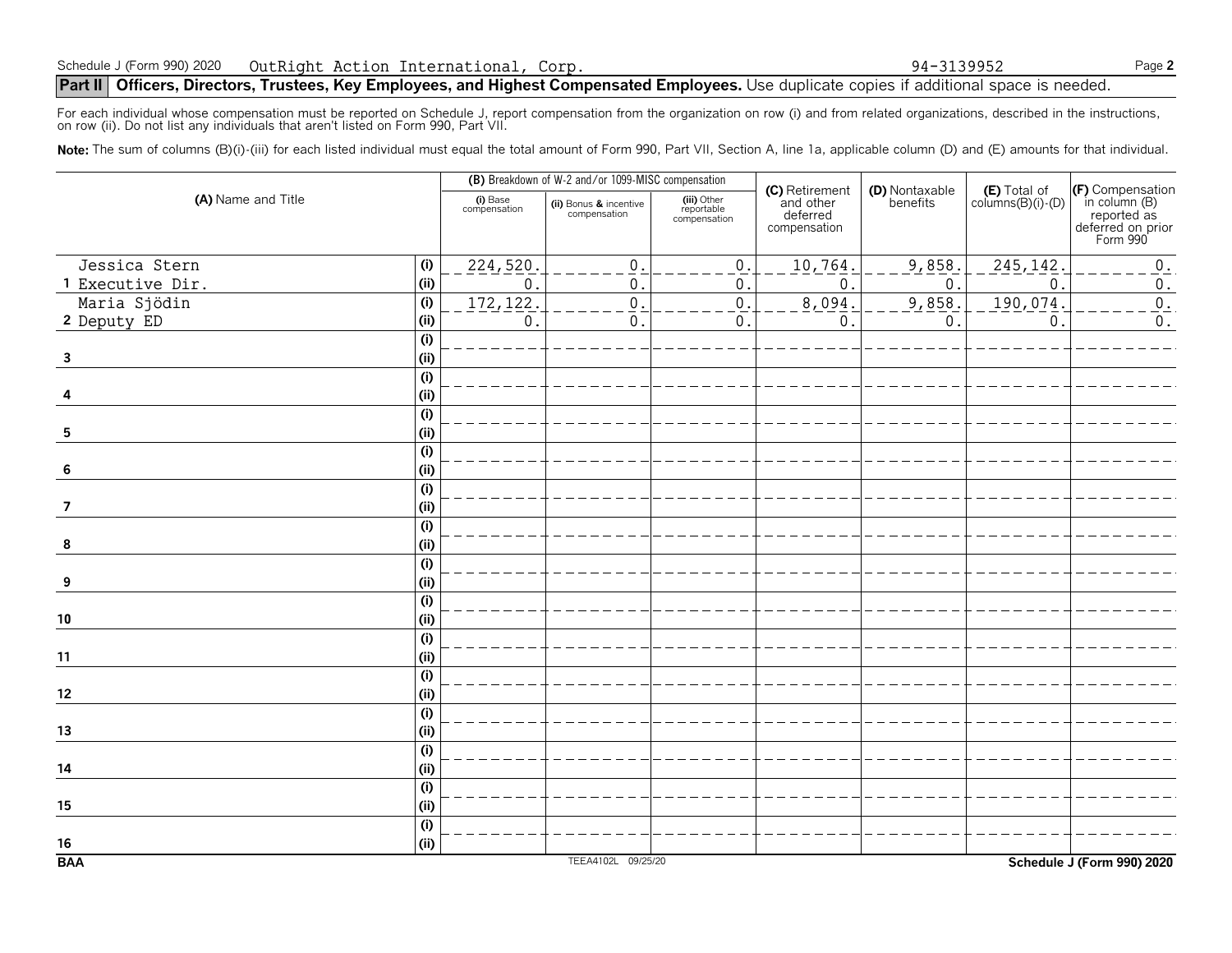# **Part III Supplemental Information**

Provide the information, explanation, or descriptions required for Part I, lines 1a, 1b, 3, 4a, 4b, 4c, 5a, 5b, 6a, 6b, 7, and 8, and for Part II. Also complete this part for any additional information.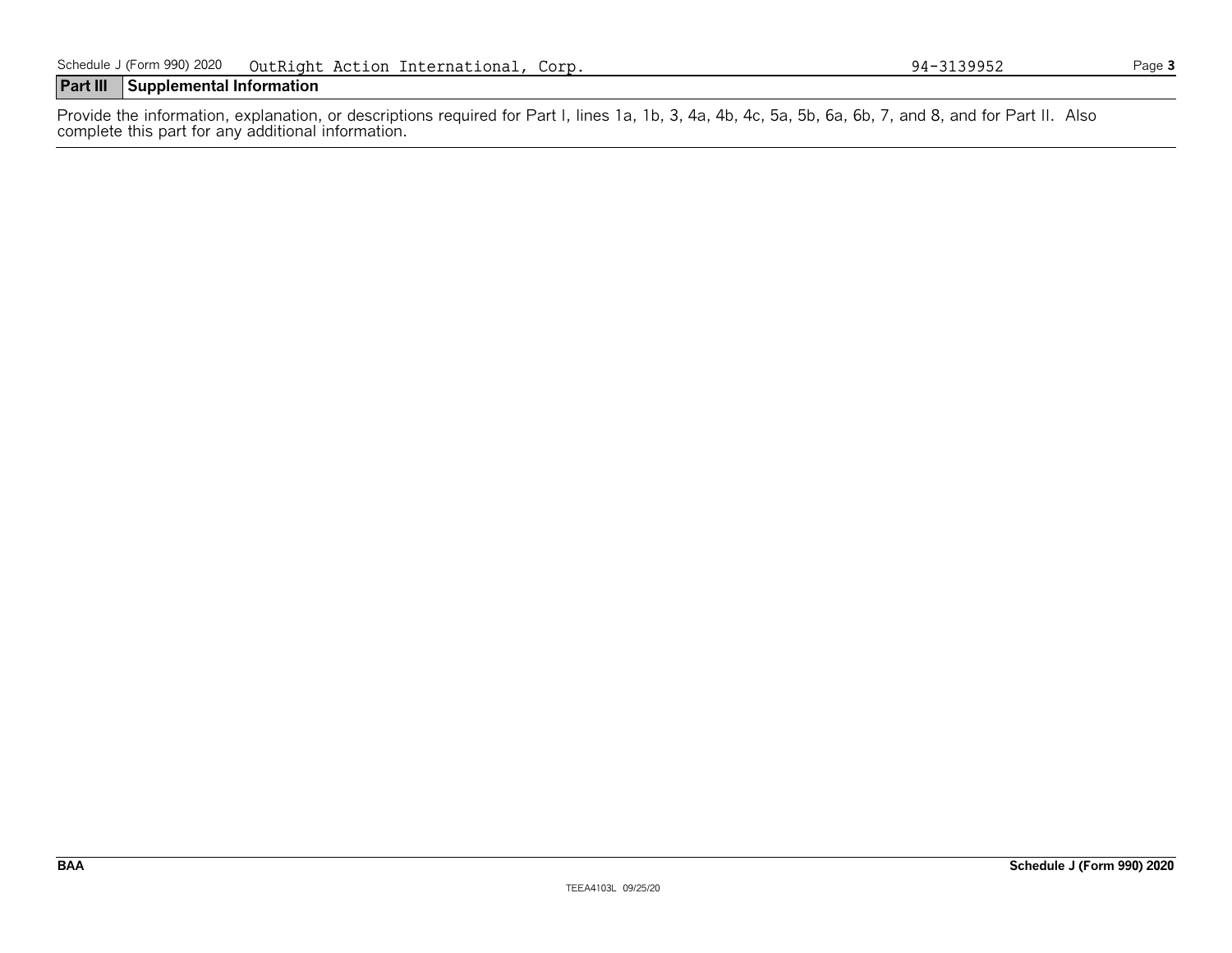# OMB No. 1545-0047 **SCHEDULE O Supplemental Information to Form 990 or 990-EZ (Form 990 or 990-EZ) Complete to provide information for responses to specific questions on Form 990 or 990-EZ or to provide any additional information. 2020** Attach to Form 990 or 990-EZ.

Department of the Treasury **Constant Comment of the Collaboration Constant Constant Comment Constant Constant Constant Constant Constant Constant Constant Constant Constant Constant Constant Constant Constant Constant C** 

| OMB No. 1545-0047 |  |
|-------------------|--|
| 2020              |  |
| Onen to Public    |  |

| _______                       |                                                                                                            |  |
|-------------------------------|------------------------------------------------------------------------------------------------------------|--|
| Name of the organization<br>. | <br>Emplover identification number                                                                         |  |
| $\sim$ $\sim$ $\sim$<br>___   | $\begin{array}{c} \n\bullet \bullet \bullet \bullet \bullet \bullet \bullet \bullet \end{array}$<br>$\sim$ |  |

#### OutRight Action International, Corp. 94-3139952

# **Form 990, Part VI, Line 11b - Form 990 Review Process**

Management reviewed a draft of the form 990 with the audit/ finance committee and provided edits to the tax preparer. After this process was performed, the form 990 was sent to the full board of directors prior to being filed with the IRS.

# **Form 990, Part VI, Line 12c - Explanation of Monitoring and Enforcement of Conflicts**

The organization has a board approved conflicts of interest policy. Each board member must fill out an annual declaration stating they had no conflicts or identifying the nature of their interested party transactions.

# **Form 990, Part VI, Line 15a - Compensation Review & Approval Process - CEO & Top Management**

The compensation of OutRight's CEO, Executive Director, or top management and compensation of other officers or key employees are based on the review and approval process of the Executive Committee of the Board of Directors. The Executive Committee approves salaries based on standard hiring practices and market rate benchmarking.

# **Form 990, Part VI, Line 15b - Compensation Review & Approval Process - Officers & Key Employees**

The compensation of OutRight's CEO, Executive Director, or top management and compensation of other officers or key employees are based on the review and approval process of the Executive Committee of the Board of Directors. The Executive Committee approves salaries based on standard hiring practices and market rate benchmarking.

**Form 990, Part VI, Line 18 - Explanation of Other Means Forms Available For Public Inspection** Financial statements are available upon request.

# **Form 990, Part VI, Line 19 - Other Organization Documents Publicly Available**

Governing documents are not disclosed to the public

# **Part III, Line 1 - Organization Mission**